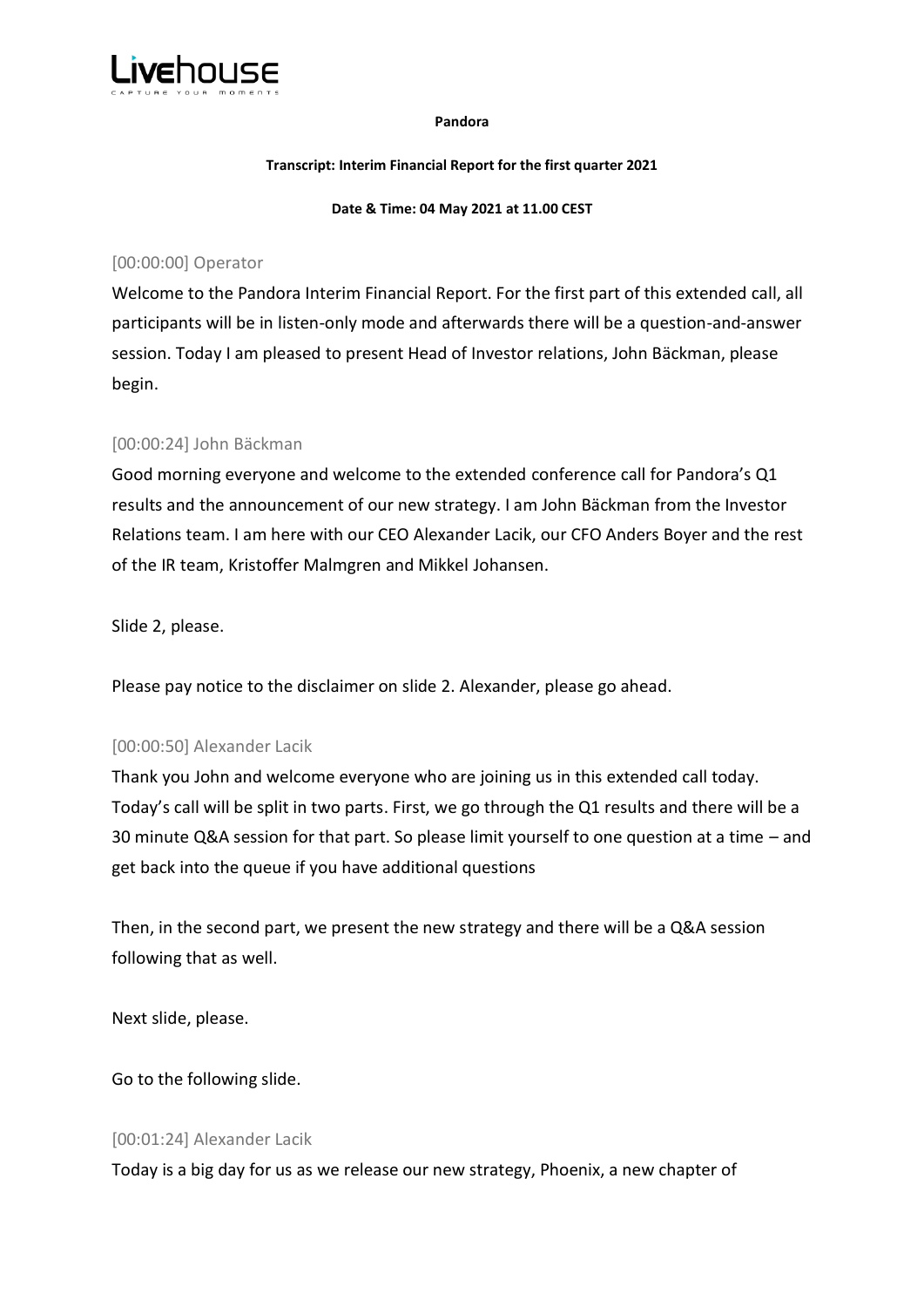

sustainable and profitable growth for Pandora. The turnaround has been successfully completed, the top-line has been stabilized and we have a much stronger organisation. We are now ready to share the highlights of our new strategy, which will lead Pandora into a chapter of sustainable and profitable growth. But more on that later, let's first start with the Q1 numbers.

As already announced in the March Trading update, we have had a strong start to 21, with a continued strong momentum.

Our strong Online growth continued and was up over 200% vs. 2019.

The US growth was very strong, up more than 50% vs. 2019

Overall sell-out growth in the Quarter was only down 5% vs. 19, despite that 30% of the stores were closed in the quarter. We are pleased with the start of the year.

Next slide, please.

## [00:02:30] Alexander Lacik

On top of announcing the new strategy today, we have 3 other important announcements to make:

First of all, based on the strong performance so far, and our expectations for the rest of the year, we upgrade our guidance for the year to now expect Organic growth above 12% and EBIT margin above 22%.

Secondly, we also re-initiate cash distributions to the shareholders by doing a combination of extraordinary dividend and share buybacks.

And finally, today, our new sustainability report is also released, where we disclose strong results achieved so far and our ambitious goals for the future.

Slide 7, please.

## [00:03:17] Alexander Lacik

Our underlying performance is best viewed vs 2019 when there was no impact from COVID-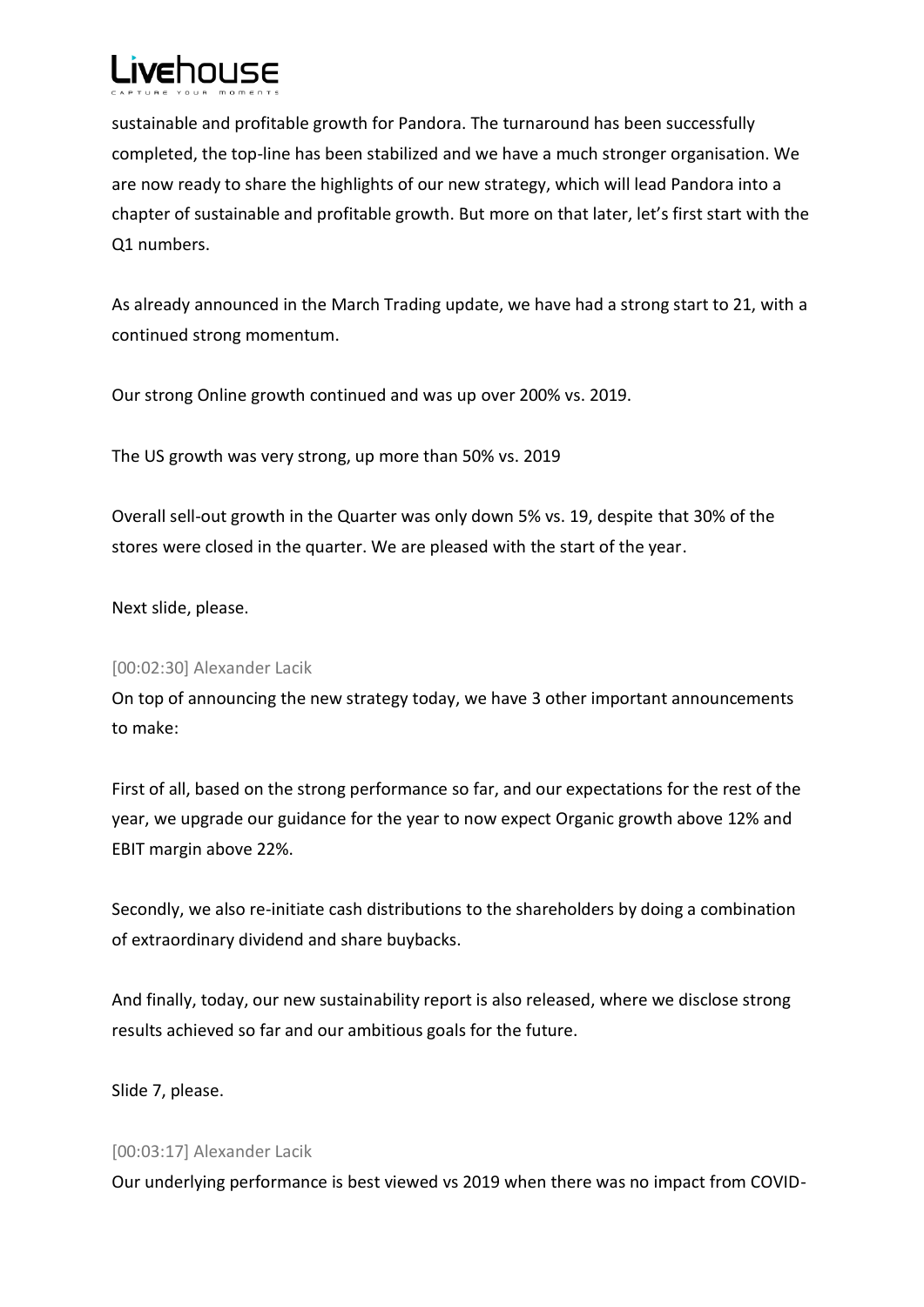

19.

Using Q1 19 as the comparison, in Q1 21 we saw solid performance across most key markets despite lockdowns.

UK, which is our second largest market, was only down 16% vs 2019 despite all the stores being closed in Quarter. Our stores in the UK are now fully opened again.

The performance in our largest market, US, really stands out, with sell-out growth 52% higher than the same quarter in 2019. Australia, which was almost fully opened, also delivered positive growth vs 19.

As expected, China is still underperforming in Quarter. We are now getting ready to take the first and significant steps in the China transformation and increase our investments to strengthen and reposition our brand and reduce promotions during the second half of the year.

Next slide, please.

# [00:04:28] Alexander Lacik

As said already, we think our underlying performance is best viewed vs 19.

The sell-out growth of -5% vs. 19 is impacted by opposing factors. We talked about these in Q4 as well and they are still all very relevant.

Firstly, lost revenue from closed stores which is partly offset by revenue picked up online instead.

Secondly, as we have talked about before, a shift in general consumer demand away from travelling and services for instance and towards among others gifting and jewellery. In the US, this has been fuelled further by the stimulus packages.

Net net and trying to cut through all of this noise, our assessment is that the underlying Q1 performance confirms that this top-line is stabilizing

Next slide, please.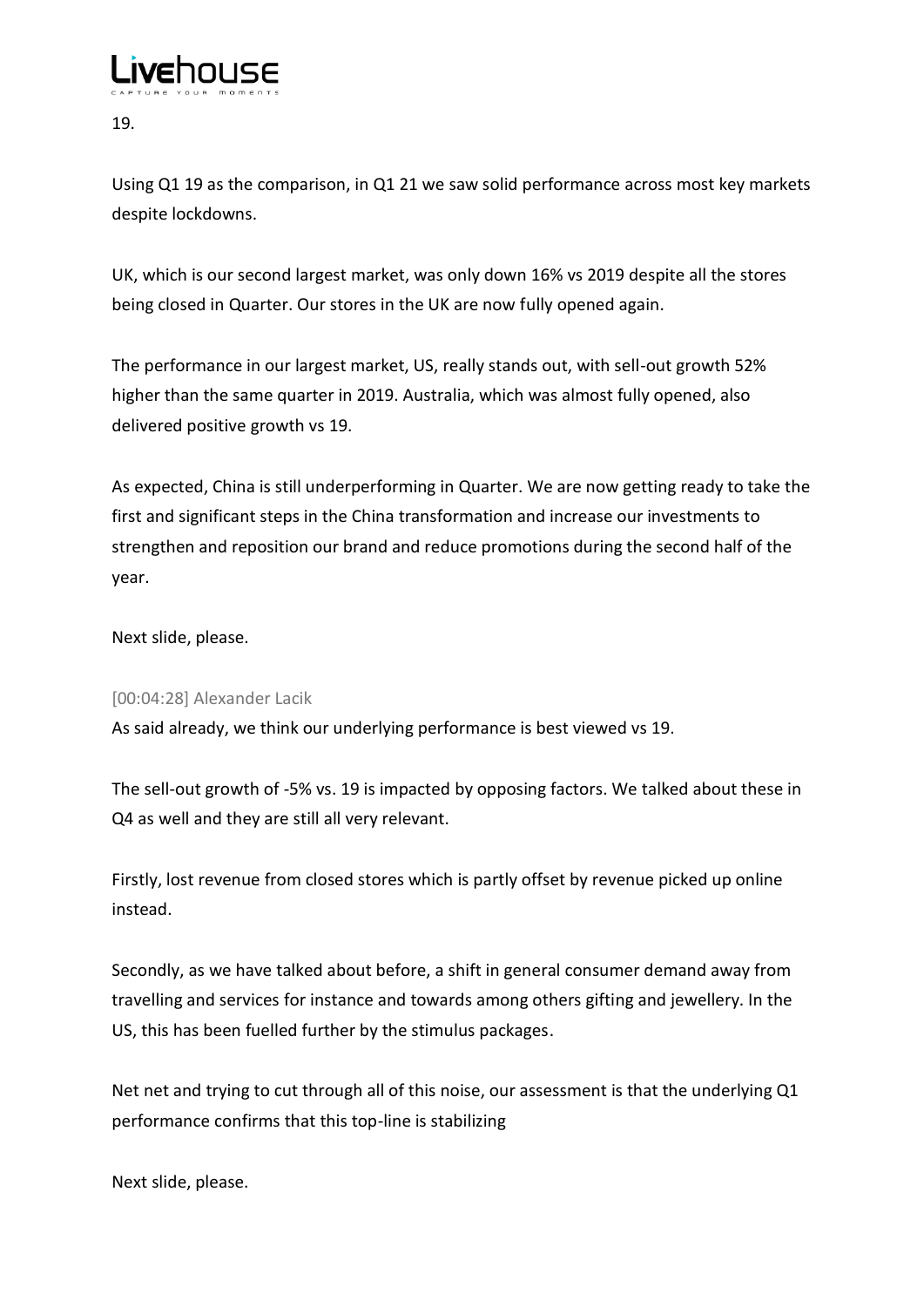

## [00:05:21] Alexander Lacik

It is clear that we are maintaining our industry-leading brand position, however, with lockdowns and closed stores, we have adjusted the spend pattern more towards digital, especially in markets where physical retail has been closed – so, little bit less of top funnel spending which impacts the unaided brand awareness.

More than one third of all Google searches for branded jewellery globally was for Pandora in the Quarter, while the two closest competitors had around 10% share of searches.

On global unaided brand awareness, we were number one in 5 out of 7 key markets in the Quarter, and ranked second highest in the US. Let's have a look at our digital results in Q1 Next slide, please.

## [00:06:02] Alexander Lacik

Let's have a look at our digital results in Q1.

Online growth continued and revenue more than doubled vs 2020 and was up over 200% versus 2019.

Our online conversion rate was up over 80% year-on-year, and the conversion improved for most of the steps during the customer acquisition funnel – from traffic to sales.

The Click & Collect concept in the US continued the strong traction, and made up around 10% of online sales in US in the quarter.

Digital plays a key role in our new strategy that we will cover later in this call, both as foundation for the strategy and as a growth driver.

Next slide, please.

## [00:06:02] Alexander Lacik

Today, we launched our new sustainability report, with increased disclosure.

Sustainability is close to our heart and we are working towards becoming low-carbon.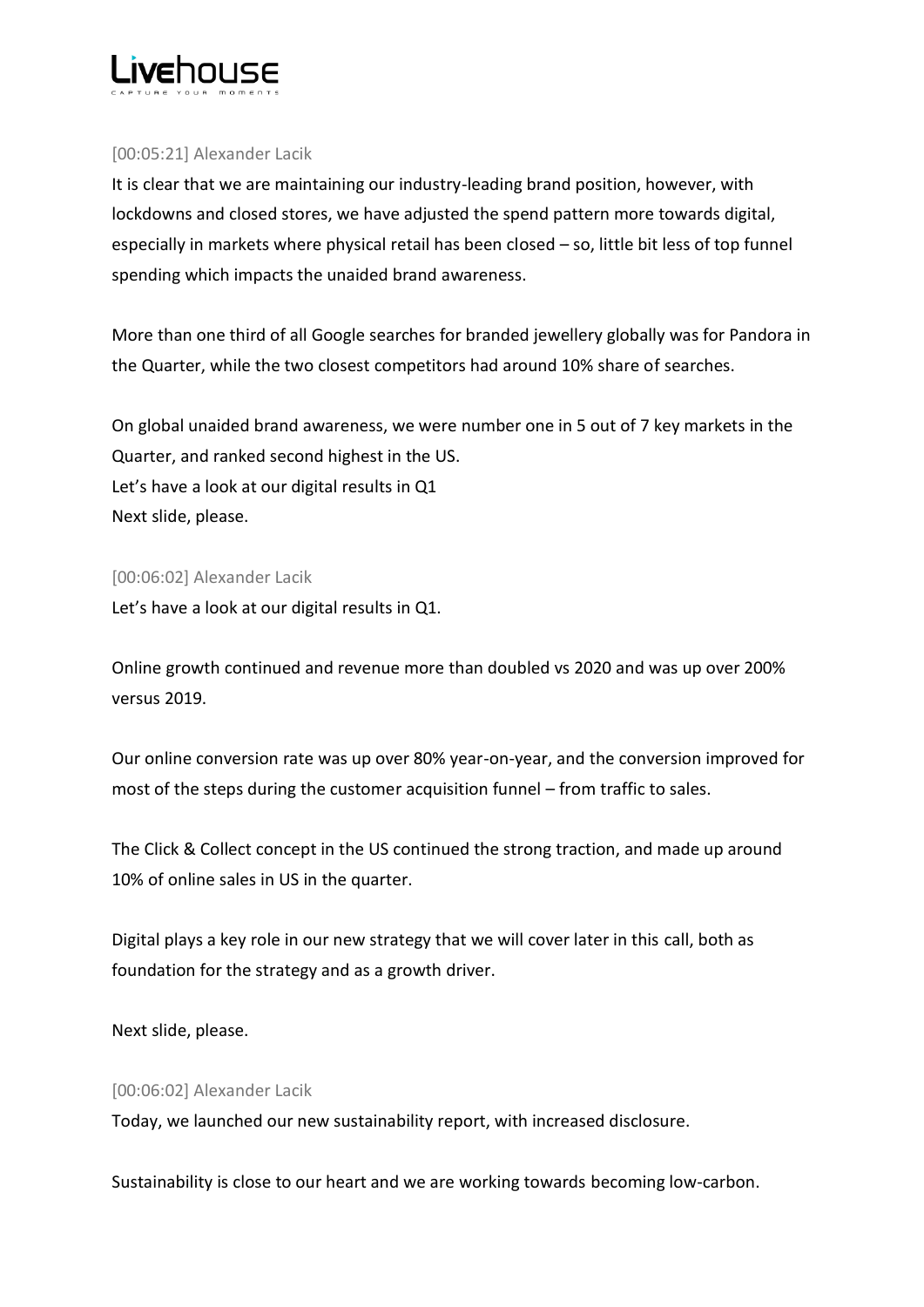

circular and inclusive business.

In 2020, we lowered our CO2 footprint and switched to 100% renewable energy in our manufacturing facilities in Thailand.

We are supporting a circular economy and have established a roadmap towards achieving our target of using only recycled silver and gold by 2025.

Our recent refinancing also links part of our borrowing costs to our sustainability goals to be carbon neutral and use recycled metals only by 2025. It integrates sustainability into our capital structure and creates a transparent further incentive for us to reach our goals.

I will now hand over to Anders to take us through the financial performance. Anders, please go ahead.

## [00:07:46] Anders Boyer

Thank you, Alexander.

Let's go to slide 13 where we can have a short look at the financial performance in first quarter.

As Alexander already said, the first quarter performance was strong given that 30% of the stores were closed.

The EBIT margin was up 5 points, 5 percentage points, compared to last year, and mainly driven by the robust operating leverage that we see in our business.

In the Q4 announcement from back in February, we said that the cash conversion in the quarter would be affected by both a large reduction in payables as well as a deliberate increase in our inventories. And as you can see on the cash conversion here, that is quite visible in that KPI in the quarter.

But despite this negative cash conversion, the new working capital continues to be very low and was still negative by the end of the first quarter.

And then I would just mention that the significant increase in earnings per share thatyou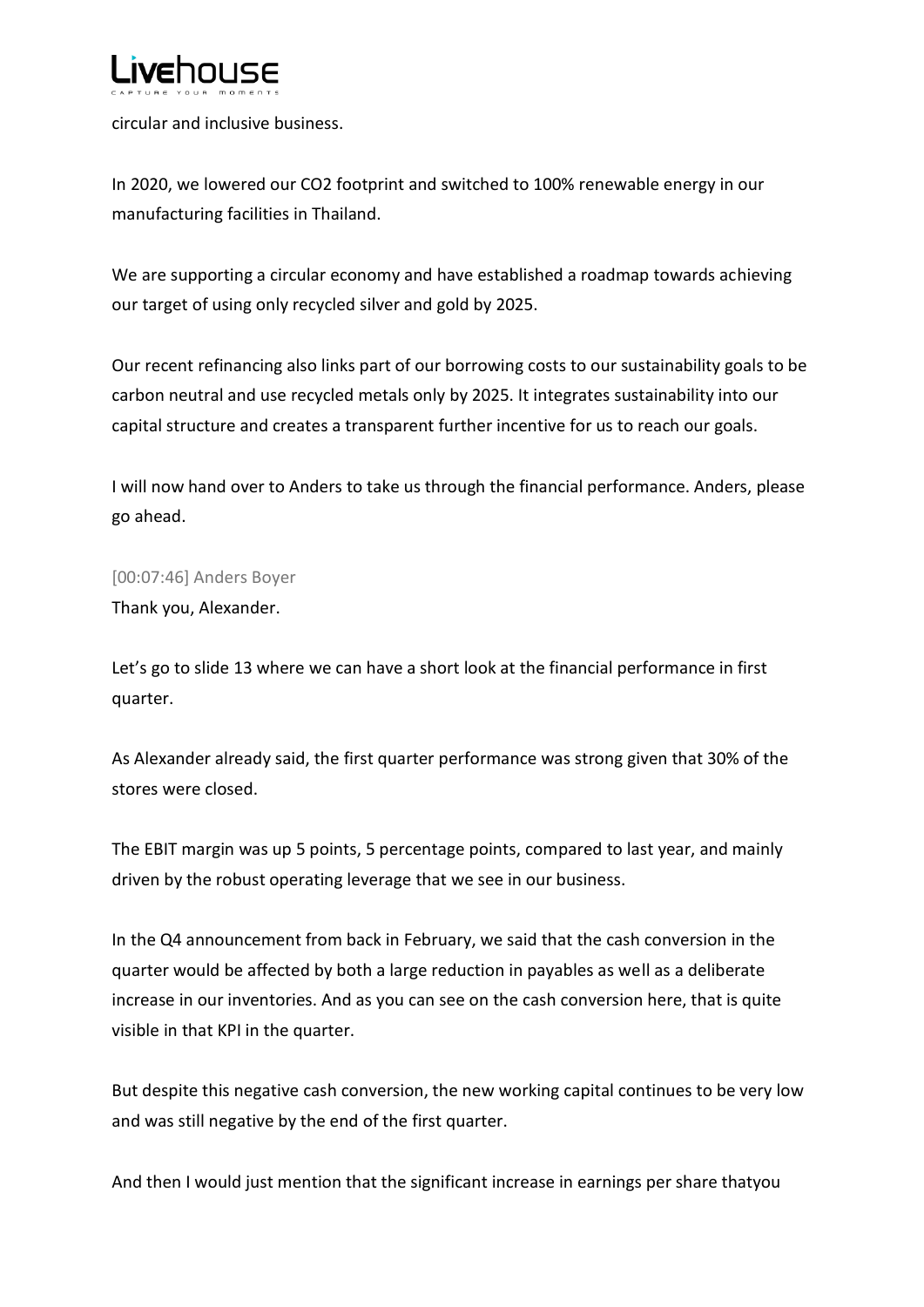

can see in the last row of the table here – and just noting that earnings per share is obviously also supported by the fact that we have no restructuring costs now that Programme NOW is behind us.

And go to the next slide, 14, please.

## [00:09:08] Anders Boyer

On the revenue development here on slide 14, we have provided both a bridge vs 19 and vs 20. And I know it's quite a lot of data but we hope it's useful for you.

I think the bridges are mostly self-explanatory so I wont go through them. But there is one unusual building block in the bridge vs 2020 in the lower part of the slide here, and that's the negative, 6% negative, impact from calendar shift, as we have called it. And it's somewhat technical, but it relates to the fact that different calendars are used for sell-out growth and organic growth.

And the organic growth is calculated on the calendar month, obviously, I would say. But sellout is based on weeks and the so-called 4-4-5 retail calendar. And sell-out in Q1 therefore covers weeks 1-13, which is Jan 4 to April 4 of 21. And that means that the sell-out KPI includes 4 trading days in April, where we are comping very limited revenue in 2020 and therefore sell-out ends up higher than organic growth. And that is pure timing of course, and we will see the reverse effect in the second quarter.

So next slide, please.

## [00:10:37] Anders Boyer

The only thing I want to say about the EBIT margin is that we are pleased with the performance and that we are pleased to see the positive operating leverage in the quarter when revenue goes up.

The rest should be quite self-explanatory, so in order to move us forward to the Q&A, I suggest that we go to slide 17 and the guidance.

# [00:11:00] Anders Boyer

Based on the strong start to the year and combined with our updated expectations for the rest of the year, we have upgraded our guidance for both organic growth and the EBIT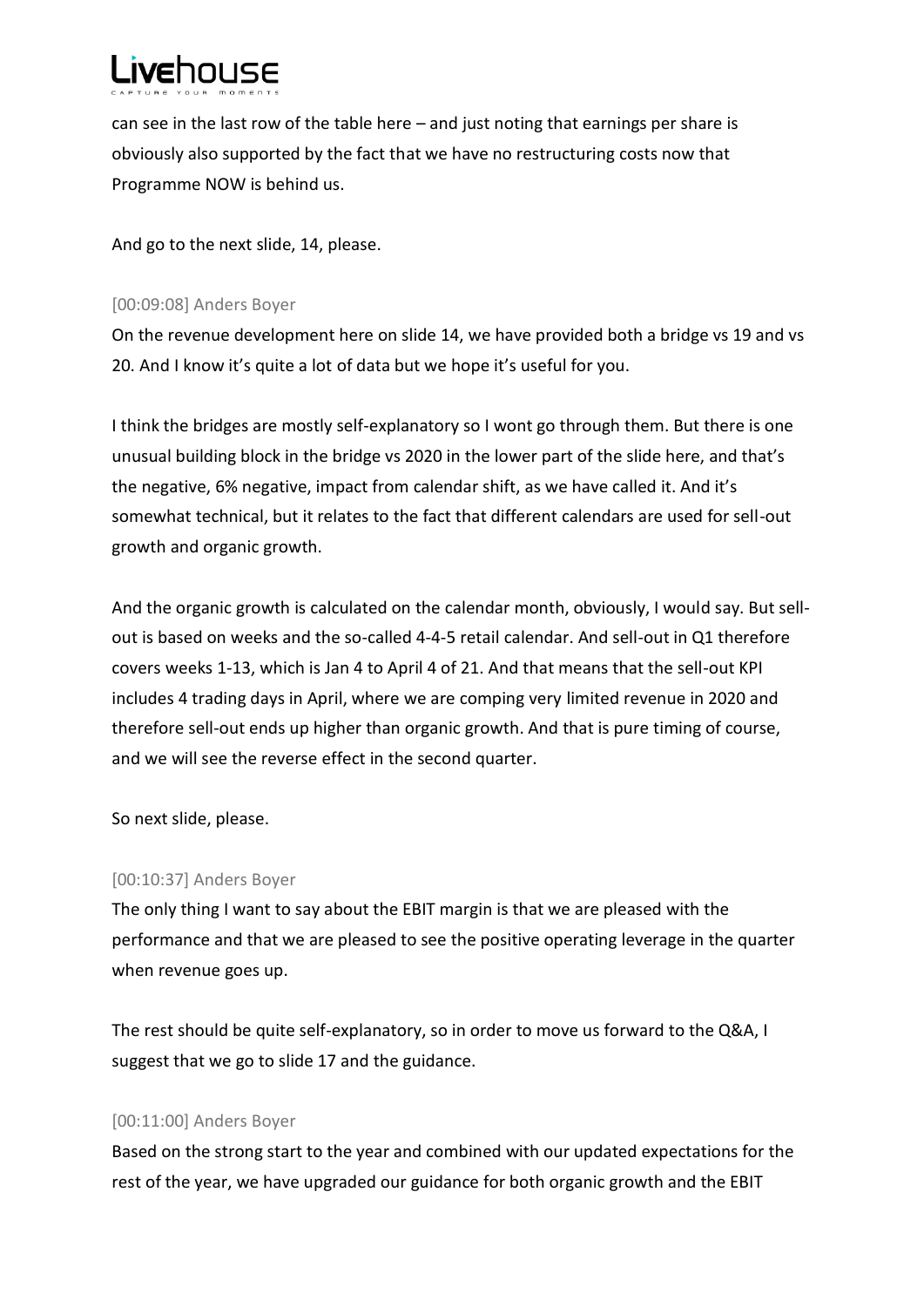

margin, as Alexander said.

So there's two comments I would like to give to the guidance:

First, and obviously, the guidance is associated with significantly higher uncertainty than normal due to the pandemic.

And secondly, the guidance still provides the floor for what we expect and we deliberately leave the guidance open-ended and based on certain specific Covid-19 assumptions.

And I'll comment a bit more on this on the next slide, 18.

## [00:11:50] Anders Boyer

On slide 18, I have three comments to the organic growth guidance that we are showing here.

First of all, we have still included a 6 percentage point impact of the pandemic on the fullyear revenue – and that's the same as in the original guidance. The only difference is that we now expect it to be spread across all 4 quarters of the year and not just the first two quarters as in the original guidance.

Secondly, I won't call out that this 6% revenue impact from the pandemic only includes the impact of closed stores and online pickup from those closed stores. It doesn't include the tailwind from the stimulus packages in US, which also need to be taken into account if you want to reflect on the implicit underlying performance in the guidance.

And finally, the guidance corresponds to a sell-out growth vs 19 of around, let's say, -2. And given that we have delivered -5% sell-out growth in the first quarter vs 19, then the implicit rest of year sell-out growth guidance – or the guidance floor - is therefore around -1 vs 19. We just wanted to give you that data point as well.

So, around -1 for the rest of the year on sell-out growth. And when we look at the current trading for the second quarter – so that's April – we are doing better than that implicit guidance for the rest of the year.

And as you've probably seen in the company announcement already, we'll expect April to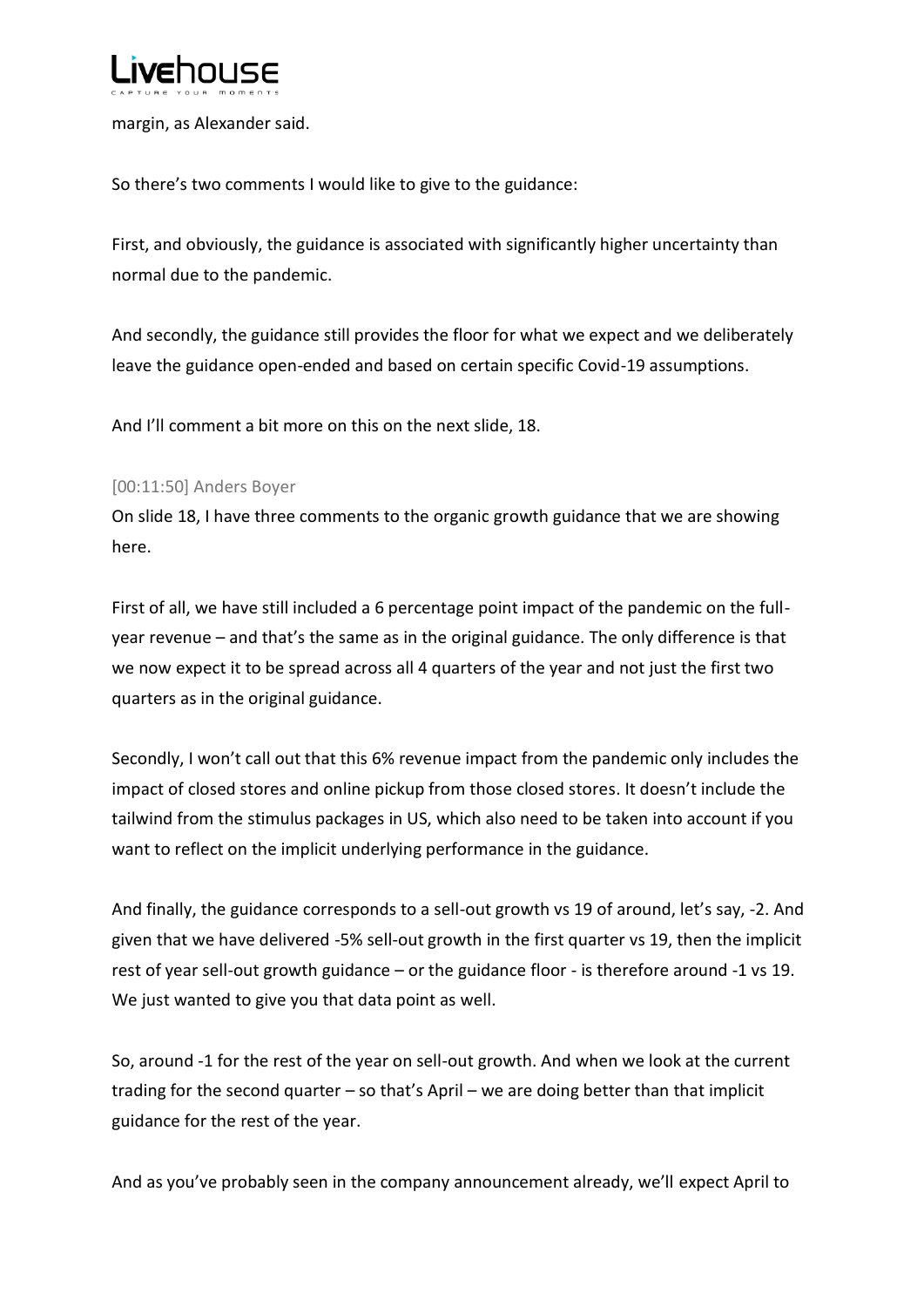

end with a sell-out growth being mid single digit positive vs 19. And it continues to be driven by the US where performance in April is actually even stronger than in first quarter. And, as you heard just before, sell-out growth in the US in the first quarter was +52, but April is above that level. And you will see the details when we sent out a trading update for April in just a few days.

On that note, I would like to stress that we hope - and expect – to stop sending out monthly trading updates soon. When the number of closed stores due to the pandemic gets below, let's say, 15%, then we plan to revert to normal quarterly reporting.

## [00:14:33] Anders Boyer

On the next slide, the EBIT margin guidance, we have upgraded the EBIT margin guidance by 1 point – 1 percentage point.

And on the one hand, that's supported by the operating leverage and it is also supported by a bit higher cost reductions than what we guided previously.

On the other hand, we will be investing in supporting the strengthening of our brand in China. And, initially, this will be a drag on the bottom line, both in absolute terms and not least in terms of margin as well.

Then, going to slide 20.

## [00:15:14] Anders Boyer

During the last year, we have taken a quite prudent approach to our cash distribution due to the pandemic. But now, based on another quarter of good performance, our low leverage and our strong liquidity, we are re-initiating cash distribution.

And as an extraordinary measure due to pandemic, the cash distribution will follow what we have been calling a "pay-as-you-go" approach – so, initially paying out 1 billion kroner during the second quarter of the year.

And assuming that the pandemic situation improves, then we will expects to continue the quarterly distributions in the third and fourth quarter of the year.

And with that, I will now hand it back to Alexander.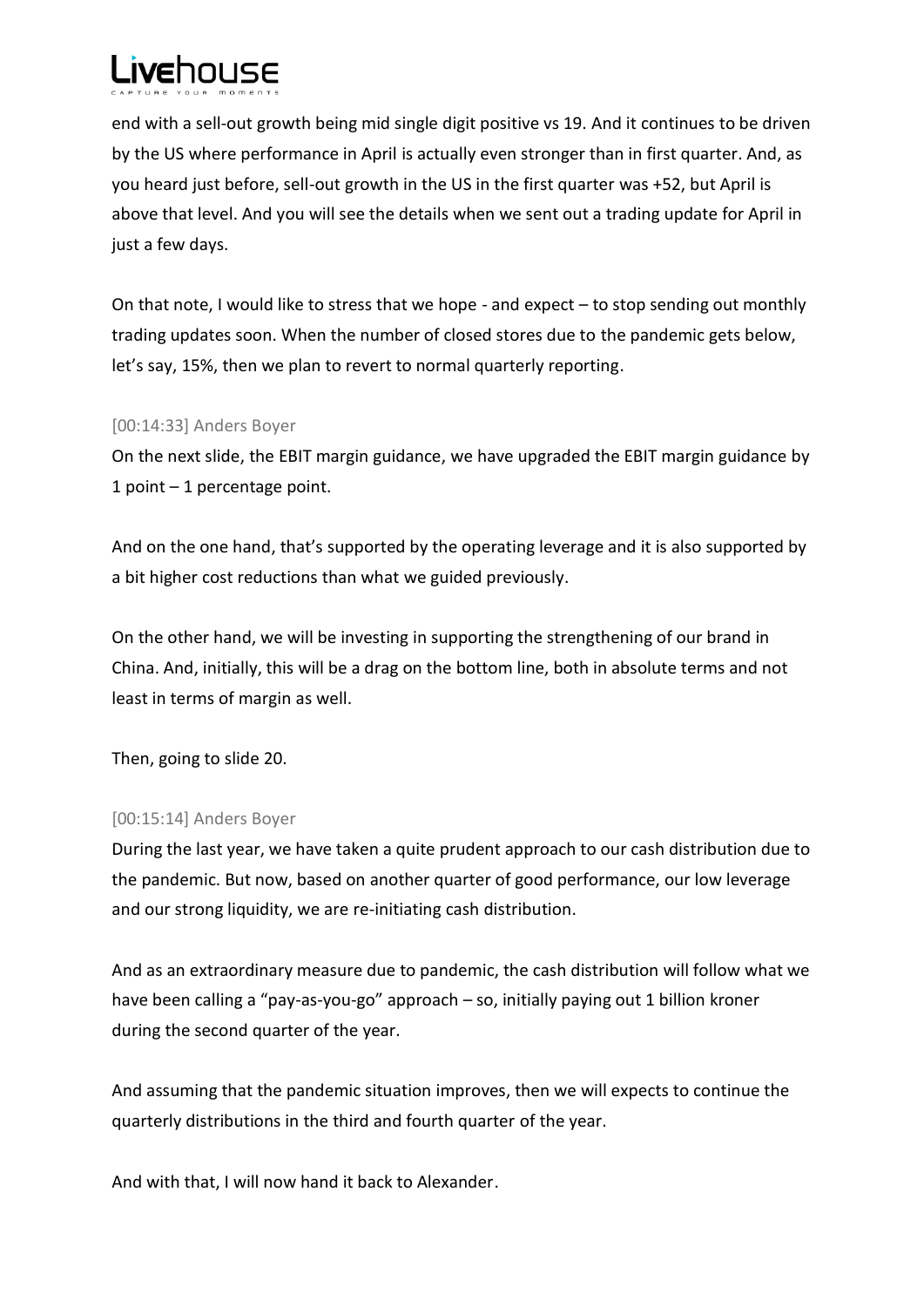

[00:16:02] Alexander Lacik Thank you, Anders.

So, our performance in Q1 shows strong underlying performance in most key markets. As Anders mentioned, US and online are the key drivers of growth. And based on this strong performance and our expectations for the rest of year, we, as Anders just went through, will upgrade the financial guidance, as well as re-initiate distributions to our shareholders.

So, good day all around, I would say.

And with those remarks, we are ready for the Q&A session regarding our results. And as a reminder, please limit your questions to one at a time, since we only have 30 minutes.

When we are done with this, we will get into the Phoenix session, and we will also be joined by our Chief Marketing Officer, Carla Liuni.

But before that, let's get into the Q&A. Operator, please go ahead.

## [00:16:50] Operator

Thank you - If you do wish to ask an audio question, please press ZERO ONE on your telephone keypad. If, you wish to withdraw your question you may do so by pressing ZERO TWO to cancel. Once again, please press ZERO ONE on your telephone keypad, if you wish to ask an audio question.

## [00:17:07] Operator

Our first question comes from, Elena Mariani, from Morgan Stanley. Please go ahead, your line is now open.

[00:17:13] Elena Mariani, Morgan Stanley Hi – good morning everybody.

So, I will stick to one question of course.

Just from the guidance, so, my question is more about how conservative that it is. I know that you have put a floor, and so anything could happen. But, can I, try to better understand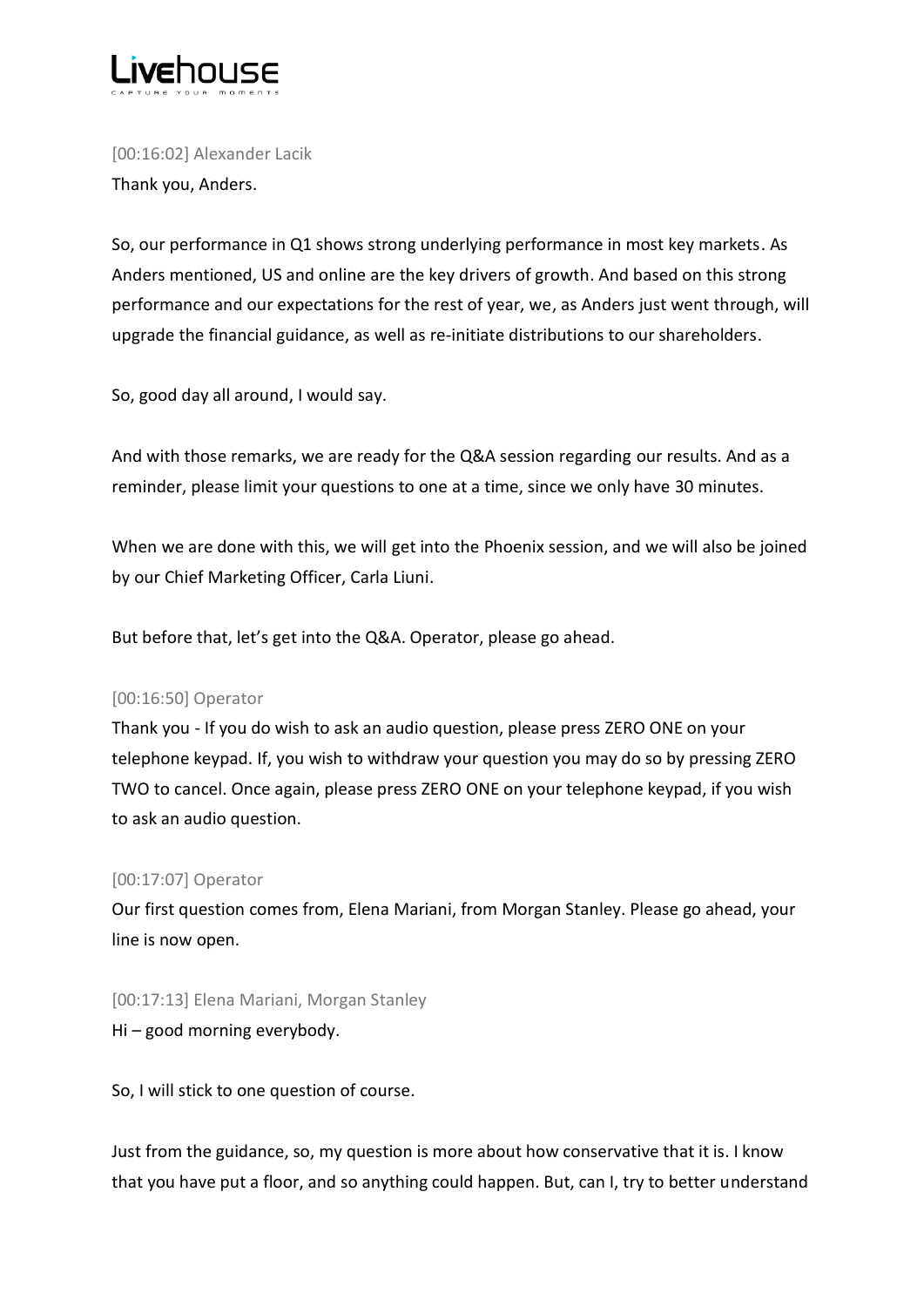

what the assumption of your floor base is, because you of course believe that a better performance in Q1, your April trends are very encouraging. So, why, you know, are you so conservative in giving this floor. What is it assuming? Is it assuming that there are further lockdowns? But, the question is more about if things progress in the way we believe, and so the re-openings will be progressively happening through the rest of the year. You know, what could be a sort of range that we should expect?

I hope you understood my question. Thank you.

[00:18:10] Anders Boyer

Thank you, Elena. It's Anders here.

We obviously provide the guidance, because we think it's a good reflection on how we think about how the year could play out. But, had we been in a more normal year – if that will ever exist – then we would probably have put a more concrete range in and not leaving it open-ended. But we are leaving it open-ended, because we see a wider range than normal during this year.

So, but we are expecting that we will continue to see some kind of impact from the pandemic during the rest of the year. So, we have in the guidance, we implicitly assume that 5 to 10% of the stores will be closed during the second half – so, much less than what we have seen in Q1. But, still, the lockdowns impacting our performance here and there. So, that's one important assumption. And, then I think, another thing to call out will be that we obviously also expect that the impact from the stimulus packs that we have seen in the US will fade out as the year goes by, and that we will be in a more normal stage in the second half of the year and thereby have much less, sort of, tailwind on a group level from the US growth.

## [00:19:43] Elena Mariani, Morgan Stanley

And, sorry, well just to clarify on this point. Because in your slide, you're talking about the US stimulus package – both when you're moving from your guidance from above 8% to above 12% and also the compensating factor versus the store closure. So, it's not very clear to me what exactly you're factoring in for the US, because you include that effect in both the two bars  $-1$ 'm talking about slide 18.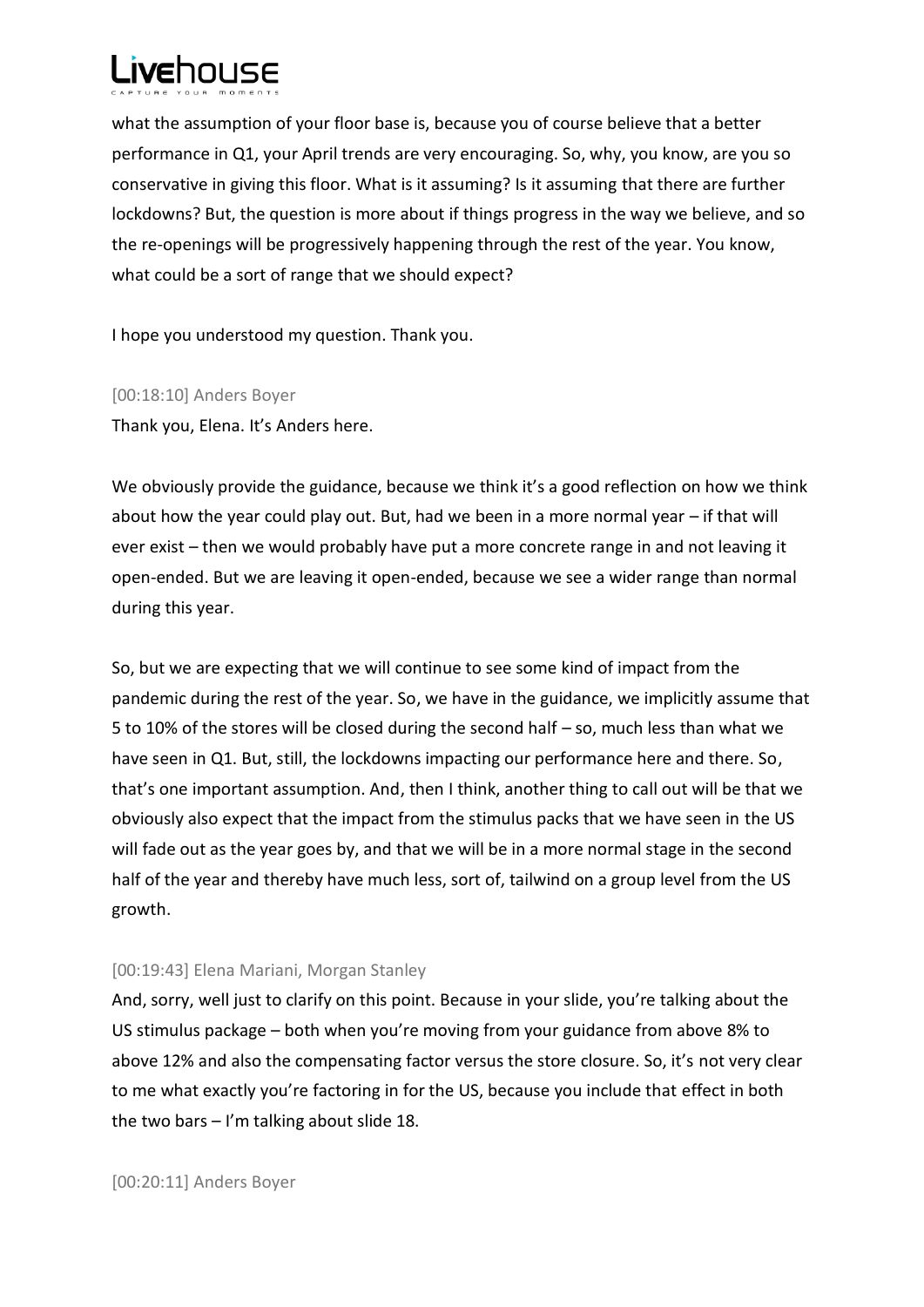

It's actually, the explanation we are having on slide… I am just going through that one… on the "Implicit Guidance" on slide 8. What we are trying to say there, if you are thinking about the underlying performance in Q1. So what would the minus 5% sell-out growth versus 2019 had been, had it not been for the pandemic and the stimulus packs. That's what we are trying to call out on that slide, and that context obviously there is an extra-ordinary support from the stimulus packs in the US. How much? I think we can only guess about, but we just wanted to call that out on that slide. So we are expecting that the... in the back part of 21 that the growth in the US will be a much lower number than what we have seen in Q1. And on that note, you should remember that we were just about 20% growth in Q3 and Q4 in the US last year. So, we will be comping a much tougher base in the US when we get into the second half of 21.

#### [00:21:31] Elena Mariani, Morgan Stanley

Okay. Understood. Thank you very much.

## [00:21:31] Operator

Thank you. Our next question comes from Michael Rasmussen from Danske Bank. Please go ahead.

## [00:21:40] Michael Rasmussen, Danske Bank

Thank you very much. Well done, guys. It's great to see Pandora back in great shape, so well done on that.

I'll ask into China. I don't know if the timing is right, or if I should wait and do that later, but since you mentioned it in the presentation, I will put down my question right now. So, on the issues that you have in China right now, is there anywhere where you can utilize on some of the previous learnings, in terms of some of the problematic markets that you have had at Pandora in the past. You know is there anywhere you can say "okay, this is the same that happens in terms of consumers' behavior via the brand positioning or anything". So, will that speed up, perhaps, the restructuring of the Chinese marketplace.

## [00:22:34] Alexander Lacik

We will actually cover that in the next section at a little but more in depth. But, as I have been saying in the past, the way the brand was launched into China is different from the way it was launched anywhere else. So, the job is essentially, if I dumb it down, is to think of it as a relaunching the brand in China. Then there are many things that are similar: You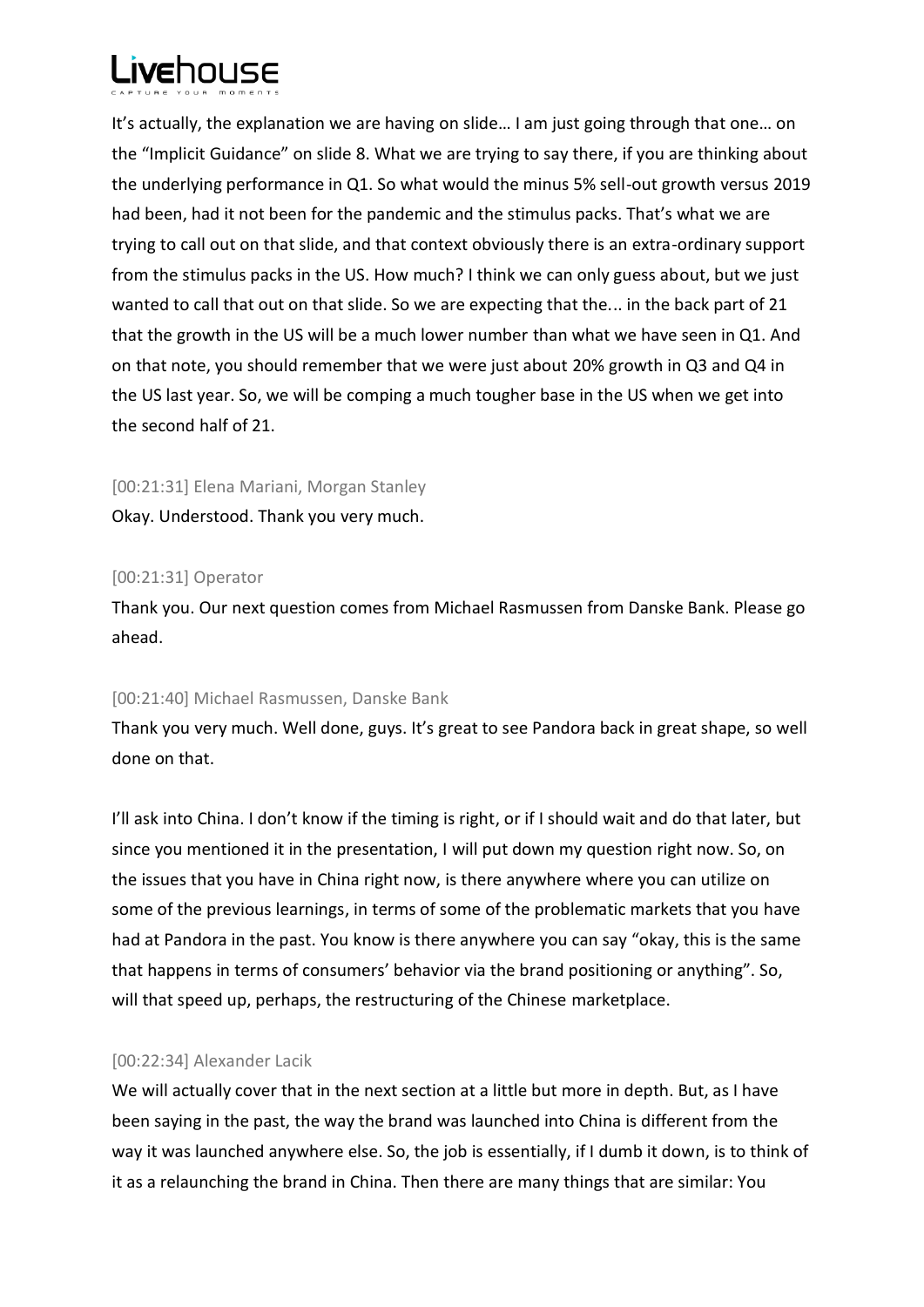

know the store network, the density, the kind of behavior we see on- and offline. A lot of these things are kind of similar. But the starting point in China is just different for the brand. It doesn't have that clarity in consumers' minds what's unique and different and interesting about Pandora that we see elsewhere, so that's the brief answer I will give you today.

## [00:23:21] Michael Rasmussen, Danske Bank

That makes sense, and it certainly doesn't seem like a quick match… or sorry, a quick fix. But I'm sure you guys are on top of it. Thank you.

## [00:23:34] Operator

Our next question comes from Lars Topholm from Carnegie. Please go ahead.

## [00:23:40] Lars Topholm, Carnegie

Yes, I would also like to start by congratulating you for a very strong quarter.

I also have a couple of questions regarding… one question of course regarding the US. So, I wonder if you can shed some color on A. the impact from stopping with Jared. I just wonder if there is any inventory you have taken back, and if you have a offset that against revenue, and if you have how it expects… how it effects your margins and then in the presentation you likewise mention that based on credit card data you grew faster than the overall US market. So, I wonder what growth you refer to more specifically in the credit card data. Thank you.

## [00:24:35] Anders Boyer

Hi Lars. I can start on the sub question number 1 on the US about Jared. We actually… the revenue impact is very limited, even though it is quite a number of point of sales that have been officially closed down. Now, the revenue impact is miniscule, because it was already at a low point in 2020. But we did do something on the inventory back in… I can't actually even recall, but that was late 19 or early 20… Not this year, definitely not this year, but it might even have been all the way back in 19, as part of knowing that we were closing down that channel, making sure that we managed the inventory as well, but that's low impact in the Q1 21 numbers.

[00:25:34] Lars Topholm, Carnegie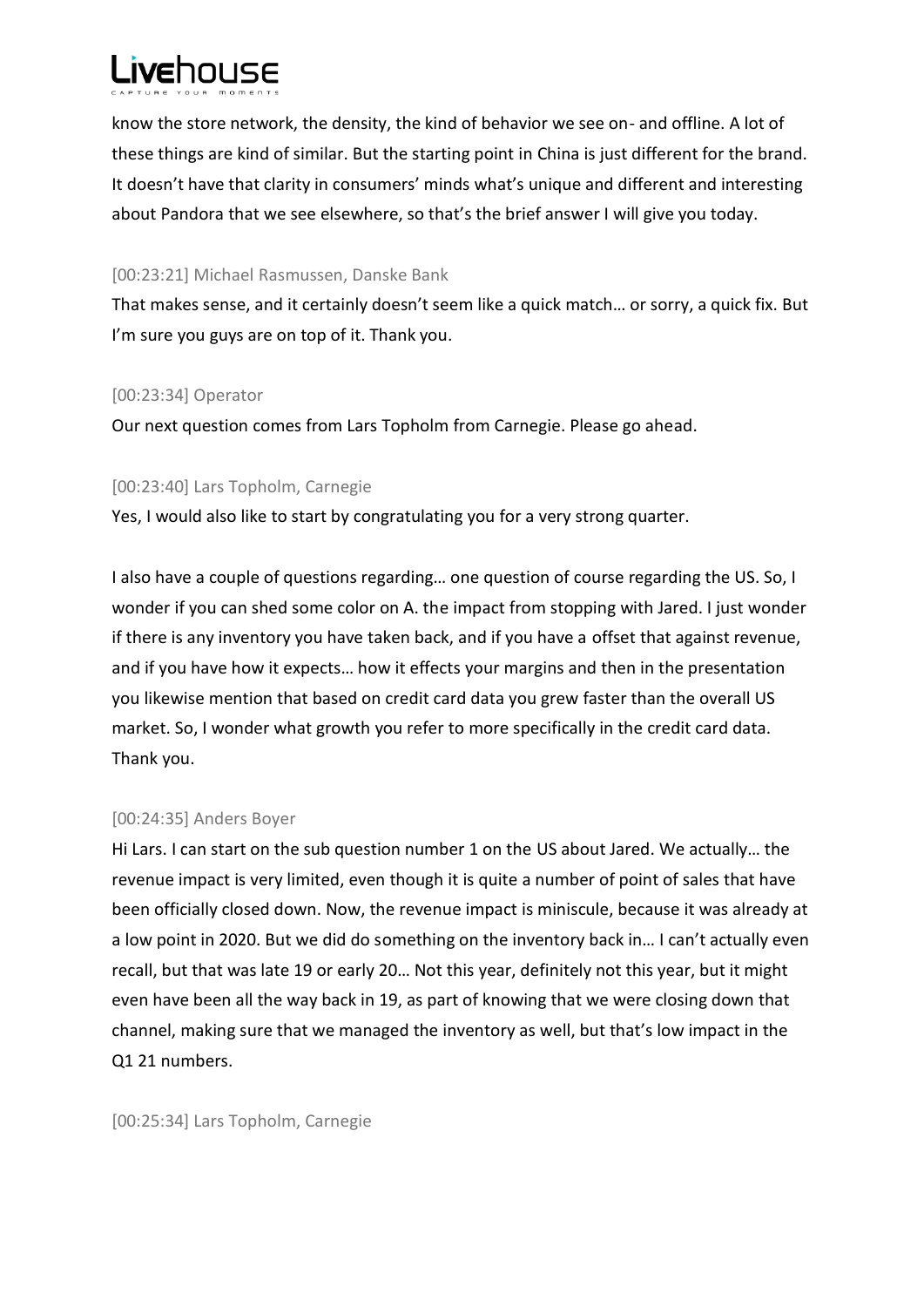

And then on the credit card data and what growth this year

## [00:24:38] Anders Boyer

It's… the credit card data… this is Bank of America that releases data on that, and we picked up… it's basically the only data point that we have on… sorry, in print on the market growth. Sort of the entire jewellery market was in the high 30s, if I remember right, in growth. So, still we have our growth that we have seen is well above that in in the US.

## [00:26:13] Lars Topholm, Carnegie

So, high 30s, I should compare to what number in your report, Anders? Just to make sure it is completely right, I should compare to the 64 percent local currency growth over last year or 81 percent sell out growth?

## [00:26:32] Anders Boyer

The Bank of America data that must be sell out, growth data, that would be my logic, because of the nature of the underlying data. So…

## [00:26:44] Lars Topholm, Carnegie

So, you're basically growing more than twice as fast as the underlying market – based on the data?

## [00:26:51] Alexander Lacik

Yeah. On the assumption that the Bank of America covers 100 percent or a large proportion and that we don't know. So. So I think that's why we're being a bit careful of, you know, making too big conclusions on that. We can just see that we're significantly ahead of that data point. But I don't think that necessarily they're apples to apples comparisons. I would be a bit careful with drawing that conclusion. [Investor relations: Bank of America data suggest growth of 41% vs 2019 in the US market for luxury spending. This should be compared to 52% sell-out growth for Pandora.]

## [00:27:20] Lars Topholm, Carnegie

Fair enough. Thanks for taking my question.

## [00:27:24] Operator

Our next question comes from Silky Agarwal from Citi. Please go ahead.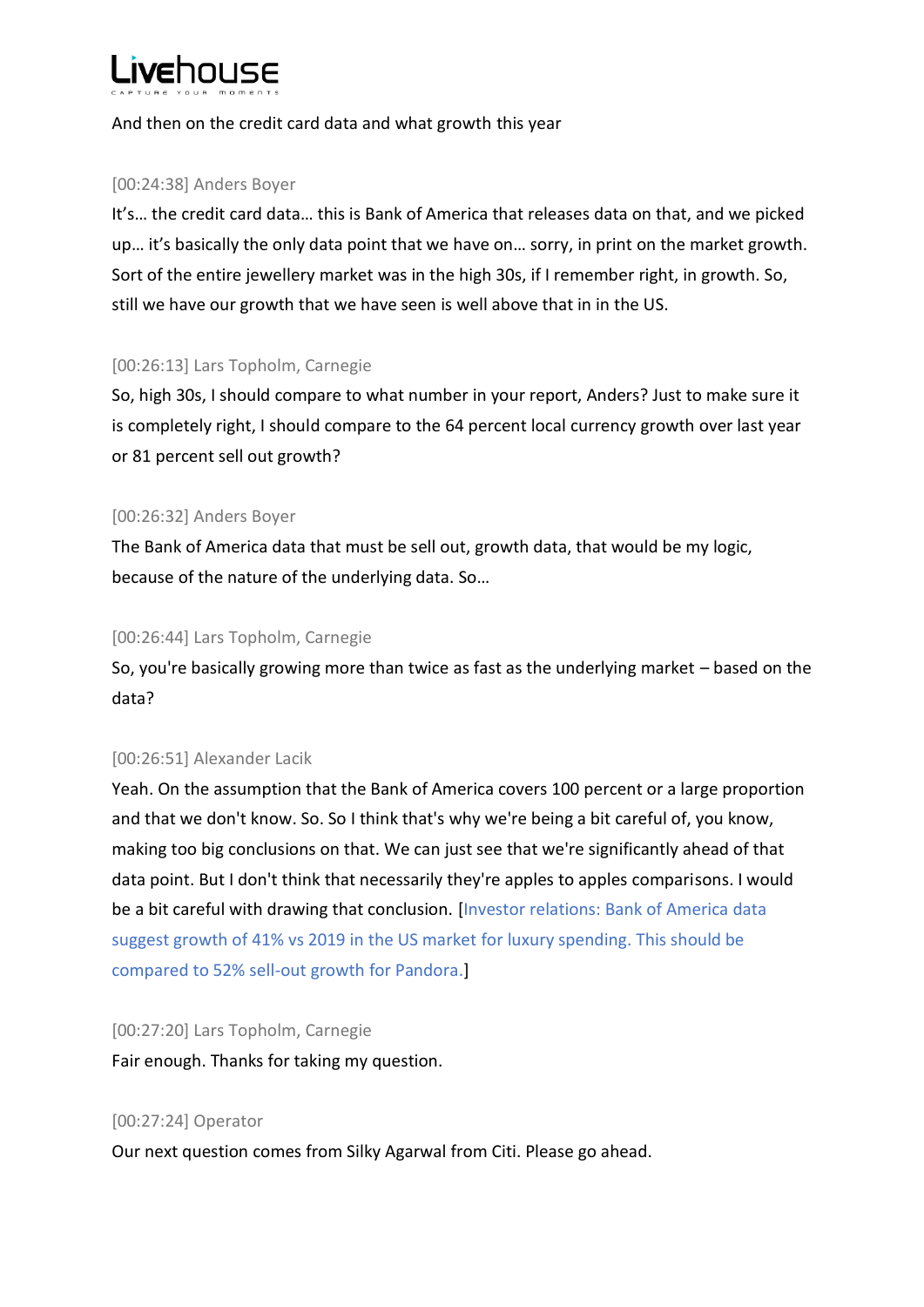

[00:27:29] Silky Agarwal, Citi

## Hi. Morning.

Coming back to the US. Could you just describe what is really brand specific that is driving that stellar growth in the US apart from the things that you've outlined? You mentioned something during the last call that you had launched email marketing in that market. So, have we seen any further improvement, in terms of all the CRM data capture that you are now leveraging in the US? Thank you.

## [00:27:58] Alexander Lacik

Yeah, I mean, yes, we have seen a very strong improvement on the impact of email marketing, but you need to put that in context in… versus the totality of the business. This is still not the major driver. Actually, if you… the performance in the US started after the summer last year. So, if you look from August and onwards, we've had, you know, continued improvement in the momentum in the US. So, it's not like something just happened on January 1. So, it's been ongoing. And this has come behind, you know, as we've been speaking about in the past, good basics. So, we are investing more in media. I think we're making smarter media choices. We're doing a better job on merchandizing, on product availability. So it's core basics that are at play.

[00:28:54] Silky Agarwal, Citi Thank you.

## [00:28:56] Operator

Our next question comes from Antonie Belge from Exane BNP Paribas. Please go ahead.

## [00:29:03] Antoine Belge, Exane BNP Paribas

Yes. Hi. Good morning. It's Antonie, Exane BNP Paribas.

My question relates to online and more importantly, how online evolves when you are reopening stores a little bit early, but maybe taking the UK market as a sort of a showcase… how, I mean, you see, what kind of moderation do you see when physical stores are reopening. Thank you.

# [00:29:32] Alexander Lacik

So, that question has many facets, because it really depends in which geography we are and, let's say, the adoption of e-commerce as a channel – not Pandora specific. So, what we saw,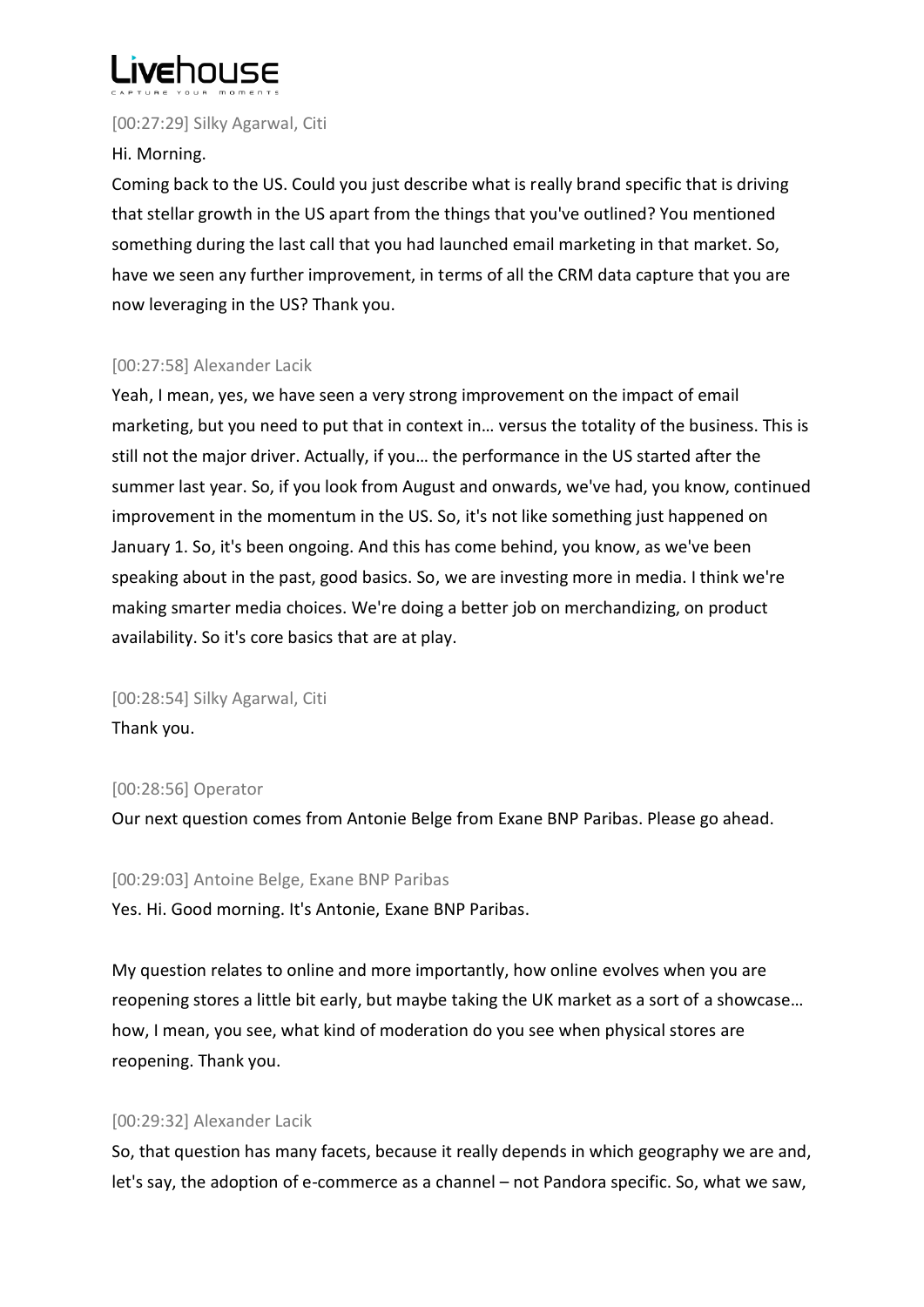

for instance in Australia where, generally speaking, e-commerce as a percent of trade is a little bit lower than maybe what we are experience in, let's call it northern Europe. When the stores reopen, we actually saw a big, big kind of traffic movement back into the stores. So, the high levels of share of business that we saw in e-commerce came down quite, quite a lot – similar to what we've seen in the Mediterranean countries. So, in Italy, for instance, we had the same type of behavior. Then you take a country like UK. Now, I only have the last two weeks of stores being reopened, so it's very early in the curve, but there we've seen a strong influx of traffic to the stores, whilst the e-commerce actually has continued to be very strong. So, there is not one generic answer to that question. It really depends in which geography we are. So, yeah.

#### [00:30:48] Antoine Belge, Exane BNP Paribas

Okay, so, rule of thumb is maybe is that…

## [00:30:50] Alexander Lacik

Sorry. Maybe just to put some more color on it, because I think the… part of your underlying question might be, you know, what do we expect when we get back to, let's call it more of a steady state or a normal if there any such thing exists. So, versus 2019, I think we can safely say that the share of business transacted online is going to stay at a higher level. There is no doubt, but I don't think it's going to stay at the current high level. Today, we have roughly one third of our global revenue done through online. I think that is going to come down. But to what level? I don't know. And 2019, if my memory serves me right, was more like 13 percent. So, it's you know, maybe it's going to end up settling somewhere in the middle, but we shall see.

#### [00:31:43] Antoine Belge, Exane BNP Paribas

Ok, you preempted my follow up, so thank you very much.

[00:31:49] Operator

Thank you. Our next question comes from Magnus Jensen, from SEB. Please go ahead.

[00:31:56] Magnus Jensen, SEB Thank you guys for taking my question.

Yeah, one goes to the to the second half of the year, so, so Signet is out, saying that they're planning for guiding for negative growth in the second half of the year. Of course, they are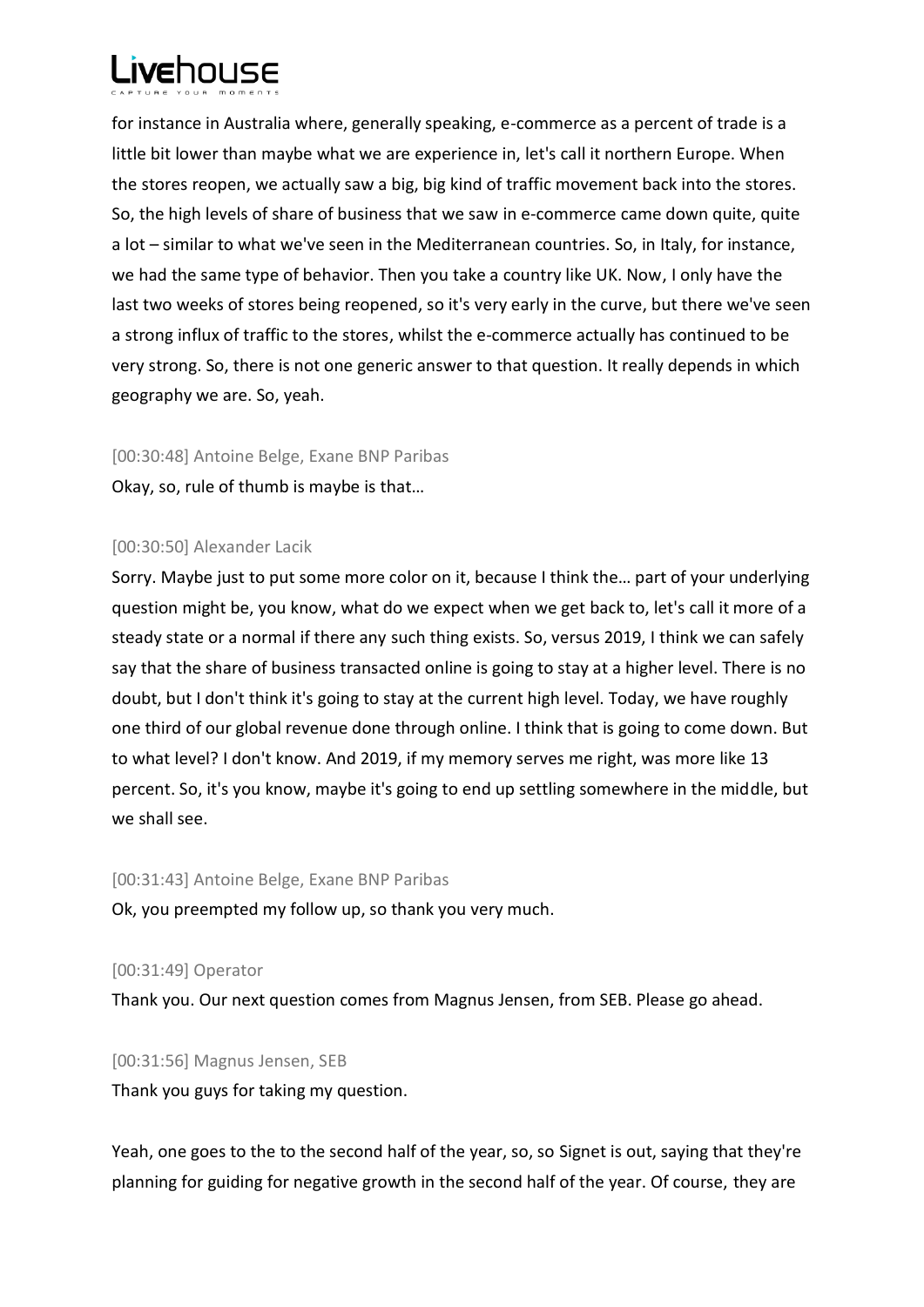

mainly exposed to the US, so you cannot make a complete comparison to you guys, but could you give us some thoughts on what you think about the second half, especially for the US? Do you also, sort of, expect negative growth in the second half year. That's my question. Thank you.

#### [00:32:27] Anders Boyer

Yeah. Magnus, it's Anders here. I think maybe that's a stupid way to start the answer, but it would definitely be growth rates that are below what we're seeing currently. Both for two reasons. One being the assumed less impact, much less impact from stimulus packs that we are seeing in Q1 and also here in April. But secondly, that we are facing, if we look at a year over year at 20 percent sell-out growth in Q3 and Q4, roughly last year. So, the comp base will be much tougher when we get into to the second half of the year. So, we are assuming that the sources of growth, if you like, compared to what we've seen here in the Q1, will be quite different when we get into the latter the latter part of the year with… from having a Q1 very much driven by the US and dragged down by China and not the least, but also Europe due to the pandemic, then assuming much less pandemic impact in the latter part of the year, we will see Europe going back and probably being part of driving growth, but a much less, hopefully also less drag from China and less tailwind from the US. So, quite an unusual big shift in the sources of growth during the year due to the pandemic, not least when you look at it year over year.

[00:34:05] Magnus Jensen, SEB

Okay. Thank you.

## [00:34:07] Operator

Our next question comes from Fredrik Ivarsson from ABG. Please go ahead.

## [00:34:13] Fredrik Ivarsson, ABG

Thank you very much. One question from me. Alexander, you mentioned the conversion rate of 80 percent that I believe it was 30 percent in Q4, if I remember correctly, and maybe two questions related to that. Firstly, what have you done to drive that conversion rate? Is it marketing, imaging, payments etc.? And secondly, if you would be open to give us a ballpark number of your current conversion rate and whether you see upside to the current levels. Thank you.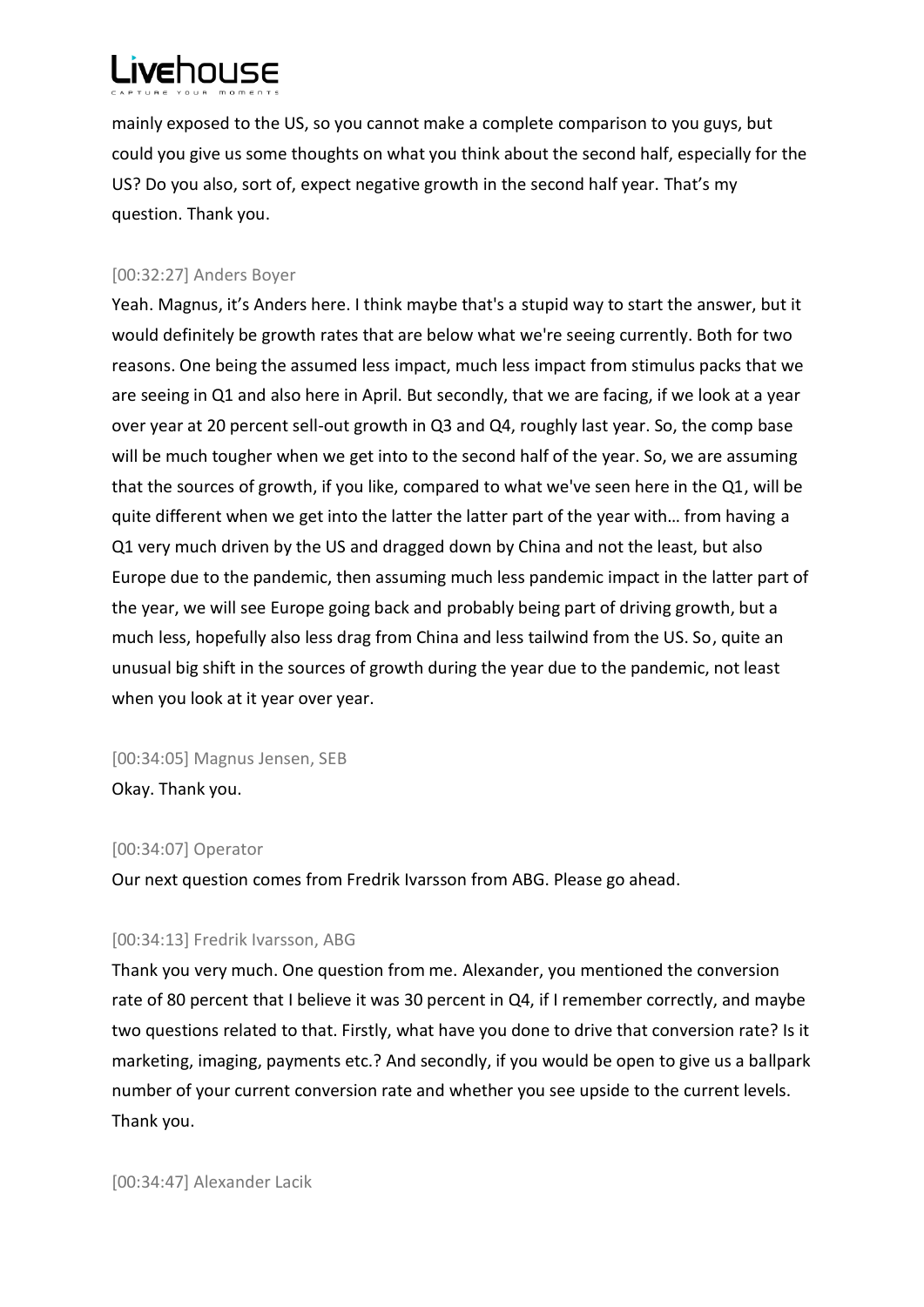

I mean, we haven't done anything materially different in this quarter versus the previous quarters, to be perfectly honest with you. It's… we're continuing. Maybe what we've done is since there's been more stores closed now, we have shifted a bit the, let's say, the media mix. And we've spent a little bit less on the top funnel spend and spent it more towards the digital. But it's not materially different from what we've done in the past. So there's there's really no big magic. I think, in some places we've introduced Klarna and After pay, which obviously drives a little bit, but again, doesn't explain the, let's say, the macro movements on conversion rates. The thing with e-commerce, the way we're running it now, it's a continuum of improvements in terms of features and site speeds. And so this is not like, you know, it used to be when I grew up, at least, where you kind of made one change and then you sat and watched it. Every two to three weeks we have a new release of some kind that keeps improving the experience online. So that's it. So you can't attribute it to any major change. Maybe, as I said, unless we talk about Klarna and After pay. But again, that's not been rolled out globally. That's been in some geographies, I think UK has done some good stuff there. And in parts of the US has also gone into this type of mechanism. But that's probably the only major change that I'm foreseeing. It's a continuous improvement effort. That's kind of how these teams are organized. They work on two to three week sprints and then they release new things.

#### [00:36:39] Fredrik Ivarsson, ABG

Thanks. And on the level of the conversion rate – any ballpark figure?

#### [00:36:44] Alexander Lacik

I think will keep those numbers relatively close to our chest, you can say that, you know, an ambition would be to get, you know, going to somewhere north of three, and we still have some way to go there from a sustainable standpoint. There will be peaks when we go above that. And I'm talking about a global number. You know, I have geographies which are lower than that, I have geographies which are quite a bit higher, but the average is there. So that's part of the things that, you know, we're going to talk about in the second session today. Conversion rate is one of the keys on how we're going to drive more growth.

## [00:37:24] Anders Boyer

On slide 10 in the Investor Day, we actually showed that the conversion rate in the quarter was three, three percent, but it tends to be so positively impacted when stores are closed, but three percent in the quarter. So.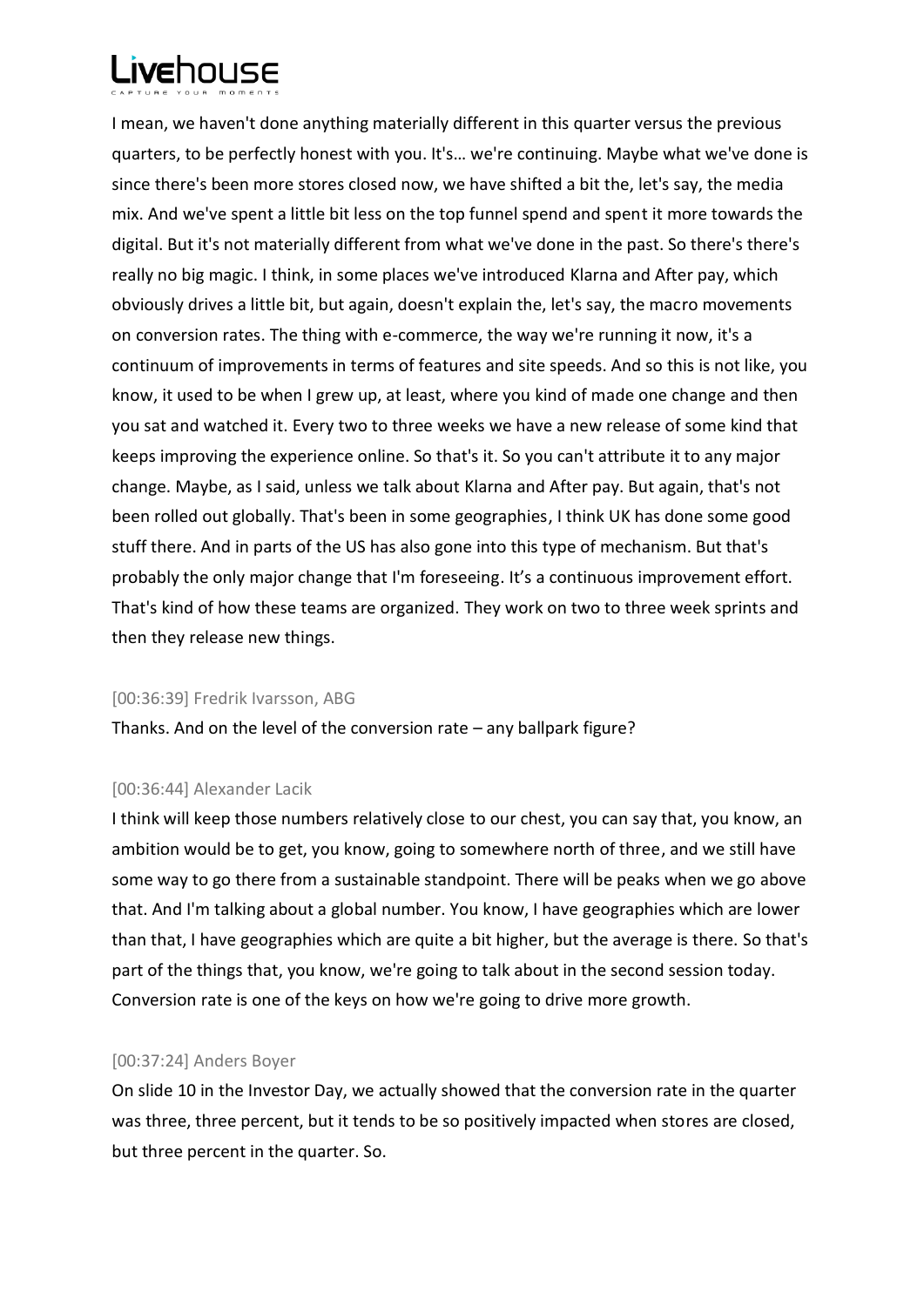

[00:37:45] Fredrik Ivarsson, ABG I missed that. Thanks. That is excellent.

## [00:37:48] Operator

Thank you. Our next question comes from Frans Høyer from Handelsbanken. Please go ahead.

# [00:37:54] Frans Høyer, Handelsbanken

Yeah, good morning, thank you very much. Question about the online revenues. Could you give us an idea of the breakdown, just the top few most important markets, how important are they as a percentage of your total online sales? And also, what was the roughly percentage increase in those markets in online year on year, please?

## [00:38:26] Alexander Lacik

Ok, I mean, it is a quite detailed question. So, to no surprise, the US and UK are the the big ones, as you can imagine, and the UK, the growth was – this is versus 19 for the quarter – was over 400 percent. And the US versus 19 was over 200 percent. The average… the average was two 200 percent. So then most markets are kind of in you know, you can do the math yourself, but the big the two big ones to watch for us always is US and UK, that is, you know.

## [00:39:12] Frans Høyer, Handelsbanken

How big is the US as a percentage of Q1 online sales, roughly speaking, and the UK?

[00:39:24] Alexander Lacik

Roughly, what, 25 percent give or take about? Yeah?

[00:39:27] Frans Høyer, Handelsbanken Both of them? Or was that the US?

[00:39:30] Alexander Lacik US is roughly a quarter.

[00:39:34] Frans Høyer, Handelsbanken And the UK?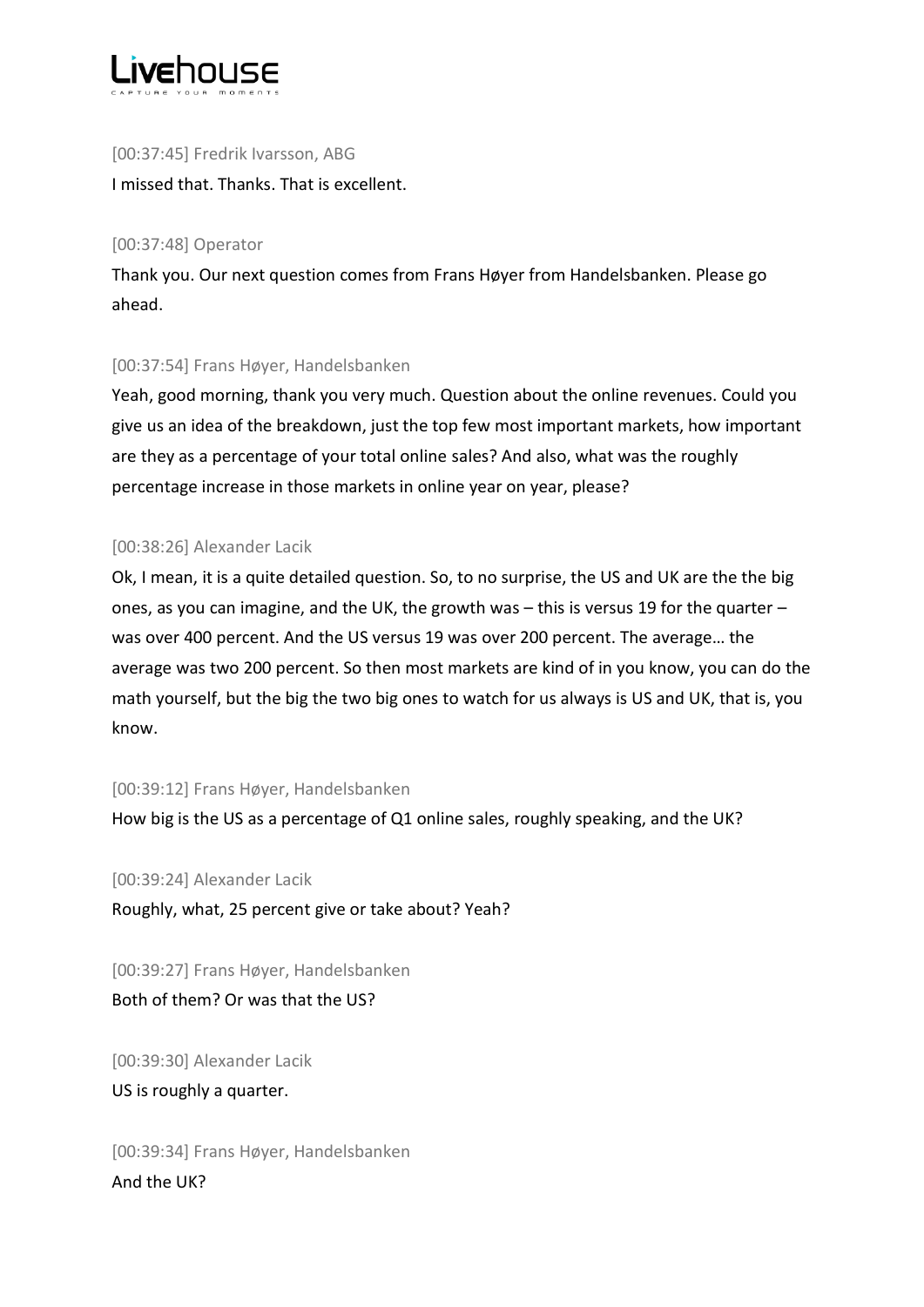

[00:39:38] Alexander Lacik Oh, know, you're stretching my math…

[00:39:43] Anders Boyer

A third of the revenue – a third of the online revenue in Q1.

[00:39:48] Frans Høyer, Handelsbanken

And 25 percent for the US?

[00:39:49] Alexander Lacik Yeah. Give or take.

[00:39:50] Frans Høyer, Handelsbanken Okay. Thank you very much.

## [00:39:56] Operator

Thank you. Our next question comes from Klaus Kehl From Nykredit. Please go ahead.

# [00:40:02] Klaus Kehl, Nykredit

Yes, hello. I was just thinking about something else. Sorry. The question was that we've seen some major movements in the inventories among the franchisees and it was quite a negative movement in March. And then we've seen quite a positive movement here in April. So, what is driving these changes and is it any specific markets that are affecting this?

## [00:40:35] Anders Boyer

Yeah, maybe Klaus, it's Anders here, I can start on that one. So the shipments and the timing of those is purely driven by commercial and logistical circumstances. So the shift that we're seeing between March and April is purely… so what makes sense from an operational and commercial point of view. So we are much more focused on the on the sell-out growth. But I agree that it has been, when you look at March and April, it has been quite big shifts between those two months. But I would say that it's one of the... it's always been there. It's not new. The new thing is that we're disclosing monthly numbers, so suddenly becomes visible for the outsiders as well, that there are these swings between months, which then becomes less visible on a quarterly level.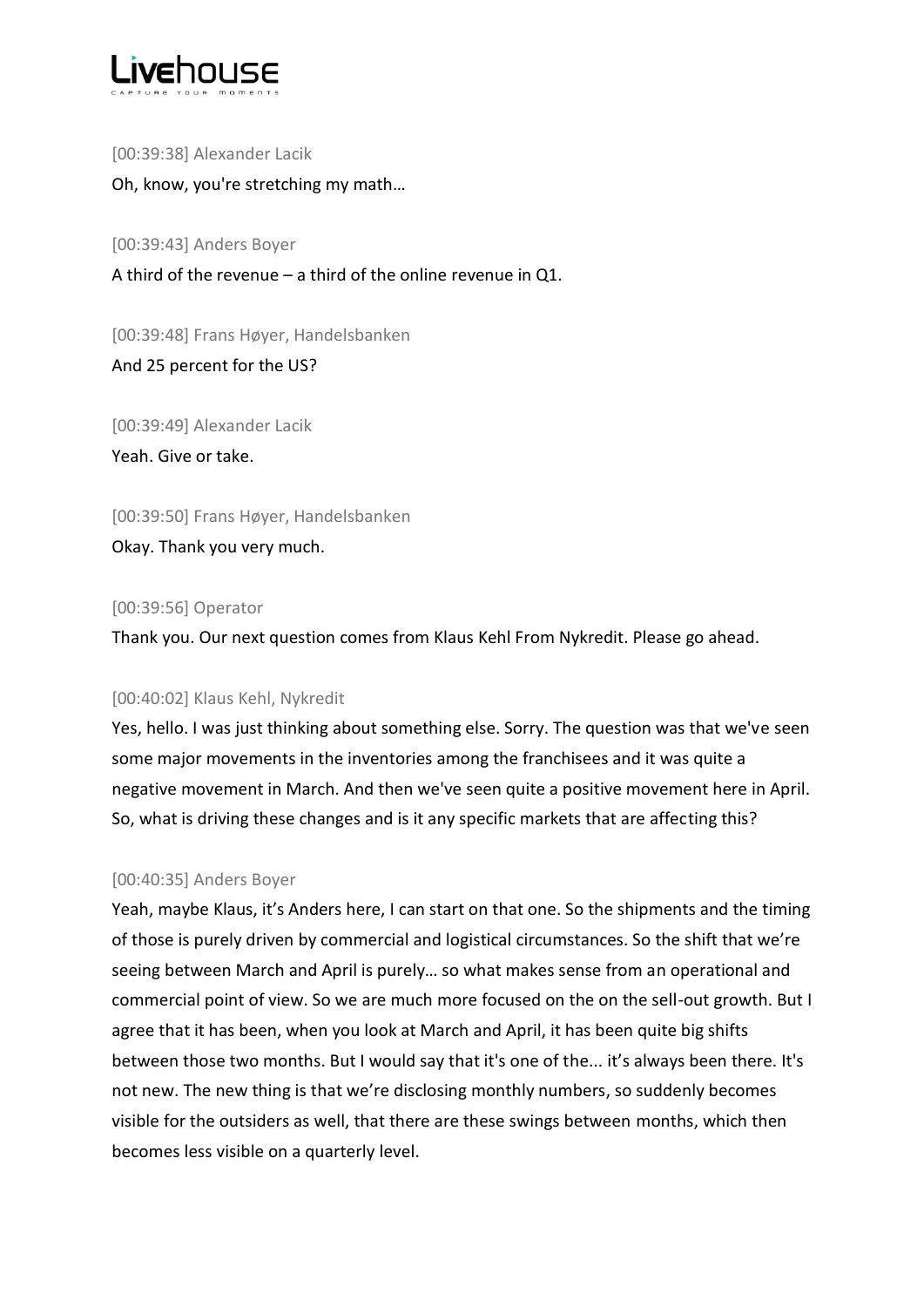

## [00:41:36] Klaus Kehl, Nykredit

Okay, but has it anything to do with your production capabilities in Thailand or anything?

## [00:41:42] Anders Boyer

No, no absolutely not. We're, I think, actually quite fine on inventories. We do think that inventories were too low when we entered Q1. So you can also see the inventories are up at, what is that 3-350, 400 million kroner during the quarter, so we would like to operate with a bit higher inventory levels, but that was not definitely not the reason for the timing between whether we should ship in March and April. That was purely due to both on the receiving end… the partners when they thought it made commercial sense for them to get the shipments. Merchandizing, logistical point of view, we are in a fairly good shape.

[00:42:29] Klaus Kehl, Nykredit

Great. Thank you.

## [00:42:31] Operator

Thank you. Just as a reminder, if you wish us an audio question, please press zero one on the telephone keypad. Once again, zero one on the telephone keypad. if you wish us an audio question.

Our next question comes from Deborah Aitken from Bloomberg. Please go ahead.

# [00:42:50] Deborah Aitken, Bloomberg

Hello, I'm trying to work through my EBIT margin expectation, and hearing that, and you reminder that second half of 2021 in the US will be a slower… slow one going forward for the reasons that are being given. And then I look at the hedging policy in the way that you work and think about a little bit more exposure, maybe 20 percent more exposure on your hedge at this stage for the second half. So I'm trying to understand the process and where we think EBIT margin will be weighted through the quarters. Thank you.

# [00:43:29] Anders Boyer

I had a little bit difficulty in hearing the question Deborah here, but let me see if I answer right. But I think, as usual, the Q4 is by far the biggest quarter on the topline and on the bottom line. It was in absolute terms, but also in terms of margin. So typically, we see a significant EBIT margin pick up in the fourth quarter. This year it might be, you can argue it will be a little bit less than what we'll see in a standard year for two reasons. One being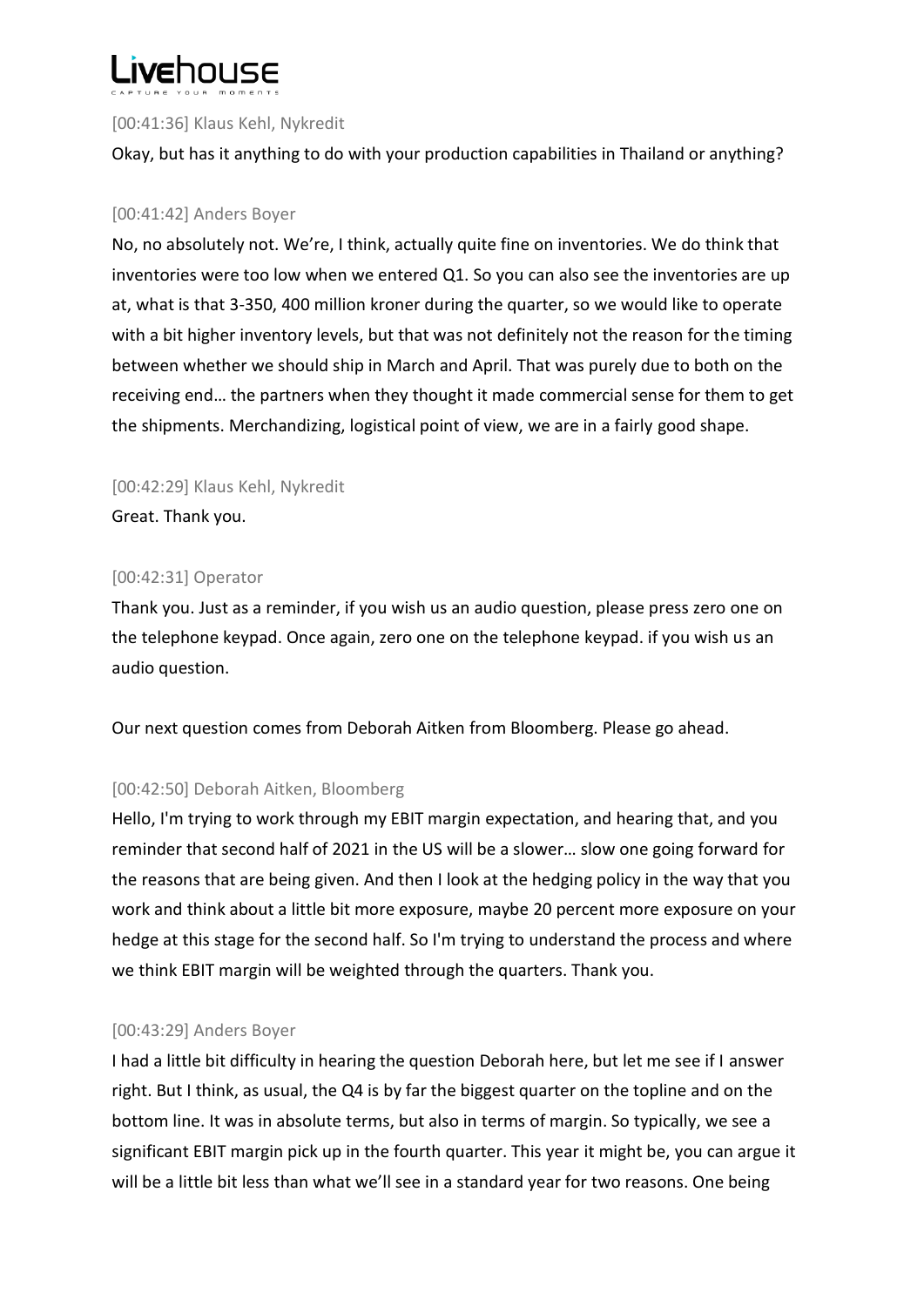

that… will have more silver price headwind in the quarters to come, in Q3 and Q4, based on the silver price increase that we have seen. So that as hedges lapses, there will be a bigger drag on silver prices in the second half of the year. And then we will be investing, start investing in the back part of the year on in the repositioning of the brand in China as well. But of course, we have guided above 22 percent EBIT margin and we were only at 20 in Q1. So that there will be… that pick up is something that that margin pick up from Q1 to the full year guidance on the floor of the full year guidance is a Q4 thing.

[00:45:01] Deborah Aitken, Bloomberg Thank you.

[00:45:02] Anders Boyer But that's completely normal seasonality.

## [00:45:05] Deborah Aitken, Bloomberg

Yeah, I was just wondering whether, as you said, whether the US would cancel some of that. The other thing is just to try to understand whether we saw the excess cost from the end of Programme Now… whether they'll be any on boarding costs for the new strategy.

# [00:45:23] Anders Boyer

No. There will be costs associated with the new strategy, but it's a… if you're talking about US specifically, it's not margin diluting. It adds to the bottom line from day one.

[00:45:39] Deborah Aitken, Bloomberg

And that's across the whole group?

[00:45:44] Anders Boyer

I'm sorry, could you repeat that, I couldn't hear that

[00:45:46] Deborah Aitken, Bloomberg

Sorry. The question there, so was related to the group, so we wouldn't expect any margin dilution across the group from the on board in this new strategy this year?

## [00:45:58] Anders Boyer

Apart from China. That's it. Otherwise, it adds to the bottom line from day one.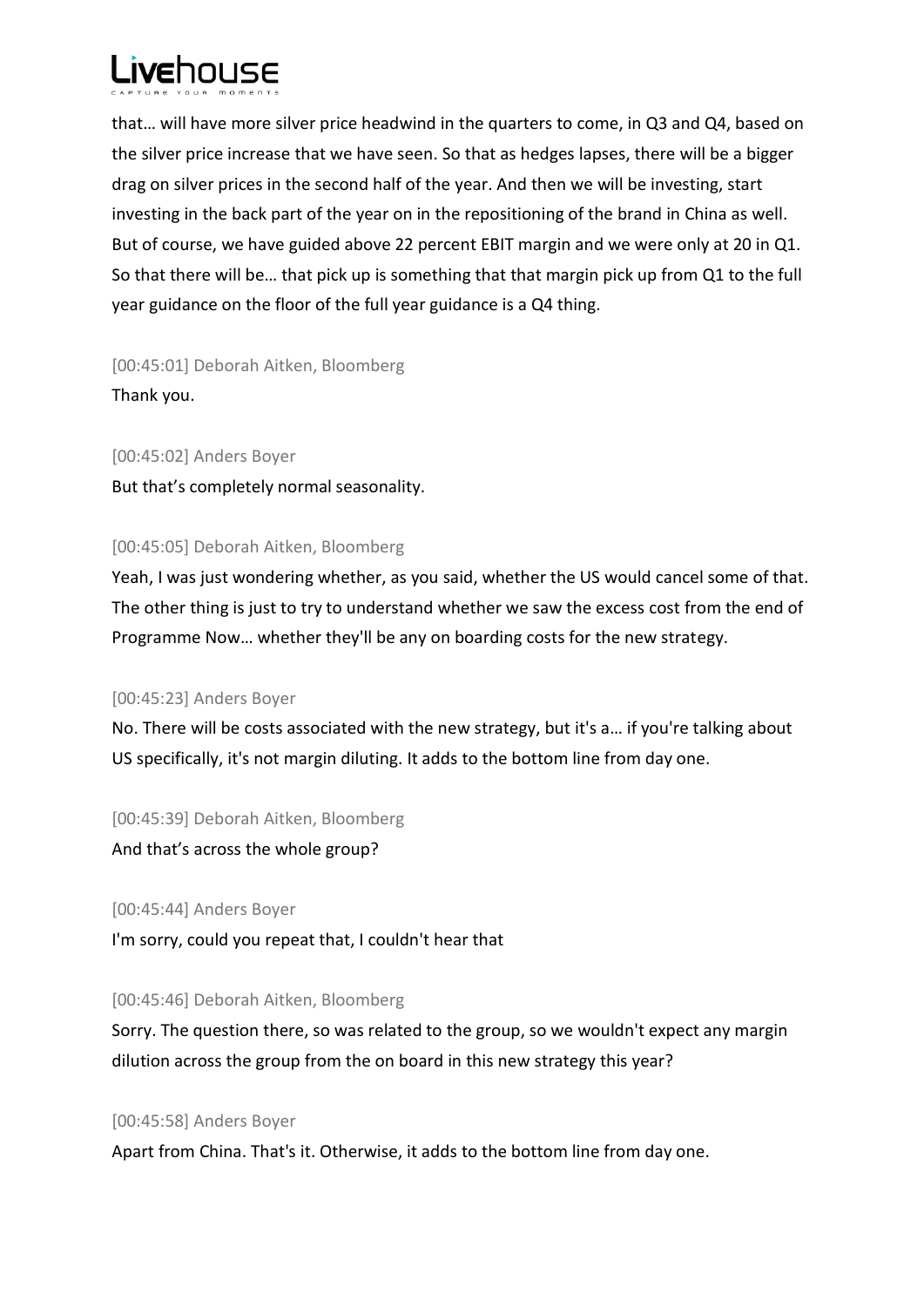

## [00:46:06] John Bäckman

And we have time for one more question.

## [00:46:06] Operator

Our next question comes from Chiara Battistini from JP Morgan. Please go ahead.

## [00:46:16] Chiara Battistini, JP Morgan

Hi, yes. Thank you for taking my question. Maybe just a follow up question on the margin for the year. Your sales and distribution costs in Q1 came in much lower than I was expecting them. And I was just wondering, in terms of sales and distribution costs, the percentage of sales for the year. What did you embed in your full year guidance, please? Thank you.

# [00:46:40] Anders Boyer

The… we're not sort of guiding on specific… on the individual OPEX lines, but I think two comments on that, that might be helpful. One is that we had 82 million kroner in government support that we received in the markets that were closed down in Q1, and all of that – and I think as I think is all of that, but at least close to 100 percent of that 82 million kroner – goes into as a negative OPEX in sales and distribution in Q1, because it's compensation for store colleagues that we have on board. So that's one of the reasons you probably see that sales and distribution costs looks lower in Q1. The other comment I would give is that we have upped the… increased the expectations for the cost reduction program a bit, half a percentage point of revenue, or a hundred million kroner in lower costs this year. And a big chunk of that is sales and distribution costs, where we do see further upsides, not least on the level of store leases, store costs, rental costs that will help keeping sales and distribution costs down as well.

# [00:47:59] Chiara Battistini, JP Morgan

Sorry, just following up on these two points, then, in terms of the government support, was this mainly the UK? So this is going to weigh into Q2? Or should we factor in some also for the coming quarters for the year?

# [00:48:14] Anders Boyer

You're absolutely right that it's mainly the UK, both given the magnitude of stores being closed there for all of Q1, basically, all of Q1, and the nature of the program in place in the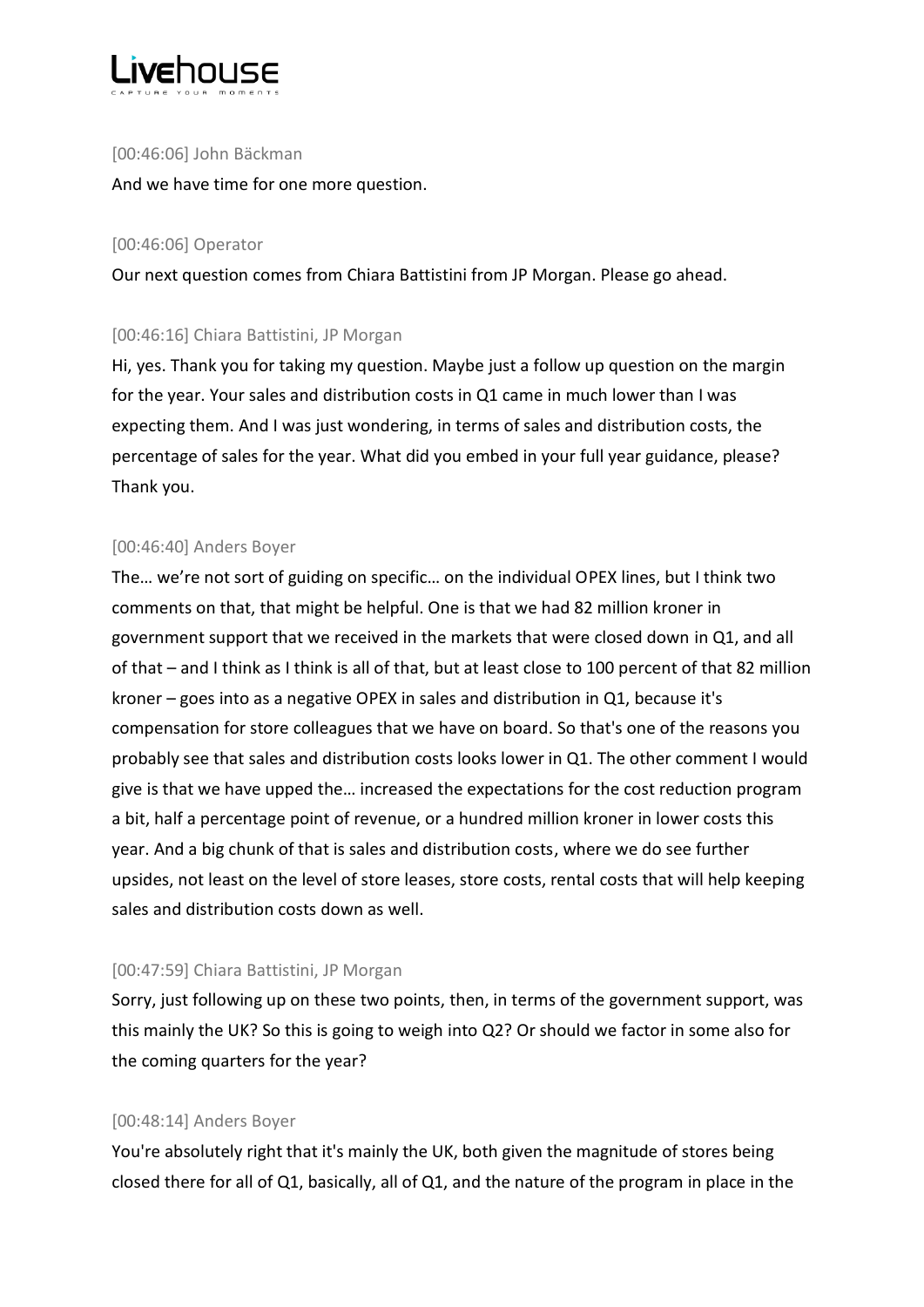

UK, but also a bit in in in Germany and Italy, but UK in absolute terms being the biggest piece. And then we do assume that we will get a bit as well of support that is included in the guidance here in Q2 and April specifically. But then we assume that at some point of time it will disappear. So even though we have assumed some store closures and lockdowns in the second half of the year, they're not assuming that government support programs will continue forever. So, which I think is a prudent approach to it.

## [00:49:08] Chiara Battistini, JP Morgan

And on rent reduction. To what extent, what you've seen is… we can consider structural versus something that is also going to normalize in the coming quarters?

## [00:49:20] Anders Boyer

It's a… if I heard, the sound is a little bit bad, but if I heard the question right, this is structural reduction. It's not temporary reductions due to the pandemic. The half percentage point of margin in support from lower cost is permanent lower cost reductions that we're looking at.

[00:49:40] Chiara Battistini, JP Morgan Perfect. Thank you very much

## [00:49:43] John Bäckman

And that concludes the first Q&A session on our Q1 results. We now move to the next part of the presentation, which is covering our new strategy: Phoenix. There will be another Q&A session after that as well, but I will now hand it back to Alexander. Please go ahead.

## [00:50:28] Alexander Lacik

Now that we have finished the quarter one announcement, we would like to lift our sights and discuss what lies ahead of Pandora in the years to come. I have two pieces of good news. On one hand, we declare the end of Program Now. On the other hand, we are excited to introduce our new strategy, which we call Phoenix.

Given the relatively limited time we have today, the intent is to give you a high level overview of the key components in our go forward strategy. I fully realize it might be challenging to assess these from a numeric standpoint, as we will not disclose any figures yet – but there should be meaningful value to discuss the direction of our company and the key choices we have made. We have included a deeper dive into one of the growth pillars,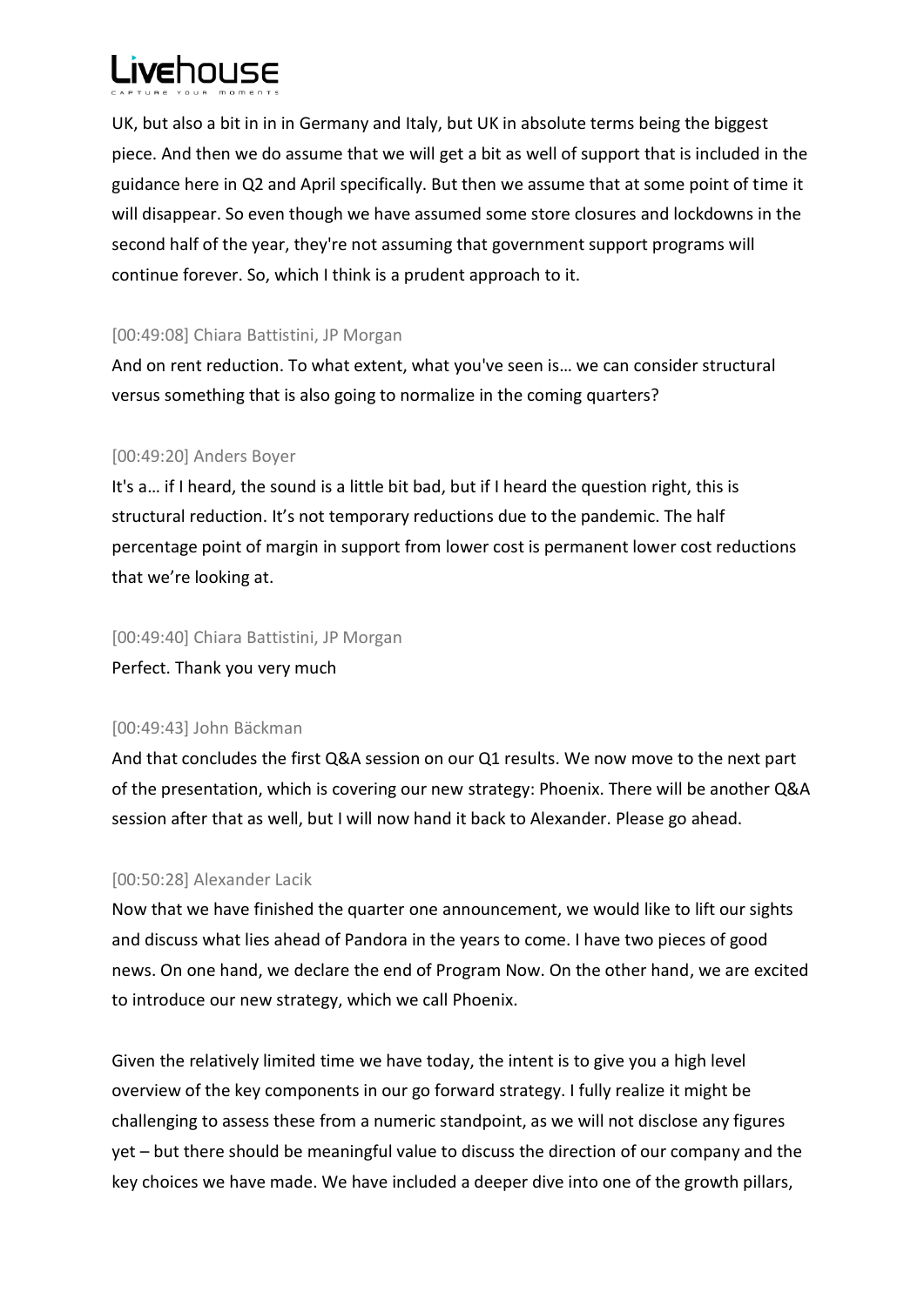# Livehouse

such that we can demonstrate a more concrete output of this new plan. Our ambition is to hold a Capital Markets Day in September, where we will be able to share more details across the full suite.

We are excited to share with you the 3rd chapter of Pandora's journey. In the first Chapter the founder successfully introduced the Moments platform. In the 2nd chapter Pandora quickly established a strong and profitable global retail network. We will continue to improve on these two as they are critical to our success. In the upcoming 3rd chapter we will seek to unfold the true potential of Pandora by putting the brand and our customers at the center of everything we do.

The strategy we are launching today is focused on further developing our existing core business, where we see significant opportunities to generate growth. The strategy is on one hand built on leveraging some of the unique advantages we possess – like our manufacturing capability, global distribution network and well-known brand. On the other hand, we have drawn useful learnings from Program Now. These ingredients together with our view of what it will take to win on the global stage in the future have shaped the new Strategy.

As we have said before and to manage expectations: we will not provide any numbers or financial targets today. Our turnaround efforts have clearly improved the foundation of Pandora, but the COVID-19 situation continues to blur the picture, so it is still a bit early to disclose numbers. As I just said we will cover this and much more in the upcoming Capital Markets Day.

Although we won't be sharing any financial targets, we can safely say that we will expect to deliver a balanced top and bottom-line growth profile. We do operate in a healthy market segment that in the last 10 years has been ahead of GDP growth. Our initial ambition is to be in line with the market growth. The key value driver is growth within our core business. We don't need to pursue completely new business areas to create growth as we see plenty of opportunities closer to home. It is also important to stress that we do not need to succeed with all growth opportunities in Phoenix in order to deliver on our growth ambitions.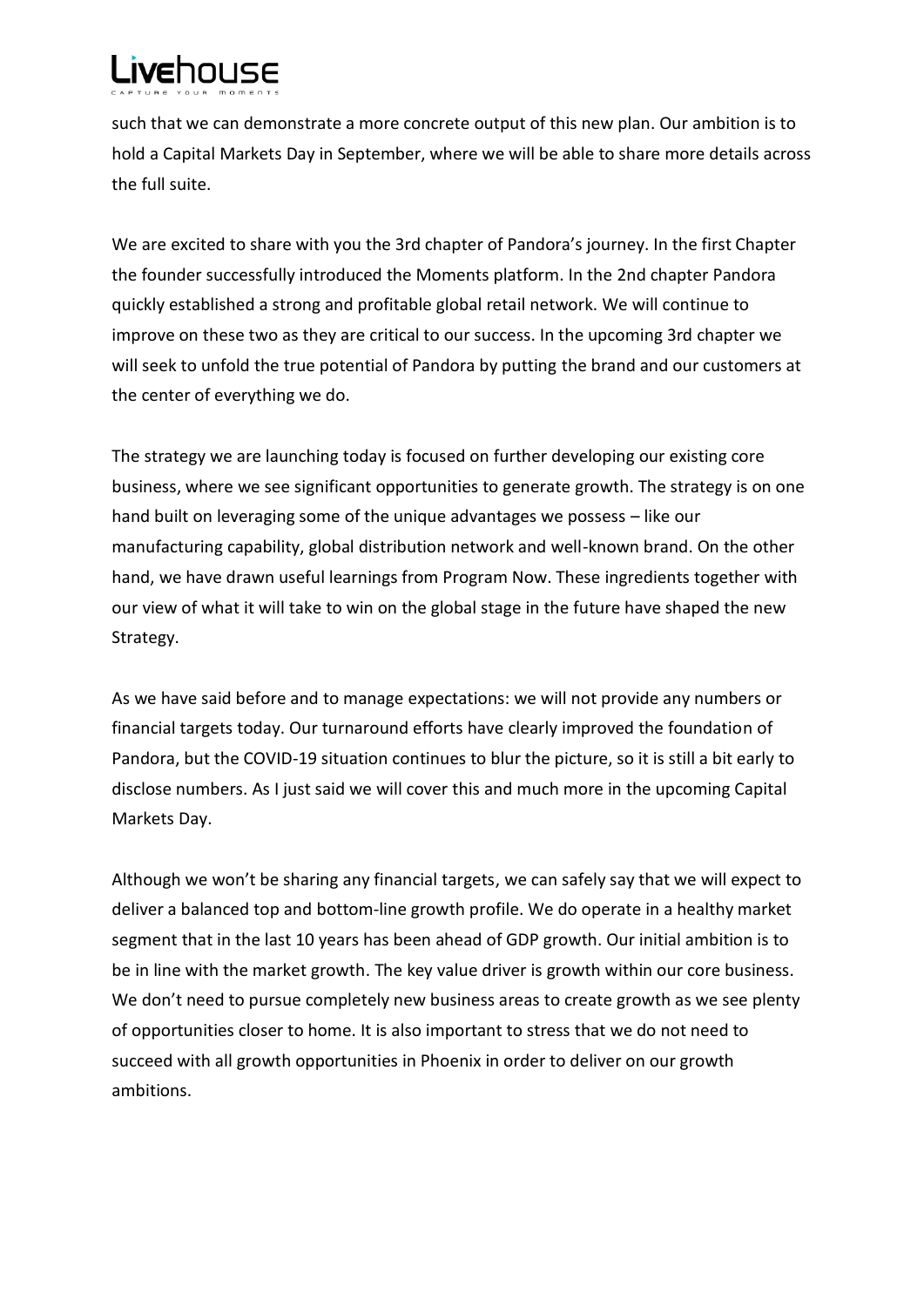

In the mid to long-term, we see interesting opportunities for Pandora within M&A, new product segments and select geographic expansion. It is a deliberately choice to deselect those for now, in order to stay laser focused on our plan.

Before we begin the actual presentation, I would like to remind ourselves why Pandora plays such a unique role in people's lives. We said that the 3rd chapter is all about the brand and our customers – so let's see what they have to say.

## **Video Plays**

## [00:55:32] Alexander Lacik

What these customers are saying is really the essence of what Pandora is all about. We have built the brand on the idea of people being able to express themselves in a very unique and personal way.

Throughout history, humankind has shared feelings of happiness, love, pride and belonging. This need for self-expression lies at the heart of connecting with our partners, friends, family and many others, and it is the essence of our brand.

That is why Pandora is a story about touching the lives of hundreds of millions. Every day, people express who they are and what matters to them with their Pandora jewellery. Whether it is a display of friendship or romance of any kind, or a love for art, gardening or our planet. Our jewellery is a way to express these loves. That is our purpose: We give a voice to people's loves.

Pandora pursues this purpose by creating affordable, hand-finished jewellery for the many rather than the few. Jewellery that can be personalised to reflect the many facets we all have and express who we are.

Our purpose is also about celebrating and empowering people in becoming who they wish to be. And it is about caring for our shared planet by crafting our jewellery with respect for resources, environment and people – leading our industry towards a more sustainable future.

[00:57:00] Alexander Lacik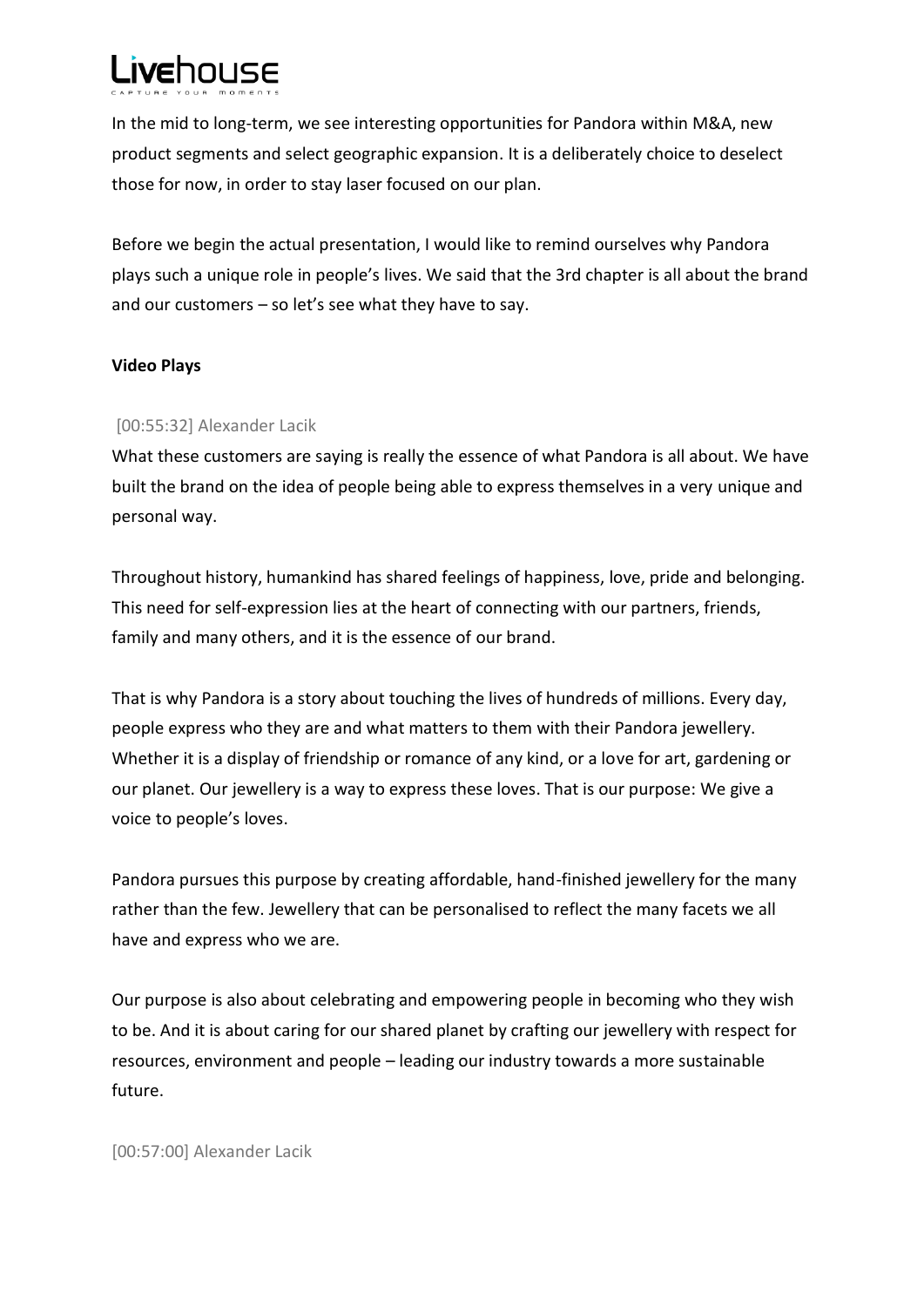

Before talking about the future, we want to pay tribute to the turnaround journey we have been through in the past two years.

When initiating Programme NOW, we said that we would stabilize the top line while retaining strong profit margins.

Due to Covid-19, it is difficult to compare year-on-year development exactly, but when looking at the underlying factors, the net effect is that we believe the last 3 quarters are showing positive growth.

We achieved this by focusing on first driving heat back into the Pandora brand, secondly improving access to the brand and finally to structurally reset our cost base. Let's quickly take a closer look on some of these achievements as they are partly foundational of the new strategy.

## [00:57:46] Alexander Lacik

From a growth point of view, we can highlight three areas where NOW has delivered and placed us in a much stronger position.

We have revitalized the brand by developing communication based on a much stronger understanding of our customers. We have invested significantly more in driving awareness behind a multi-pronged media model. The payoff in increased customer engagement and like-for-like sales has been very clear.

We have step changed our Digital Capabilities. Our investment in the e-commerce business has paid off as we record stronger traffic and conversion rates than ever before – Covid-19 notwithstanding. We have embarked on new omni-channel solutions to broaden the access and services to our customers. We have also made strong progress in digital marketing.

Our product portfolio has been restructured and slimmed down, leading to much higher productivity. We have applied more databased and analytical approach to our merchandising efforts, which among other things materially improved product availability. Furthermore, a renewed focus in our assortment on affordability and collectability has been critical to improve sales performance.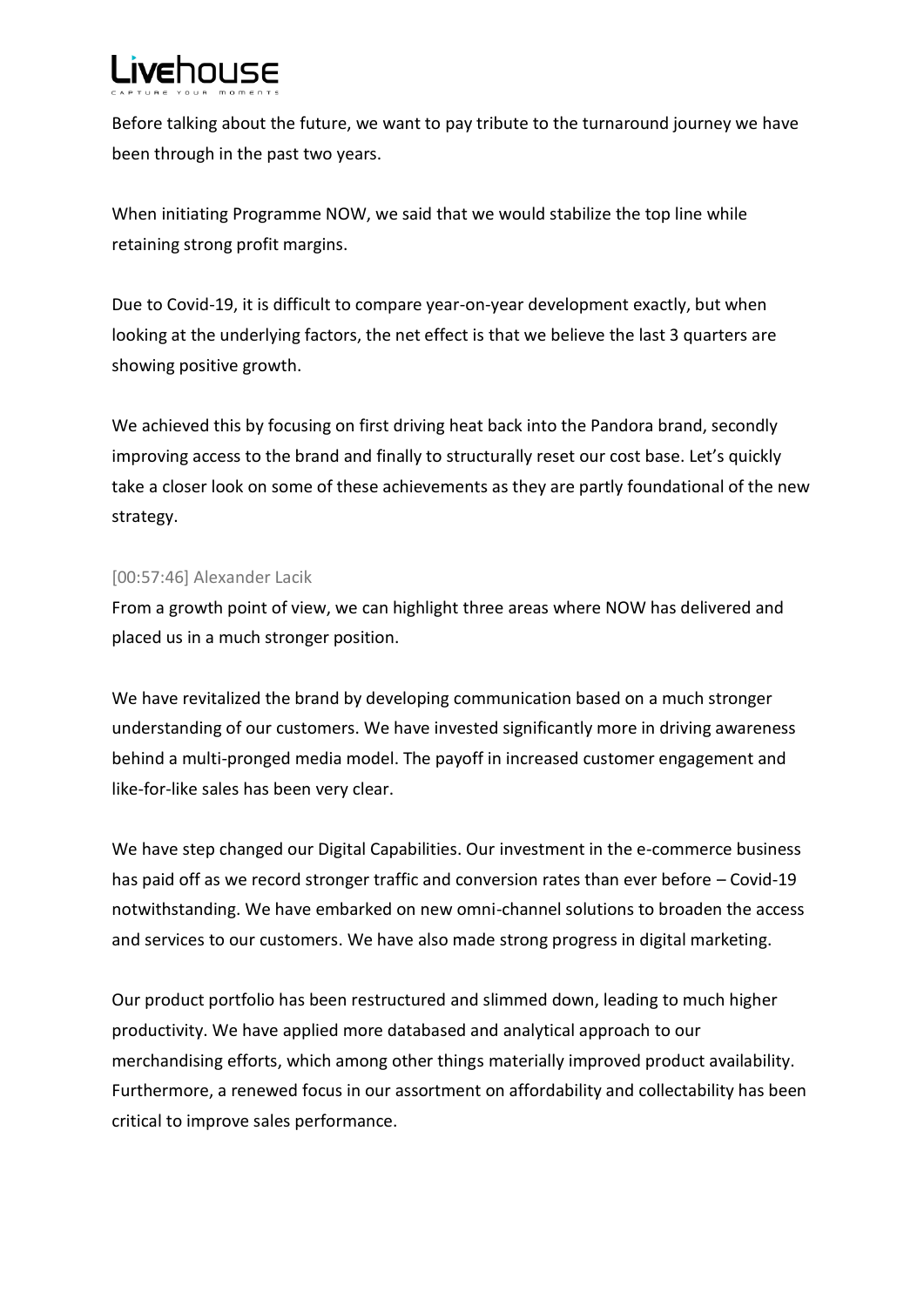

Finally, and certainly by no means least important, is the organizational re-structure we implemented last year. We have created a customer centric organization, that operates faster and connects our markets closer to Copenhagen. This allows us to not only be agile but also to draw on our global scale. We can move business insights across our global network lightning fast. This is most definitely a new competitive advantage.

## [00:59:29] Alexander Lacik

With a strong foundation and a clear direction, we are now excited to let you in on the plans of our future journey. Let's kick this off with a small video.

# [01:00:22] Alexander Lacik

With Phoenix we are changing our mindset from turnaround to growth. From fixing a lot of problems to a more positive and forward-looking plan. The purpose and the idea behind Pandora is still the same, but we now have a new ambition, a new objective for the Company and where we see Pandora.

With the purpose in mind, we have set an ambitious plan for our company. We want Pandora to become the largest and most desirable brand in the affordable jewellery market.

This will be accomplished by continuing to deliver high quality jewellery to our customers around the globe and by staying true to our fundamentals, affordability, personalization and collectability.

# [01:01:09] Alexander Lacik

Why do we call it Phoenix? The Phoenix bird resembles rebirth as at the end of its lifecycle, it will burst into fire and be reborn from the ashes. A new magnificent bird emerges – more powerful and more desirable for every time.

Associated with the sun, the phoenix is seen as symbol of immortality and transformation. All elements that span across Pandora's journey as we move from turnaround and into growth.

We consider the new strategy to be an evolution, rather than a revolution.

Now, let's have a closer look.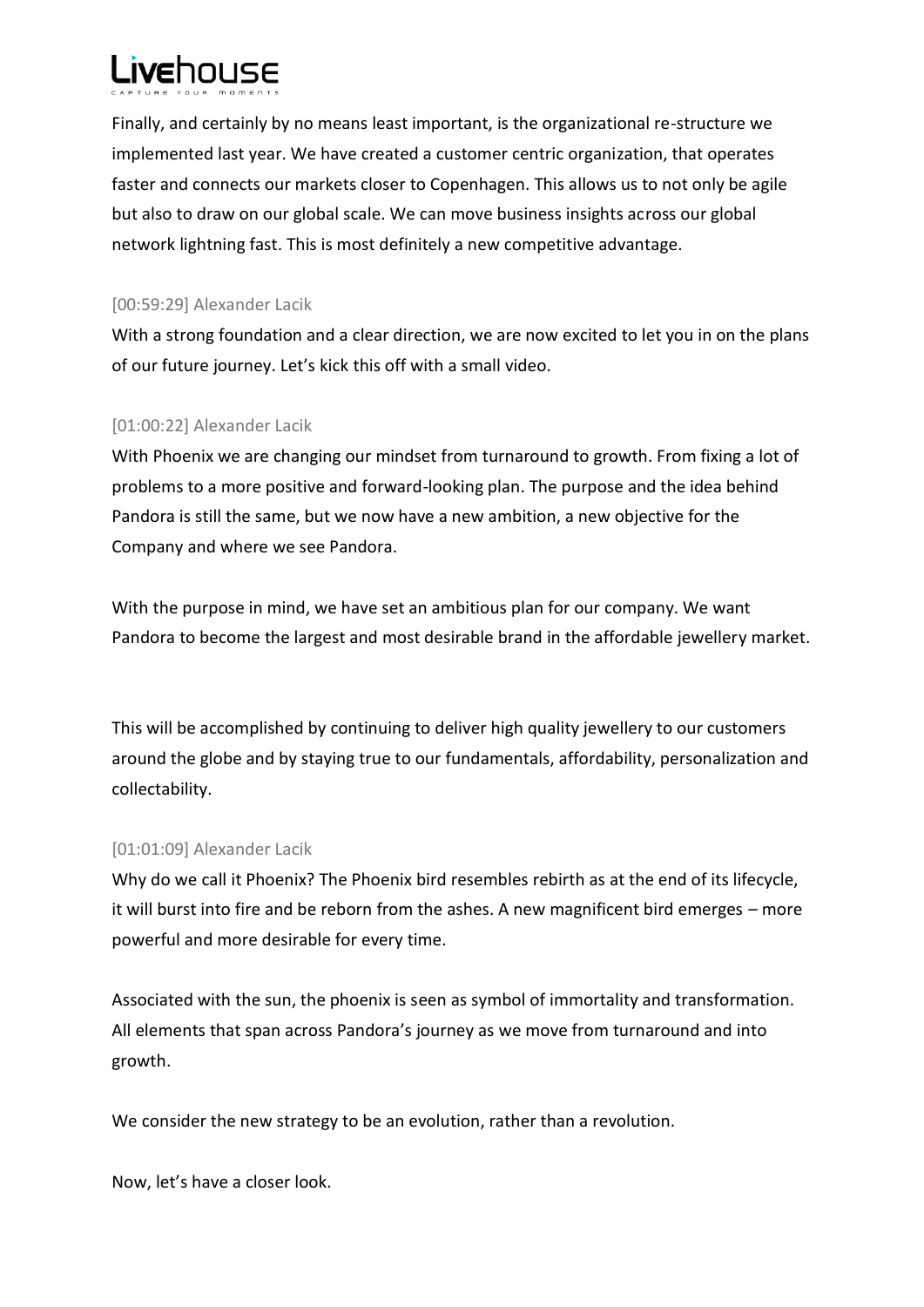

## [01:01:45] Alexander Lacik

At the heart of Phoenix we keep the reason why we exist – which is our purpose.

As I said, Phoenix is fundamentally about driving balanced profitable growth. We have a very good understanding of our drivers and have picked 4 growth pillars to focus on. They are:

- Fuelling our brand desirability and reach
- Creating consumer centric designs
- Personalizing the customer experience
- Growing our core markets

Today we will give you a snapshot view of three pillars and a somewhat deeper dive into the Design pillar – where we will show you some of the early output that will hit the market already this year.

It goes without saying that you need a solid foundation to stand on. We have put in place a good foundation in all critical areas during the last 2 years – this means we have a strong starting point. We have done a thorough assessment across 5 areas as can be seen in the foundational layer. We have defined desired end states and developed multi-year roadmaps how to get there.

We are also launching a new set of core values, that have codeveloped with our employees and designed them to support our growth strategy.

## [01:03:03] Alexander Lacik

I wanted to briefly highlight 3 major aspects of our foundation, before diving into the growth pillars. Our most important asset is the 26.000 employees and partners that are located in all corners of the world. The second point I wanted to touch upon is our sustainability agenda. And thirdly, I want to highlight the transformation from a traditional analogue business to a modern company with an aggressive digital agenda. First let's look at some aspects of our People agenda.

We have simplified the organization by removing the regional layer and built 10 market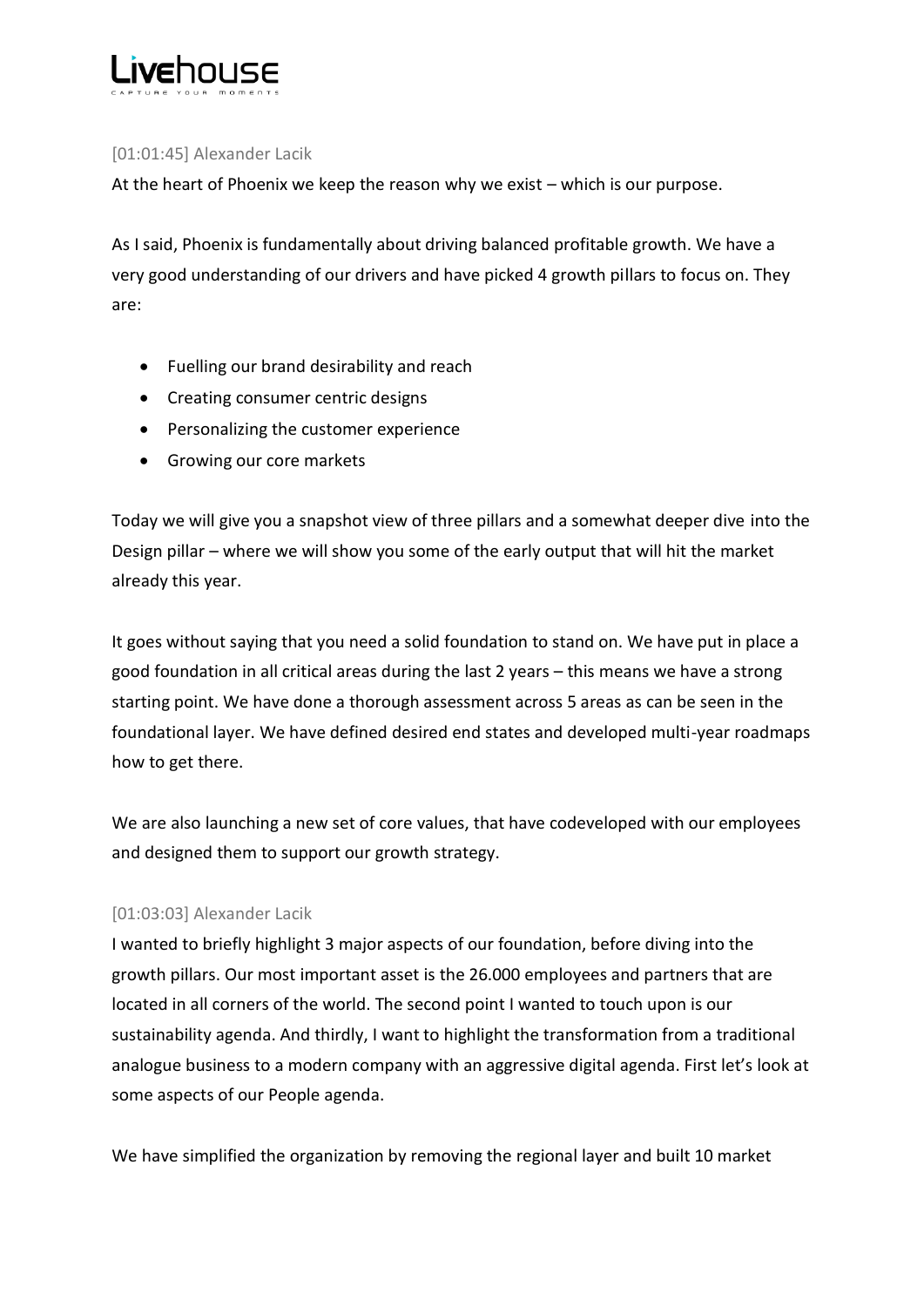# **Livehouse**

clusters with clear accountabilities. We have refreshed 5 of the General Managers to drive growth through stronger leadership. We have rebuilt the Executive Team, which now boasts world class talent in each position.

Our global operating model has been flattened and simplified based on two global product categories. This is an organization which is rooted in being close to our core markets and local customers. This new operating model makes Pandora more responsive to customer preferences. Our ambition is to become much faster from idea to execution.

We have invested in critical capabilities in Marketing, Merchandising, Digital and Supply Chain in order to create more capacity for growth. This has led to over 1,000 white collar hires in the last 12 months across the global organization. We now have capacity and capability to support growth in our core markets.

We have reset our performance culture to dial up focus on ambition, courage and execution. We are driving high performing teams development in our top 20 teams across the company. We have realigned how we manage performance so we can carry the strategy from launch to execution. We have identified a global scorecard of 27 KPIs, which we will use to track performance. There is a clear link between our performance and pay, a model which we continuously keep refining.

We have defined performance leadership at Pandora for the first time and have started to assess all senior leaders to identify strengths as well as gaps for attention. This will roll through the next two year.

# [01:05:21] Alexander Lacik

Sustainability is, and has always been, an integral part of our business. We lead our industry by being a low-carbon, circular and inclusive and fair business.

We have previously announced some very ambitious ESG targets. We will be carbon neutral in our own operations and only use 100% recycled silver and gold by 2025. Furthermore, we have joined the Science based Target initiative. Specific targets will be announced later this year when the studies are concluded.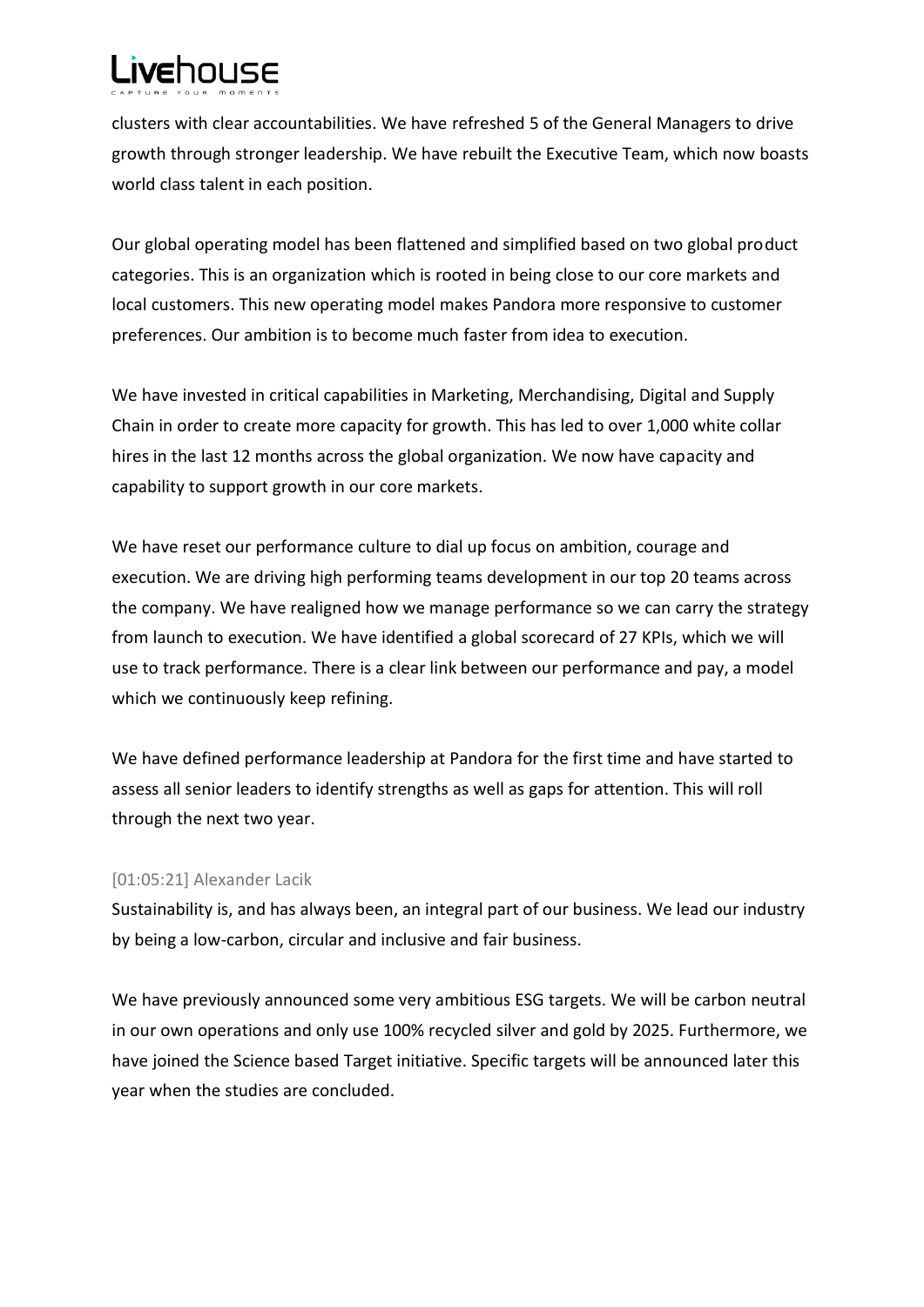

Lastly, we are developing a strategy for inclusion and diversity to advance equality. For more information about our programs, you can find a comprehensive overview in the Sustainability report that we released this morning.

Given our size and reach our ambition is to be both a thought leader as well as catalyst of change towards a more sustainable future.

## [01:06:18] Alexander Lacik

The third foundational element I want to highlight today is digitalization. As I mentioned earlier, we have progressed with pace in the last 2 years. Our ambition is to become the leading direct-to-consumer brand in the Jewellery industry. We believe that successful brands of tomorrow will need to excel in creating personalized shopping journeys. In our case, we also need to do this at scale.

In the digital strategy we have identified three key areas, which will enable us to deliver on that ambition. Those are Organization, technology and Data analytics.

We have built a new digital powerhouse in Copenhagen. There are more than 400 colleagues dedicated to deliver digital and technology solutions that are driving growth. The Digital HUB is the place for our data, digital and tech experts to innovate and work together to transform our customer experience online as well as in store.

We will continue to strengthen our Digital organization as we are setting the bar high to become the leading global direct to consumer jewellery brand. We have recently announced that we are merging our IT, Digital and data organizations into one new global Digital and Technology function.

This new set up will ensure full alignment in delivering on our growth plan, as well as empowering our amazing employees through improving their daily work with technological touchpoints.

The second key area we are further strengthening, and standardizing, is our technology foundation. We are working on cleaning up fragmented legacy systems that to a degree have been slowing us down. For example, roll out of omni-channel features like click and collect have been slow due to incompatible systems. Good work has been done on taking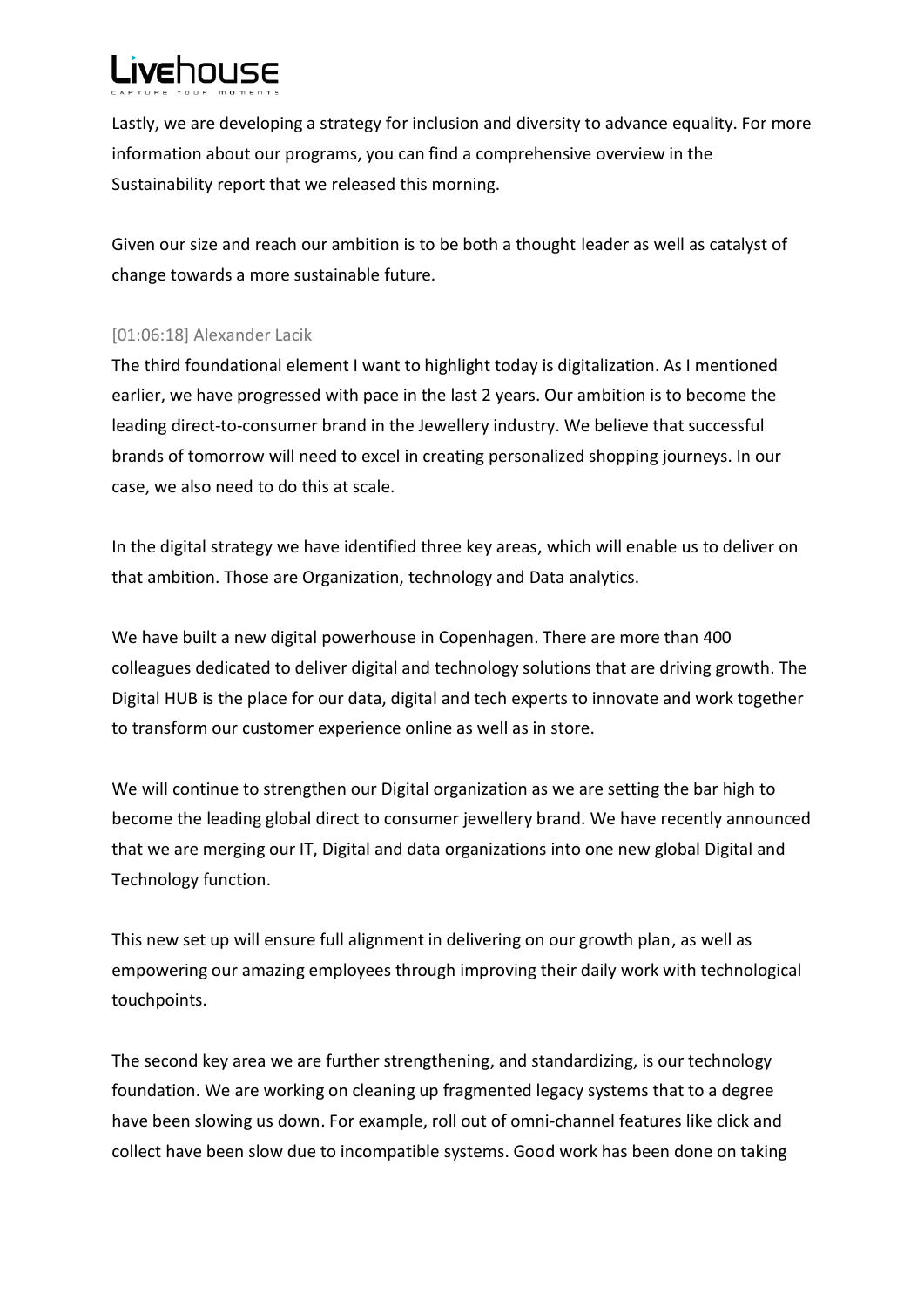

cost out of our technology platforms through the IT transformation work. The next phase is about reducing complexity, increasing speed and enhancing return on investment.

The final key focus area in our digital strategy is Data and Analytics. The no. 1 priority is to focus on the changes that drive growth. A key priority is to significantly ramp up our efforts to capture more data – we will create more value for customers to share their data with us in stores and in our marketing channels.

In 2020, we had over 650 million customer contacts in our own channels. This generated close to 40 million transactions. Historically, Pandora didn't capture any meaningful customer data. There was also no structured effort to mine even the transactional data.

We plan to increase the amount of data we capture dramatically over the coming years. This will be done in a systematic way, through for instance online sales, everyday contacts in the physical stores, introduction of a new loyalty program, new services and incentivizing customers to share richer data with us.

Capturing the data is, however, not enough, the key to create value is being able to analyze, uncover insights and importantly leverage those by personalizing the customer shopping journey. We've made a start with our global Marketing Customer View platform, and customer segmentation dynamically driving our digital media spend, meaning more relevant ads tailored to customer interests in real-time.

Going forward, you'll see much more personalized experiences – each of us seeing a slightly different version of Pandora.net, different emails based on our interest and history, and with client-telling technology conversations in stores as well.

This is a program designed to support our growth. It's an area in which we continue to lean forward in terms of investments since we believe it will be a competitive advantage.

This concludes a brief view into three of the foundational elements. During the Capital Markets day we will have more time to cover this and the other ones in much greater detail.

# [01:10:25] Alexander Lacik

Now let's turn the focus to the 4 growth pillars. First we will look at how we intend to further drive the desire for our brand.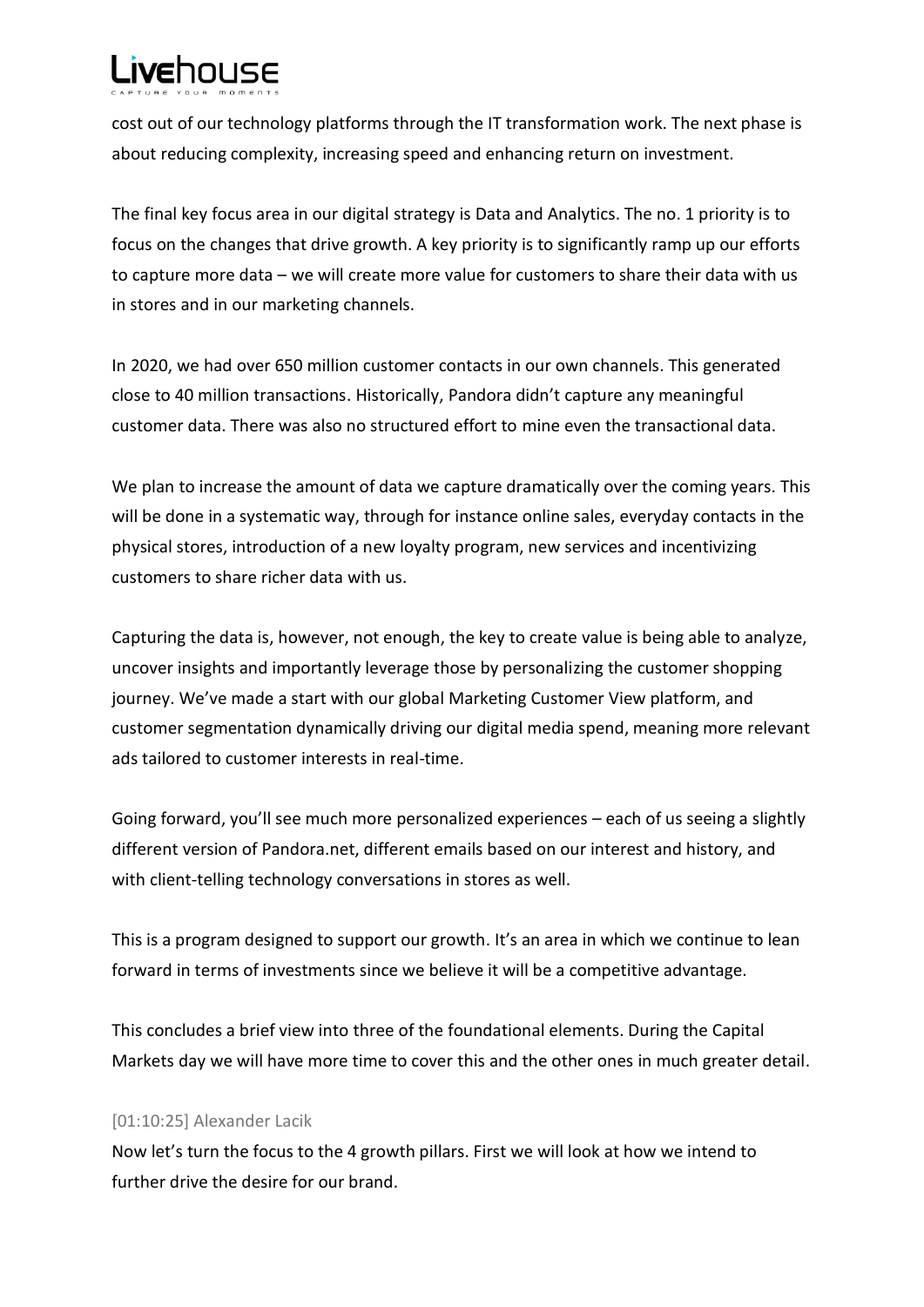

## [01:10:35] Alexander Lacik

Pandora is a global brand with very high level of awareness and a distinct positioning. We are playing in a discretionary category where it's fundamental to continuously invest in the brand experience. In order to develop the brand, we must drive desirability – and do this for many people.

We will focus on 3 distinct aspects in our brand building efforts.

The first objective is to constantly be relevant for our audiences. We apply an outside in approach where we generate deep insights about their needs and wants. We turn those insights into commercial initiatives.

A key priority is therefore to invest even more in learning about our customers. This is done both via traditional market research, as well as increasingly mining our own customer data.

We use these insights to create engaging, authentic and culturally relevant brand experiences. For example in advertising, visual merchandising and product design.

We have also introduced a more quant-based approach to estimate the value of our commercial initiatives – to ensure that we pick the winners, as well as provide them with sufficient support levels.

Simply put, we are combining arts and science to deliver relevant brand experiences.

Pandora is a brand for everyone, but, as we will present later today, we have changed our collection structure which will ensure that we are better equipped to target different needs.

One of the key target groups we will focus on is winning with Gen Z and Millennials. These two generations are the key growth drivers in the affordable luxury market. Forecasts suggest that they will represent more than 50% of personal luxury goods consumption by 2025.

We already enjoy a fairly strong position among women aged 18-34, as they represent 44% of Pandora owners today. We believe there is more we can do to make our brand even more relevant for them.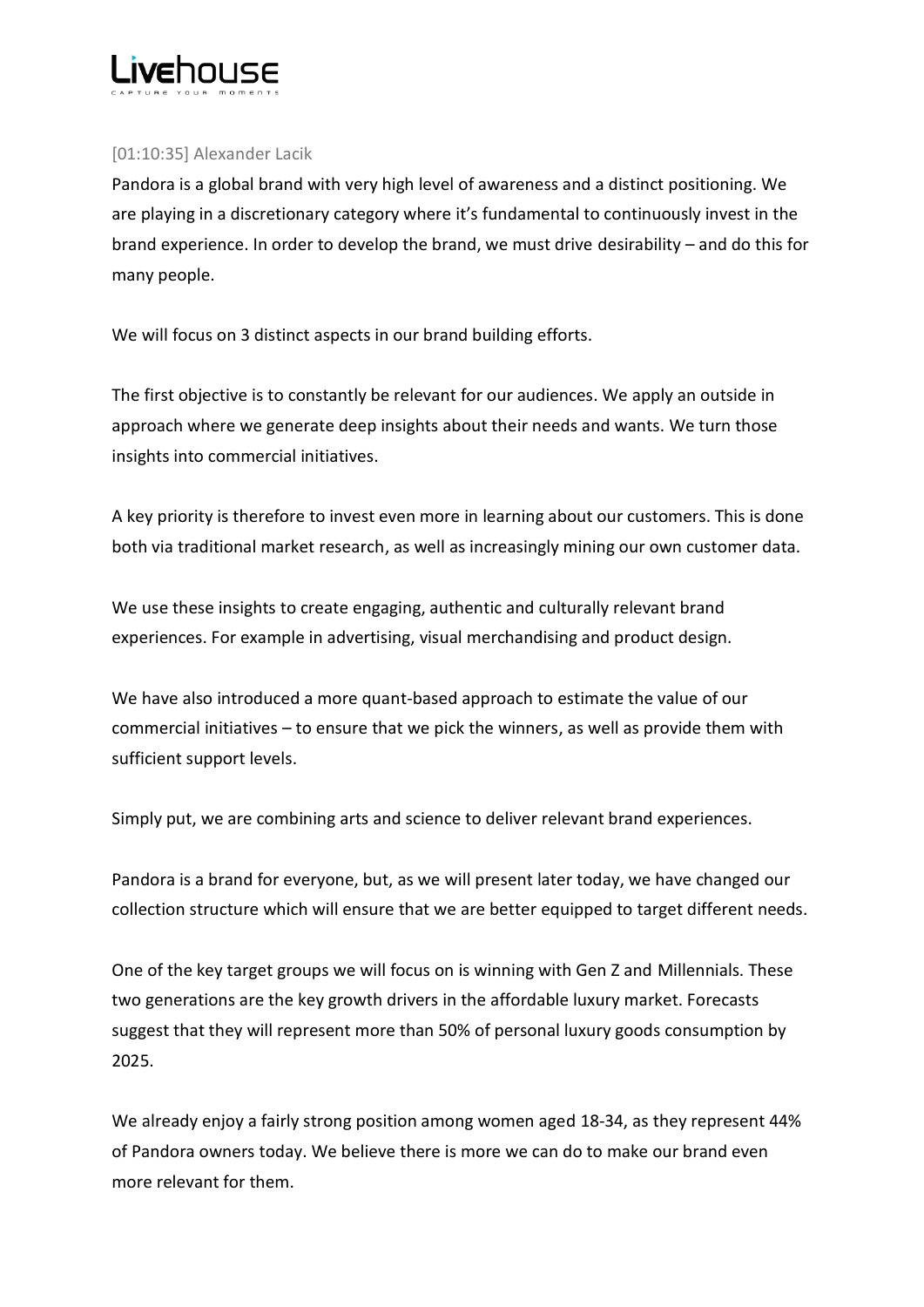

We will retain the core values of Pandora, such as self-expression, affordability and collectability. This will ensure that the brand position remains very clear. Under this umbrella we will, however, allow to stretch the brand to ensure it is relevant and in synch with the audiences and usage occasions we are target.

Later in the presentation, Carla Liuni, our Chief Marketing Officer, will show you how we are applying this to two new initiatives, we are bringing to the market this year.

When I grew up, the job of a marketer was much easier. The number of media channels were few (typically TV and Print), the retail landscape was more focused. Today, we live in a world where the path to purchase is far less linear and has multiple touchpoints, ranging from Social Media, influencers, traditional advertising thru to instore communication. The number of platforms where we consume media just keeps on increasing.

On one hand we have a changed consumer behavior, and on the other a significantly more fragmented media landscape. Going forward, consumers will meet the Pandora brand in a much more personalized way across more channels. We are paying far more attention to ensuring we know who we speak to, what they might be interested in and how they actually respond to our efforts.

It is important to point out that we include traditional media channels, digital channels as well as our stores and store staff when we drive out holistic messaging – it all needs to synch up for maximum impact.

In this fragmented landscape we have raised the media investment significantly in the last two years to a far more competitive level. Going forward, we will turn our attention to getting the most out of this investment.

We are building a sharper analytical capability to evaluate the impact of our media investments. We are for instance pioneering digital media in terms of new attribution models. Most companies use last click attribution to analyze the optimal media mix. We are building the next generation model that will give us the ability to better understand a more true impact of various digital channel choices. This can be modelled live and provide an immediate impact on the media tactics that optimize return on Investment.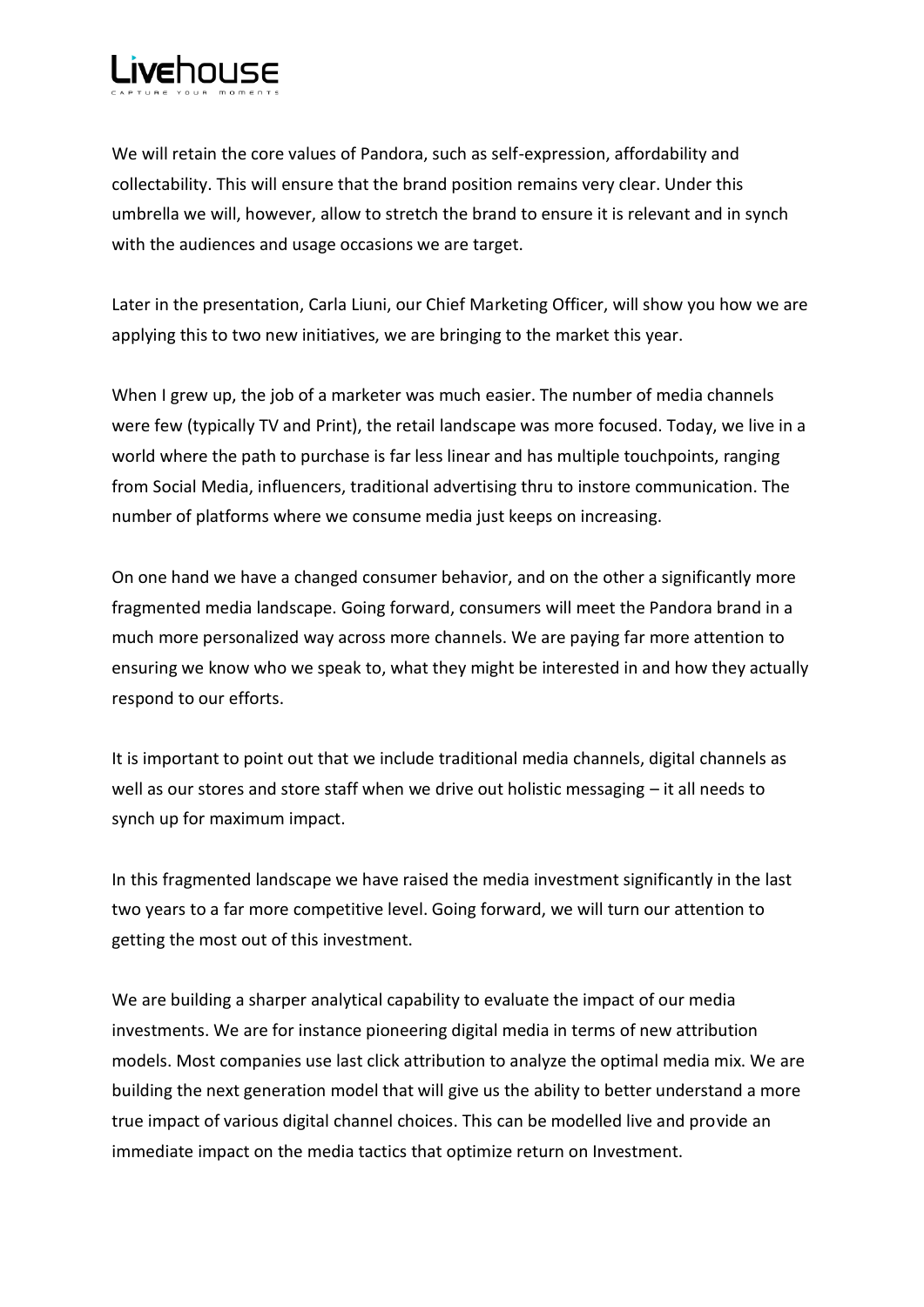

For good order, I should also mention that this modelling doesn't rely on cookies or tracking of individuals. This is in line with GDPR and privacy legislation and therefore we believe it is future proofed.

As you can see, we are merging arts with science to deliver a desirable brand experience at scale.

Let's now move to the second growth pillar, which in a way is linked to what I just spoke about. It's about how we intend to personalize the shopping experience.

# [01:15:35] Alexander Lacik

Pandora is built on the idea of personalization. Our Moments platform offers our customers a unique opportunity to create their jewellery and make it tell their own personal story. A significant part of this experience is the personalized service we offer, in particular in our stores. This is typically where the co-creation takes place

By being a direct-to-consumer brand, we have a unique position to interact directly with our customers. Today, more than 75% of all transactions are direct. We want to take this to the next level by using our digital capabilities to create the most personalized shopping journey.

The customer journey has evolved quickly the last few years, especially among our young customers, who now move fluidly across different channels. They might discover Pandora through a store in a shopping mall, explore the brand on Instagram, buy online and then pick it up instore. This creates a need for us to offer a true omni-channel journey, and for our different channels to reinforce each other. At the same time, the demand for a personal shopping experience is increasing.

We've massively strengthened the core digital experience at Pandora. You might call this the vanilla experience, where we all see the same version of Pandora. Heading forwards we'll wrap the Pandora experience around each customer. In time this will look like:

Each customer seeing different creative that in a way follows them from what they see on Instagram onto Pandora.net – based on what we know they like.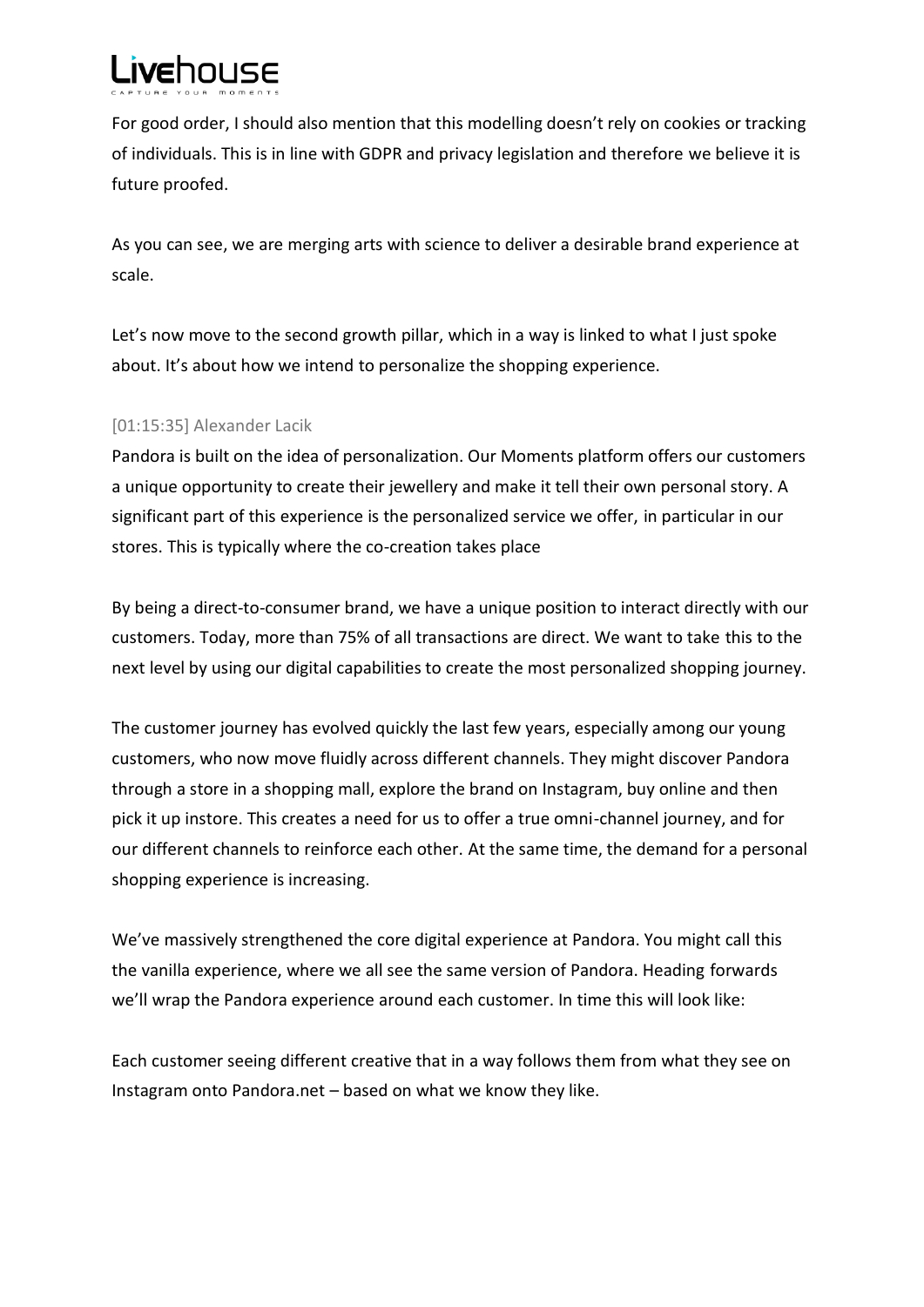# **Livehouse**

Your local store manager reaching out to you with new releases, special events or offers, because they know you're a Pandora fan – by the way, this is happening in our China stores right now with the power of WeChat.

And then personalizing the actual selling ritual – using augmented reality with things like Virtual Try-On, and giving personal recommendations on our 3D bracelet builder platform.

We're making the ways you can receive your Pandora products more personal to you, too. We continue to rollout click and collect as a same-day option in major markets. We introduced kerbside collections in the US, and on the future roadmap we'll be testing interest in same day home delivery.

Lastly, we are introducing a new loyalty program that will enable us to increase customer lifetime values. The program will drive increased purchase frequency, retain and reward loyal customers, offer access to pre-release products and much, much more. The program will also be connected with our store staff, so that they can provide even more relevant services when you enter the store.

The key to all of this personalization agenda is deepening relationships with people who love Pandora. Providing an increasingly rich Pandora brand experience, making the best use of advanced analytics and data technology to enable it.

Therefore, this is an area which will receive disproportionate attention and resources going forward.

# [01:18:47] Alexander Lacik

The third growth pillar relates to our geographical presence. This also includes our network strategy, which we have discussed earlier this year. In essence, our distribution is sufficient, and we don't foresee any major changes other than what we have previously announced, namely a larger footprint in China and Latin America. We have a somewhat revised view on US, which I will touch on briefly today.

Today, we sell Pandora to consumers in about 100 countries through almost 7,000 points of sales. Going forward, we still see long-term growth opportunities in geographical expansion, however, in the near to medium-term we will focus on core markets we still expect to drive higher brand penetration.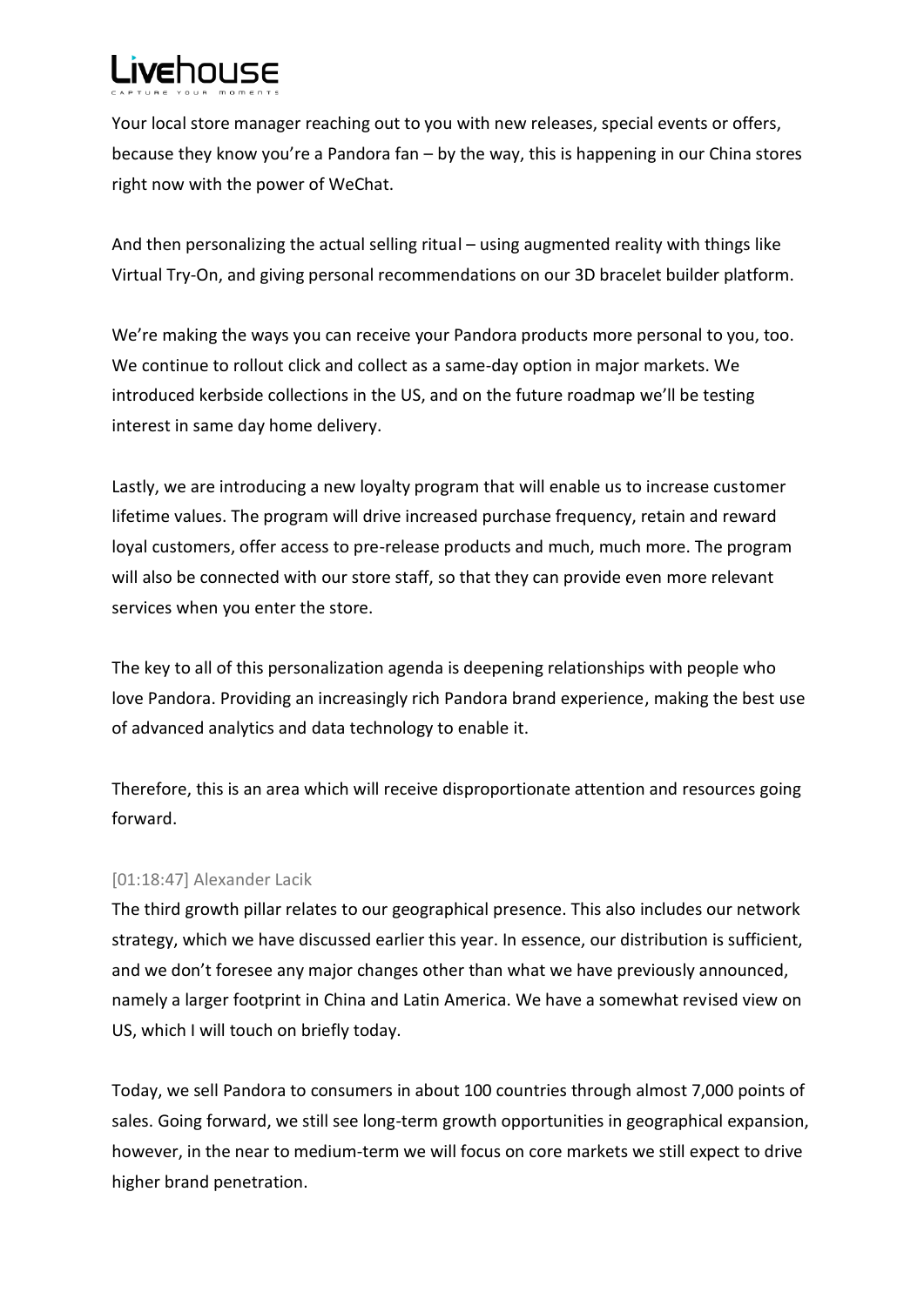

Our Core markets have one important commonality in that we have a very healthy financial structure. Despite many other things being similar, we can still see that the brand development in terms of awareness and penetration differs. This suggests that there is still a strong potential in our core markets to drive brand penetration.

In the last two years we have proven that we can drive healthy growth even in the most mature markets like Australia, Italy and UK. We will continue to have a strong focus here and expect to continue driving solid profitable growth.

US and China represents more than 50 % of the global jewellery market and will continue to increase in importance with a significant part of the absolute market growth driven by those two. As such, we plan to invest over-proportionally in US and China.

We recently developed and started deploying a growth plan in the US. We already see strong commercial traction, while part of this has been inflated by the unusual market dynamics – we still believe that our relative outperformance can be partly attributed to this plan that we have labelled 'Ignite'.

Examples of levers in the plan are:

- Driving awareness via further investment in Media
- Expanding our consumer base, including winning with Gen Z
- Driving a healthy network expansion: Our concept store penetration in the US is lower than other core markets and we see meaningful opportunities for expanding our network further

China remains a top priority, and a significant growth opportunity for Pandora. We are currently developing a plan for setting us up for accelerated growth in China – to reap the opportunity in market size and growth that China represents.

Our plan is focusing on turning around our performance in China. We have identified 6 key areas to focus on and drive growth in China, which have been the outcome of rigorous analysis across consumer, brand, marketing, product, retail and digital insights studies from the best Market Research companies globally. In brief they are: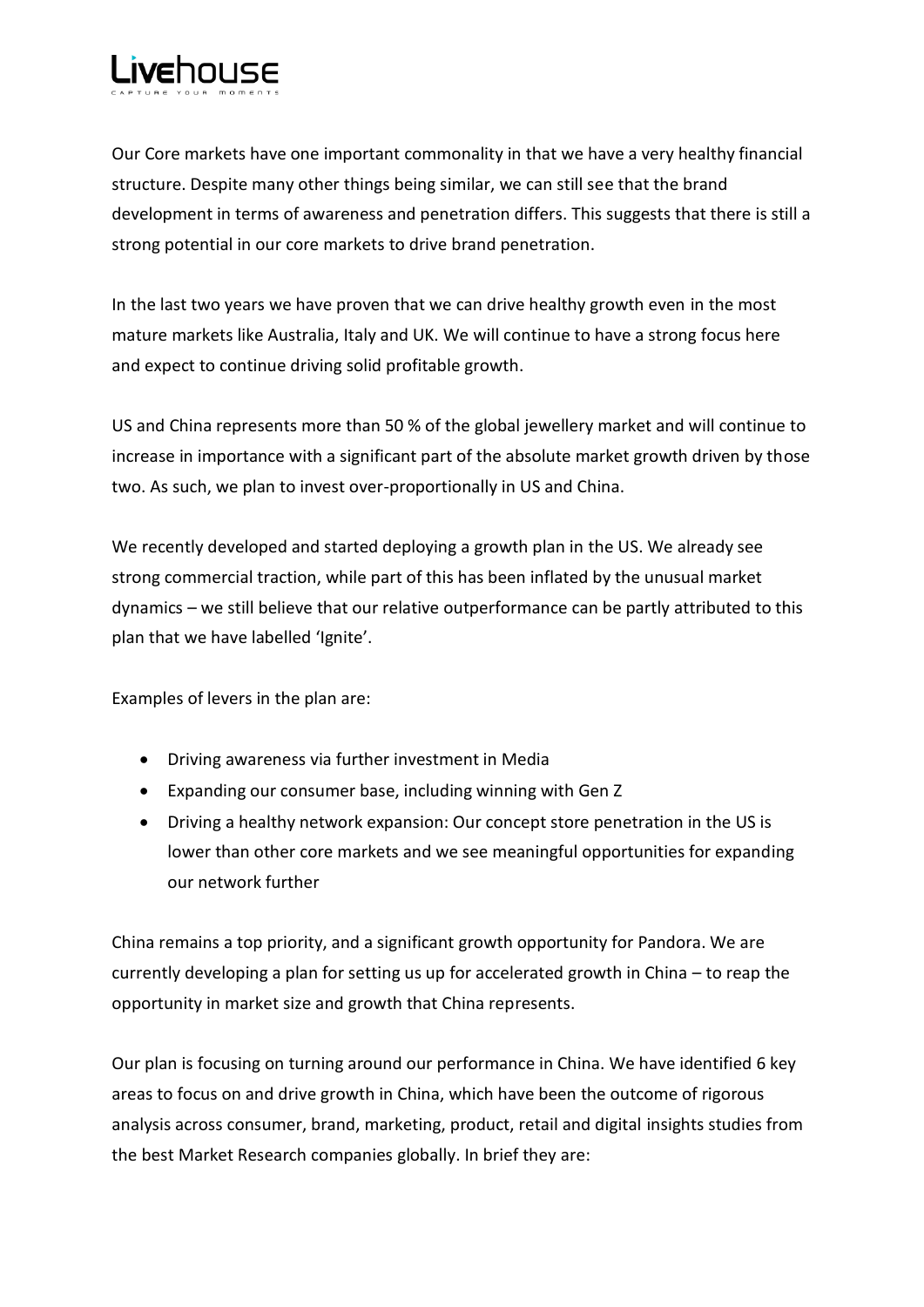

Brand and Communications: This is the primary priority as our unaided brand awareness in China is only 16%, which is very low compared to our other key markets, and consumers therefore are less familiar with Pandora's key brand attributes, such as collectability, personalization and affordability. To fix this, we will increase our media investment and communicate our brand message clearly across each channel. A first media pilot is just being concluded as we speak.

Product Assortment: Our main platform, Moments, has not been properly launched in China, and our product range has not been aligned to Chinese consumer preferences and specific key retail events. Going forward, our key focus will be to drive Moments and introduce market-specific products built for the Chinese consumer and its unique calendar.

The other focus areas are centered on our network size both on- and offline – there is a clear expansion roadmap. The retail experience – both in terms of visual experience as well as the selling ceremony – needs to be closer linked to the emotional connection with our unique brand proposition. Our Digital setup needs further enhancements to be competitive.

And finally, People: We are strengthening and growing our team. We have evaluated each function and the business's needs for the future to build a winning team fit for long-term growth.

By building a robust strategy derived from comprehensive insights, we are confident we can fix our business in China. More details of the plan will be presented later in the year at the Capital Markets Day.

Finally, we do have a number of potential geo expansion opportunities. For instance, a proper entry in Japan and India. We have decided to put this on the back burner and focus our short to mid-term attention in our core markets, overdriving US and setting up China for success.

## [01:23:47] Alexander Lacik

Now I will hand over to Carla Liuni, our Chief Marketing Officer, who is with us from Italy to talk about our strategy for products and design.

[01:23:57] Carla Liuni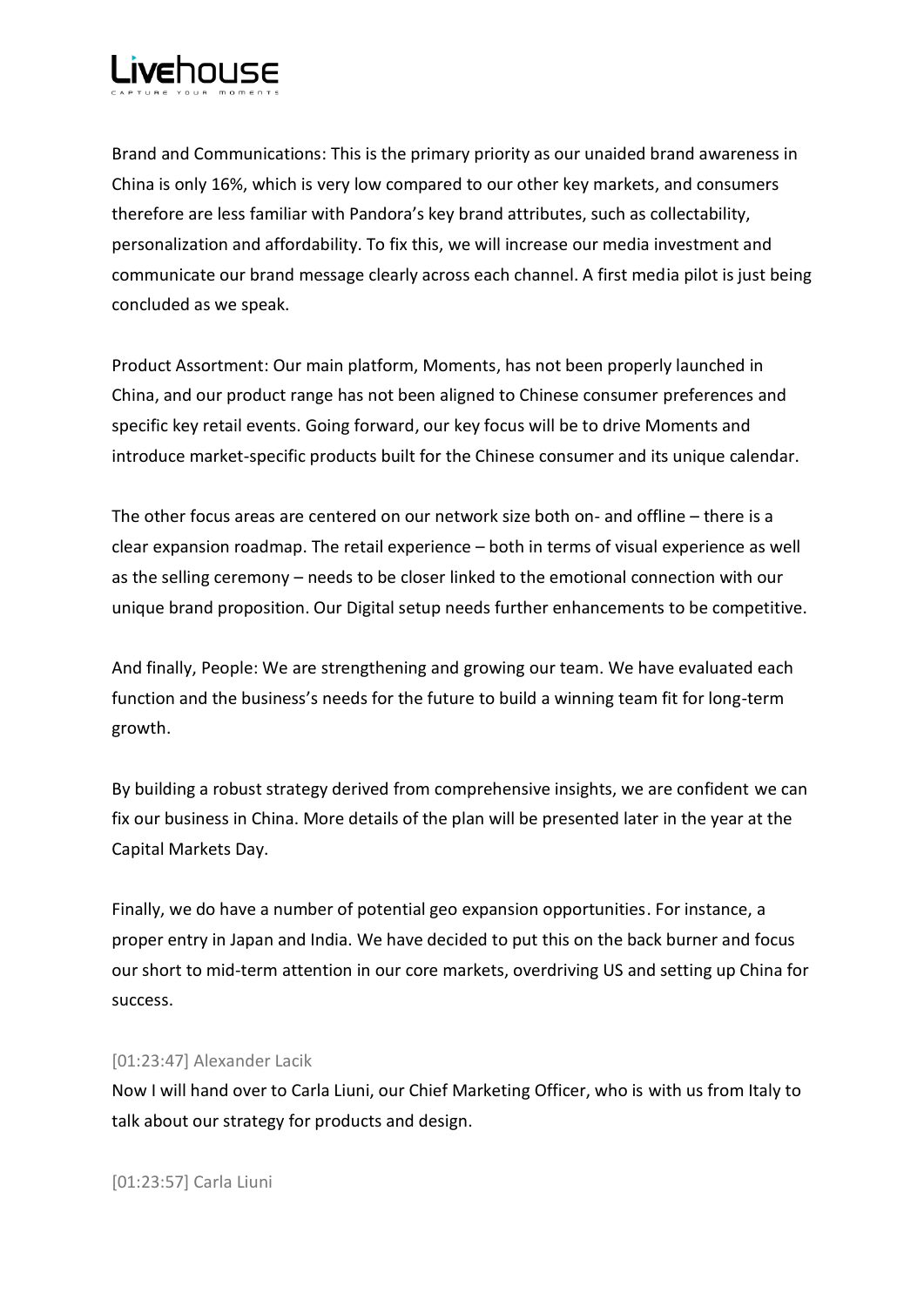

Thank you, Alexander, and hello to all. Let's now take a deeper look into our fourth growth pillar, Design, and specifically how we are going to drive innovation – consumer centric innovation.

With the mission to create sustainable growth for Pandora, we have established a simple strategic framework with three clear business priorities.

First: Protect The Core. Our core is Moments, which represents ca 70% of business, and it goes without saying that we must keep Moments relevant to current users while reactivating lapsed users. We will do so by fueling charms addictive power and by creating new growth engines for Moments – wearable occasions, new carriers, new collabs.

The number two priority is: Fuel With More. Pandora brand can't just stand on one leg. This is quite intuitive. If we look at key players in the jewellery industry, their brand architecture is made of several collections. Cartier for example has: Love collection, Just en clou collection, Panther collection – similar case with Tiffany. But even we look at more accessible businesses like fragrances, Chanel doesn't just stand for Chanel Number 5 – they have Coco Mademoiselle, they have Channel Chance, Allure and so on and so forth. So, beside Moments universe, we will create new growth engines: new brand universes that will target different consumers with different needs.

Last, but not least, our number three is to ensure that we have a dedicated support model. Our go-to-market will be fundamentally important to bring alive the strategy. We will mirror key priorities with dedicated communication, media, instore, training and so on and so forth. This will allow us to fuel incremental growth, while minimizing cannibalization of existing business.

## [01:27:51] Carla Liuni

With this in mind, we have defined a roadmap for growth for Pandora. The starting point has been the segmentation of the jewellery market. We segmented the market based on key drivers of consumer choices in the category. We looked at functional and emotional consumer needs combined with desired product. We then clustered the needs and mapped in the market.

As you can see from this chart: we have identified what we call: 10 Enduring Concept Platforms. Each one of these platforms or segments answers to why a certain group of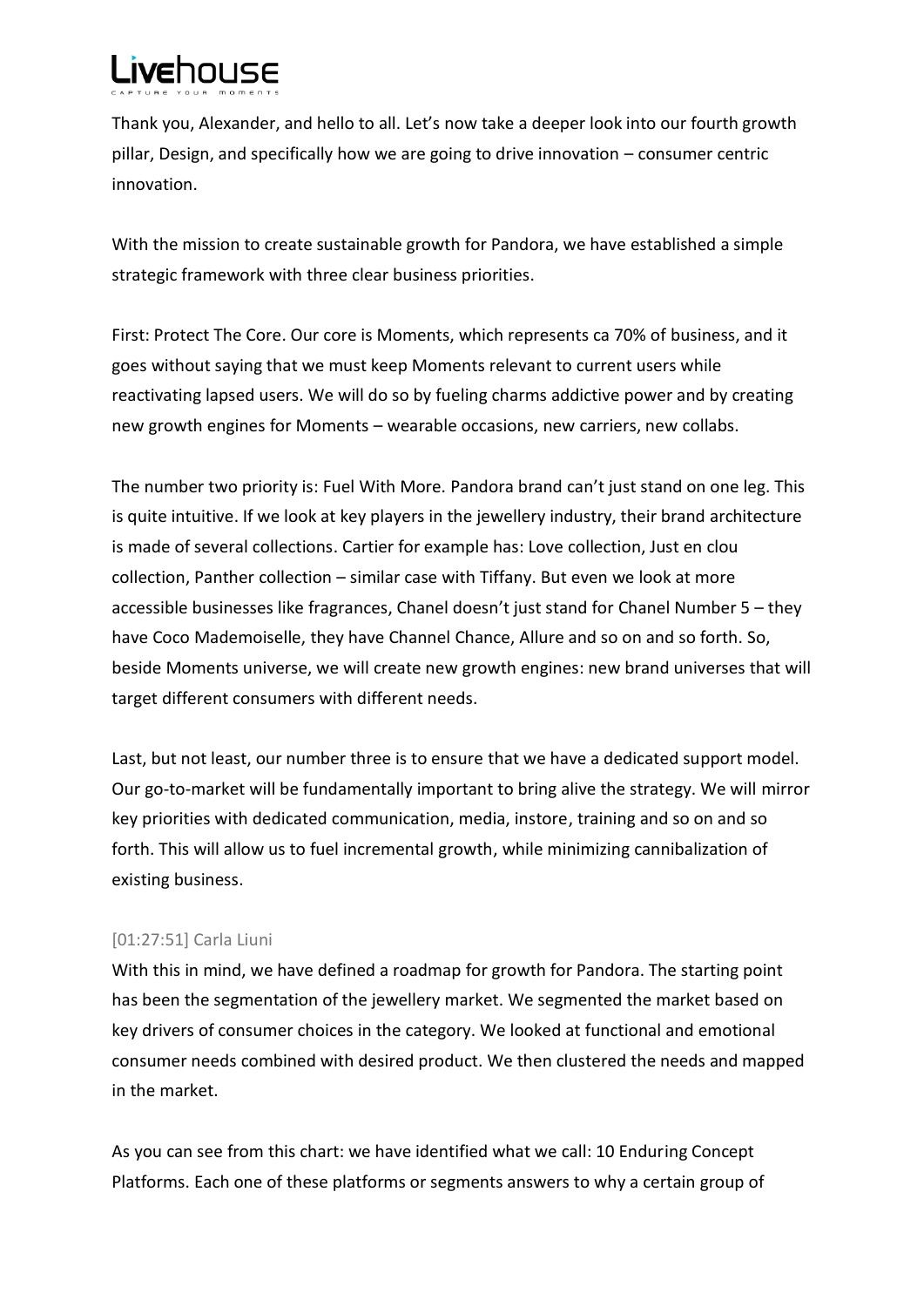

consumers buy jewellery: What is the role of the jewellery, and what product is associated to cover identified needs?

For me, to make it easier to understand, I will give you a couple of examples:

If you look at "Eternal treasure" at the top-left of this chart in blue. What you see there is the consumer need: Jewellery is eternal – it never goes out of fashion, and it will always be there. Here, we find consumers that buy jewellery, because it stands. It never goes out of fashion. And as a consequence the product feature expected is somewhat traditional with long standing design.

Conversely, if you go to the bottom of the chart at the center, you see platform which is called "creative expression", and what you are reading there is "life is too short to wear boring jewellery". Obviously, these consumers buy jewellery to spice up their lives, and they will expect product design, which are fun/playful and allow them to express their style and their personality.

After having done the segmentation, we went through each one of these ECPs, or segments, and they are all very sizable and globally relevant. But we selected five, where we know Pandora has the right to win today. These are the five we selected. And how we did that? We did that by looking at brand fit first, materials fit (what kind of material that was fitting in that platform), affordability, price point, global size and so on and so forth. We believe we have today five ECPs that will deliver incremental growth for the brand.

# [01:28:58] Carla Liuni

The result is summarized in the following chart. As you can see here, we have Pandora House. And what you see here – beyond the purpose, which Alexander explains is our obviously, thread around – you see collection, existing collection and new collection. And we have linked existing and new ones to the five ECPs (to the five enduring concept platforms or segments), so each of our collections – existing or future – have a clear place, a defined target consumers and a universe to refer to. If we start with Moments – for example, you see that it sits into "My stories" ECP: "Jewellery is like a biography. A story that tells many chapters of my life" and Moments will answer to that need by offering high quality, affordable jewellery with a meaning. This is who we are. Communication will give jewellery a voice by communicating loves, passions, aspirations, desires and milestones in consumer lives.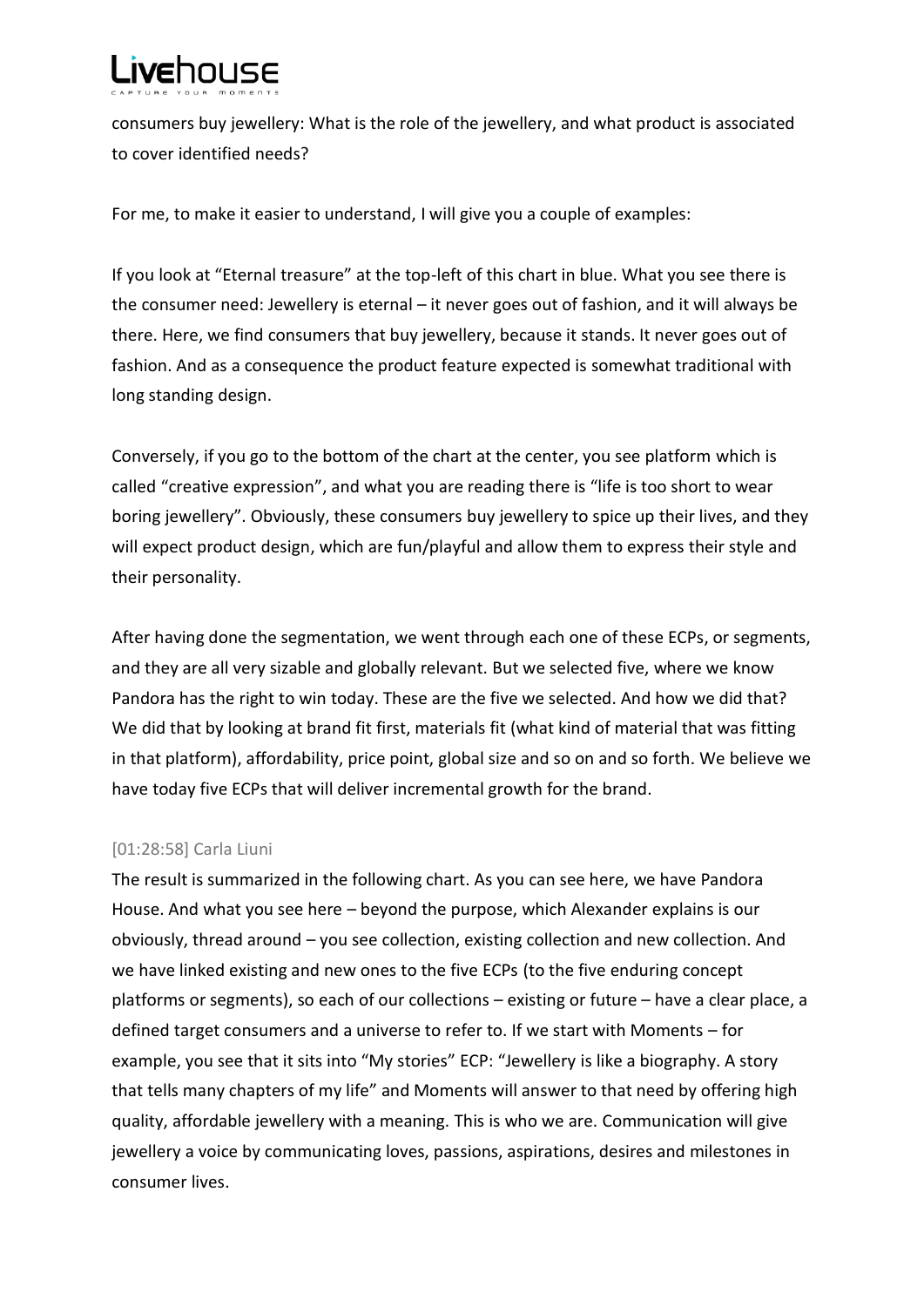

We will create for each collection distinctive and ownable propositions. And the fun thing about this is the innovation and communication will be focused around different spaces, so we can minimize cannibalization and maximize incremental sustainable growth.

## [01:30:34] Carla Liuni

To bring this to live, I will show you a couple of examples of what is coming next, and how we plan to grow in two ECPs with two distinct propositions:

What you see here, you see two examples, which I will go through. Under Creative Expressions, ECP "Life is too short to wear boring jewellery", we have developed Pandora Me global relaunch.

Under Iconic Hallmarks "The brand I wear says everything about me", we will launch Pandora Brilliance – our first sustainably lab created diamond collection. I will get back to this.

But both initiatives deliver on our promise to empower self-expression and affordability, they just do it in very different ways: Targeting different consumers groups – one being more focused on Millennials, the other one more on Generation Z, and most importantly allowing us to generate different propositions, and as a consequence minimize cannibalization. Let me go a little bit more into detail and give you a little bit of a teaser on Pandora ME.

# [01:31:53] Carla Liuni

What are we going to do with Pandora ME. Pandora ME re-launch, we will re-launch Pandora ME this fall in October, and it will be a major re-launch.

We have identified four key factors to drive success.

First and foremost: Target and design the entire proposition for Gen Z. As Alexander said, we have done extensive research to deeply understand Gen Z motivations, aspirations, needs, and we will offer a proposition that is being created for them – that mirror and anticipate their needs, and it will empower self-expression and personalization. We know this is critical for Generation Z.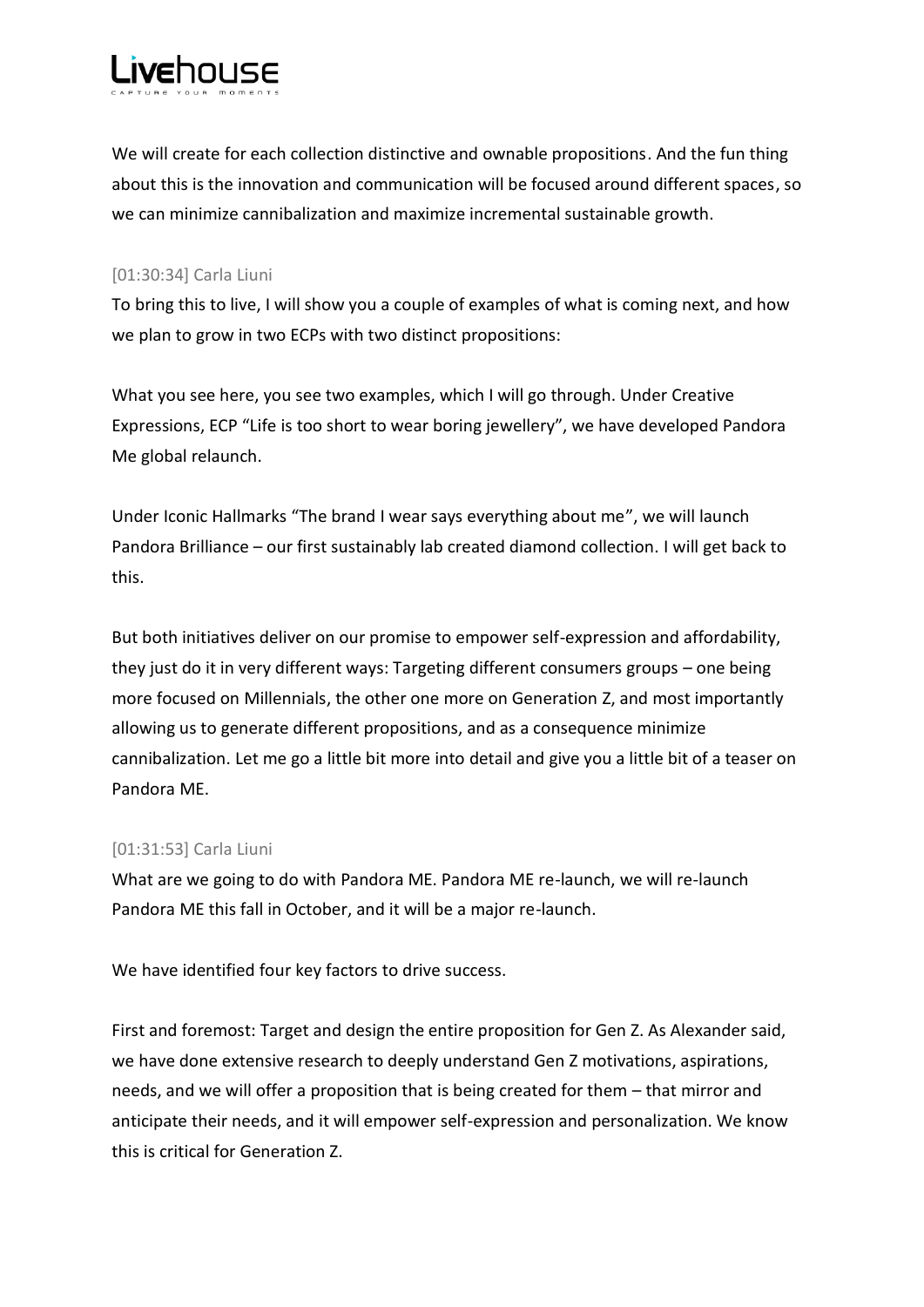

The second piece, we will offer a full cross- category proposition. A very attractive assortment, shifting category mix to what's most relevant for them. Beyond bracelets and charms, which of course we will offer, we will have rings, earrings, necklaces, while we will ensure the right price point and mix in the assortment, because we know that for this generation, value is very important.

The third piece is: We have created a 360 digital first communication. We will be where these people are. We will be where they talk, where they are, in their channel and communicating in their language with music as the creative catalyst of the campaign.

Lastly, we believe we have a winning proposition, because concept, communication, product have all been qualified, and we believe that this is a very different proposition versus Moment, while still being into self-expression and collectability.

## [01:33:51] Carla Liuni

So, let me show now a little video that gives you a taste of the new Pandora Me product – much more to come in September at the capital market day.

# **Video Plays**

## [01:36:02] Carla Liuni

So, I hope you enjoyed the video. Beyond Pandora Me, we will also explore a new territory, as anticipated before: sustainably lab created diamonds – Pandora Brilliance. This will be introduced in UK on May  $6<sup>th</sup>$  with global roll-out in 2022.

As you might have seen from the press release this morning, lab created diamonds are basically identical to mined diamonds, but grow in a laboratory rather than being taken from a mine. They have same optical, thermal and physical characteristics and are graded by the same standards known as the 4 Cs – cut, colour, clarity and carat. We think there is an opportunity to make diamonds accessible to a broader audience.

# [01:36:56] Carla Liuni

Okay, so, allow me to introduce Pandora Brilliance. Pandora Brilliance collection has been created with this in mind: lab grown diamonds captured in a pure emblematic design – a reimagined infinite symbol.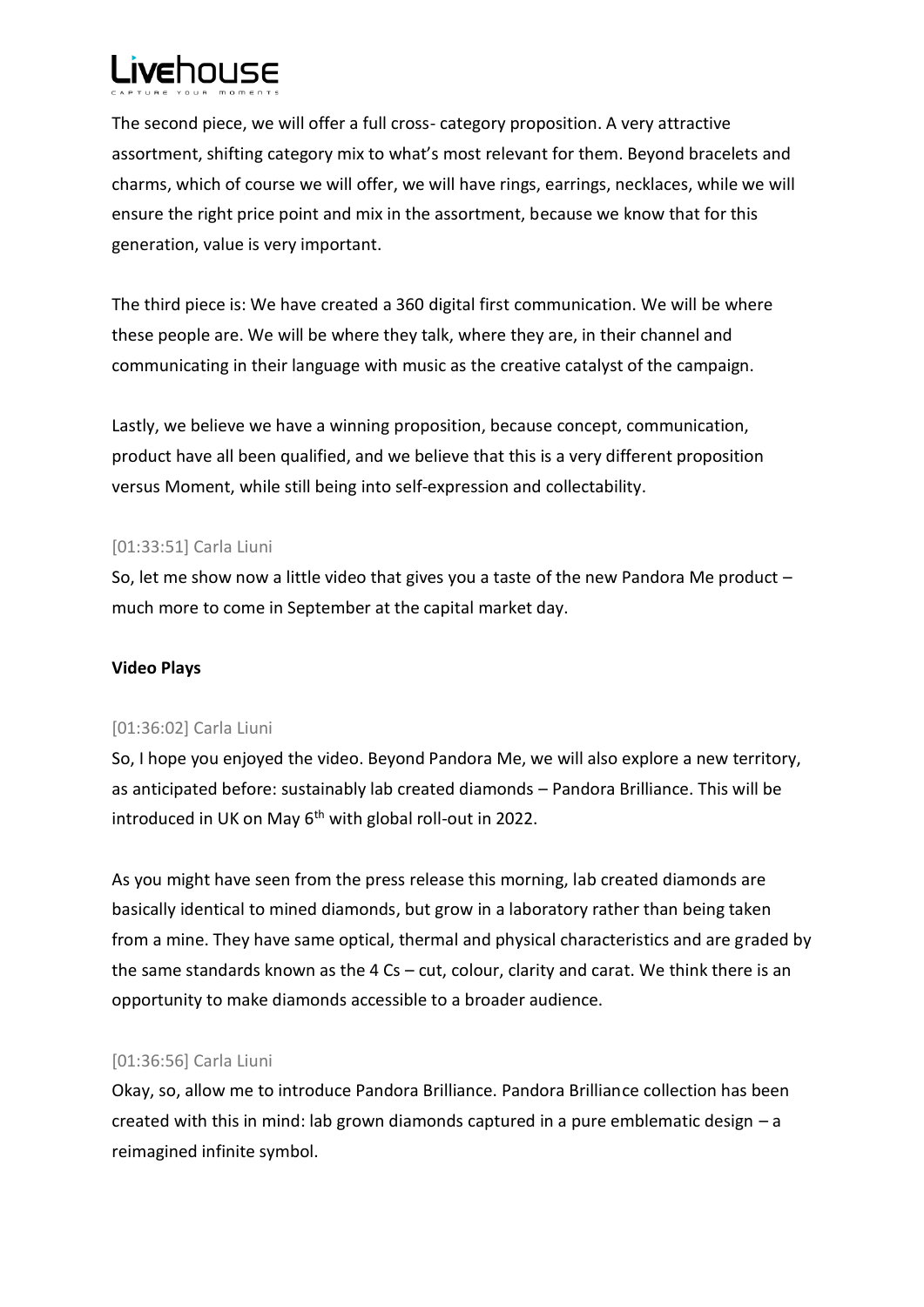# **Livehouse**

So why Brilliance? With Brilliance we want to do four simple things:

Democratize diamonds, making it affordable to a broader group of consumers.

- Tap into the growing 500 billion DKK diamond market.
- Signal our commitment to sustainability by launching our first carbon neutral product.
- And finally, develop further our position in the Iconic Hallmarks ECP.

Overall, we have seen a great consumer acceptance on this proposition, but we know in many ways this is a new territory for us, and we will make sure we test and learn in UK market, before we roll this out in other countries.

# [01:38:01] Carla Liuni

So, let me show you now a little video, which introduce you to the products.

# **Video Plays**

# [01:38:01] Carla Liuni

In a nutshell, how the assortment will look like: Pandora Brilliance will launch with what I will define as a complete assortment. We have rings, pendants, earrings and bracelets.

It is 5 carats in silver, white, gold and yellow gold. And we are going from what is 0.15 carat to 1 carat. 0.15 carat with an entry price for silver at 250£, and 1 carat in yellow and gold with an entry prices of 1,290£.

One thing which is important for us to stress: These price points are obviously much higher than other Pandora collections, but they are very competitive versus the mined diamond market. I want to stress this is not about raising Pandora pricing, but about making diamonds jewellery affordable and provide consumers with a real value equation versus the rest of the market in a sustainable way, which we know is absolutely critical – especially for millennials.

[01:40:14] Carla Liuni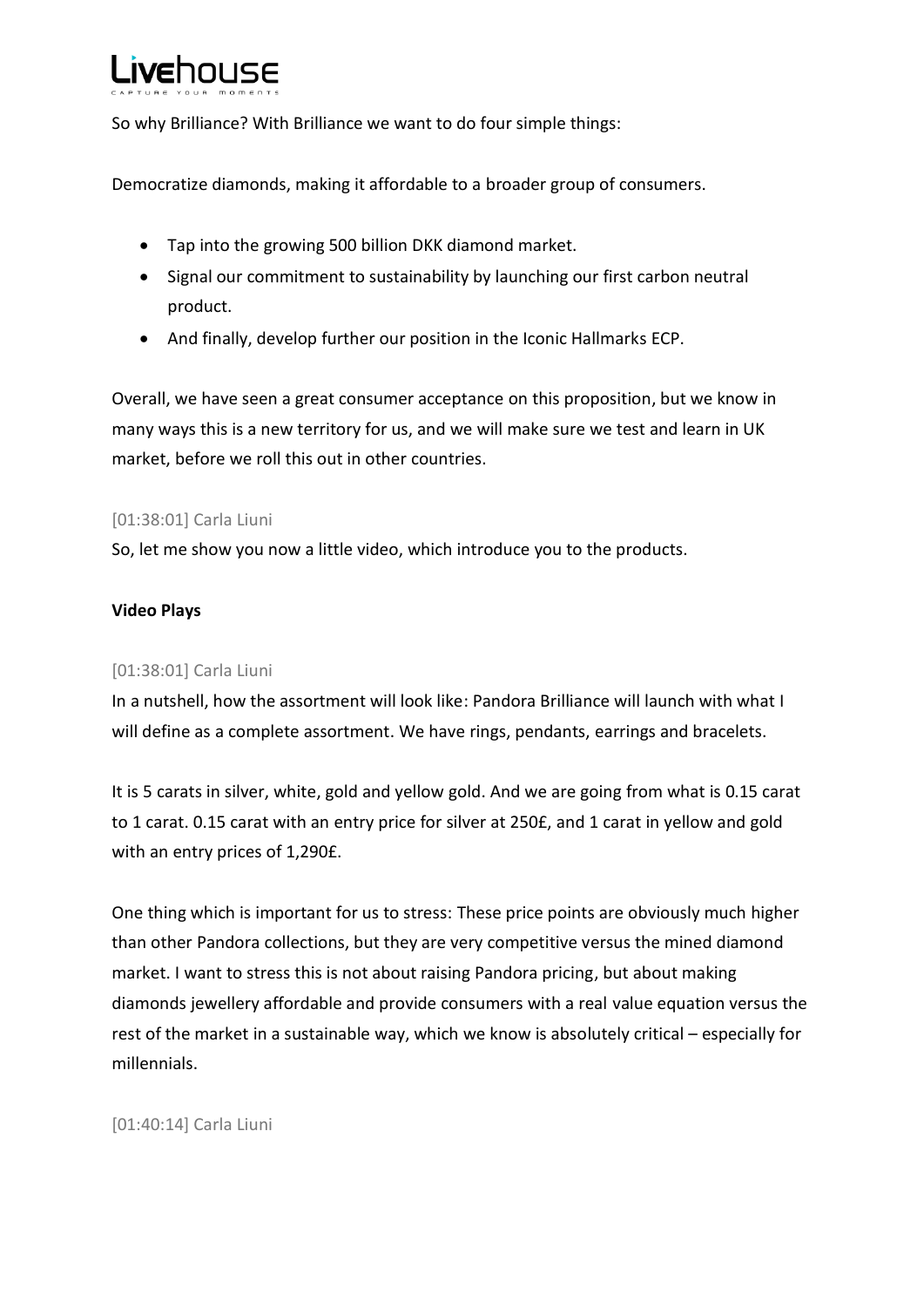

If we go to the next chart, we will see – we will talk about what the concept is behind this product. We have created a winning concept behind Brilliance. We didn't want to go into the bridal space, and we certainly didn't want to go into one of "once in a lifetime consumption". So, we created a concept, which tested extremely well with consumers, which is about a transformational journey. It's highly, highly relevant in today's context.

It basically captures a "diamond in the rough" transforming into a brilliant creation. It creates a parallel between the products and the video that you will see in a second. We obviously have a lot of product videos that explain lab-grown diamonds, glorifies the product and educate consumers about it.

But the main video captures authentic transformation story and highlights what every woman can become with determination, optimism, resilience. It is all about infinite possibilities.

# [01:41:31] Carla Liuni

We have two great talents – we *have* chosen two great talents. They are both incredibly successful women, but they are equally well known for the difficulties they had in life and for how they overcame it. Ashley Graham: Ashely was once bullied for being overweight and today is a famous model, as you know, and advocate for body positivity. Rosario grew up homeless and today is a famous actress. Both of them are authentic and relatable role models with strong values, and we believe they're the best possible ambassadors to launch Pandora Brilliance's sustainably created diamonds.

# [01:42:22] Carla Liuni

Let me show you our two videos, which bring the main concept to life.

# - Video plays

# [01:42:22] Carla Liuni

So, it is the end of my session. To sum it up: we have defined a roadmap for growth rooted into consumer centric portfolio architecture. As we go to market, we will protect the core, fuel the brand with more. You've seen Pandora Me, you've seen Pandora Brilliance and there are many more things in the pipe.

And lastly, we will definitely mirror our go-to-market and support model to business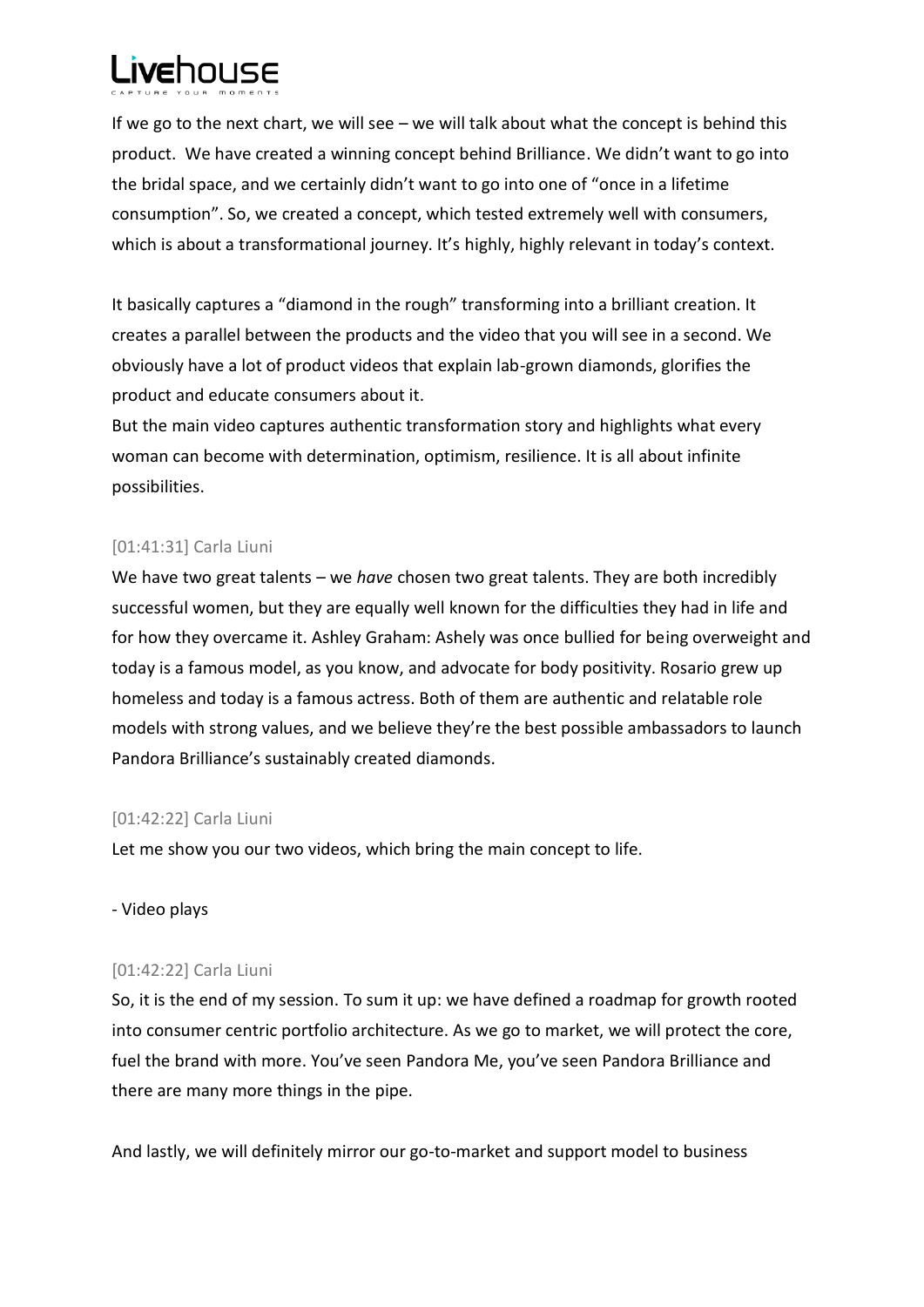

priority, because we know execution is key. So, many exciting things in front of us! I hope you enjoyed it, and I thank you.

Now, I hand it back over to Alexander.

## [01:44:27] Alexander Lacik

Thank you Carla. I apologise for the first three quarters of the presentation, which was my boring read-out, but we had had the Capital Markets Day, then maybe we would have been able to put a bit more spark on. But I think Carla made a terrific job on showcasing some of the outcomes of this strategy. And the way I like to think about this growth strategy is: we are fusing art with science at scale. That's the Pandora of the future.

And with those words, I will now hand it over to the operator, so we can get into the Q&A.

## [01:45:00] Operator

Thank you. As a reminder, if you wish to ask an audio question, please press zero one on your telephone keypad. Once again that's zero one on your telephone keypad, if you wish to ask an audio question. If you wish to withdraw from your question, please press zero two on your telephone keypad to cancel.

## [01:45:19] Operator

Our first question comes from Frans Høyer from Handelsbanken. Please go ahead.

## [01:45:26] Frans Høyer, Handelsbanken

Yeah. Hi, thank you. It's… it does sound like you are really making some major fundamental changes and very exciting to see where this will go. I wanted to ask about the issue that Carla raised regarding price points. I also noticed, I think I'm right in saying that you have launched a number of products with more gold in them lately. And, of course, the diamonds will take that even further. And how do you think about analyzing the extent to which your core consumers, customers will be receptive and supportive of these types, and trusting of these types, of price points that you're going into?

[01:46:26] Alexander Lacik Carla, maybe you want to give it a go first?

[01:46:29] Carla Liuni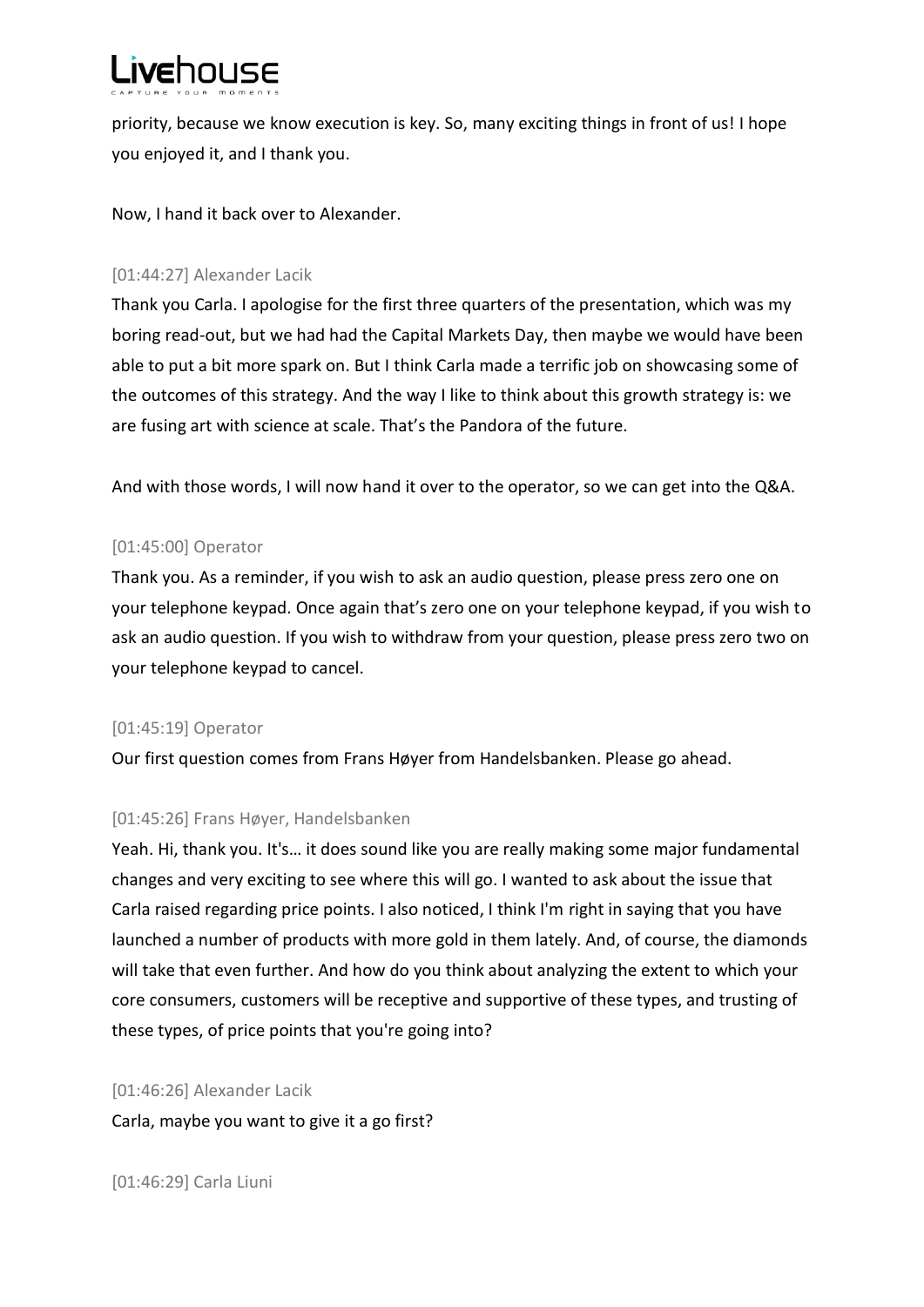

Yes, absolutely. Hi, nice meeting you. So first and foremost, what I want to say, it is clearly the reason why we are going first into UK is because we are very conscious about the fact that this is a new territory for us. So we will have in place a very strong measurement to understand that the acceptance of Pandora Brilliance that we have lots of confidence on, but equally understanding how current consumer sees us. We do not have any concern about confusing consumers. We have a strong Pandora Moments business which we'll continue to fuel with innovation. We will also have new innovation come in which are going to be in the same price range, if not more affordable, than Pandora Moments, which is Pandora ME. Pandora Brilliance is a different case. And what I want to stress is a couple of things. First and foremost, conversely than the past, we are not going into high end luxury. We are actually claiming that we are going to go and make diamonds affordable to our consumer. So our main, main promise to consumers, which is offering you handcrafted, affordable, high quality jewellery, it's absolutely the same and remain absolutely the same.

Also, the Pandora brilliance is quite a high value equation proposition. If you think about the entry price 250, you will see… against the mine diamonds this is half of what a mine diamond would cost. And this is the case for all the carats. What I think is also important is to point out that these diamonds are actually real diamonds. And the reason why we believe we offer a strong value equation to the consumer is because they've been evaluated against the same quality standard that the real diamonds would do, which is this 4C. So in brief A, we will obviously monitor consumer acceptance, which is the reason why we are going to UK first. B, we have, together with Brilliance, strong programs behind Moments, strong behind ME, which remain the most affordable proposition within this. And 3, this is not about raising price. This is actually about offering a strong value equation to consumers and making diamonds affordable, not one of "in a lifetime location". Extend your occasion to what we know is important from the test we need, which is more an everyday usage.

[01:49:25] Frans Høyer, Handelsbanken

Okay. Thank you very much.

## [01:49:25] Alexander Lacik

The only thing I could add to that, Frans, is that we've… the launch has been preceded by, you know, deep, deep research, both from a concept standpoint, but also from the price elasticity standpoint. So, you know, we we've learned a lesson from the past, and therefore we've spent an inordinate amount of time to convince ourselves with quant based methodology that there is a high acceptance level on these type of price points. But as Carla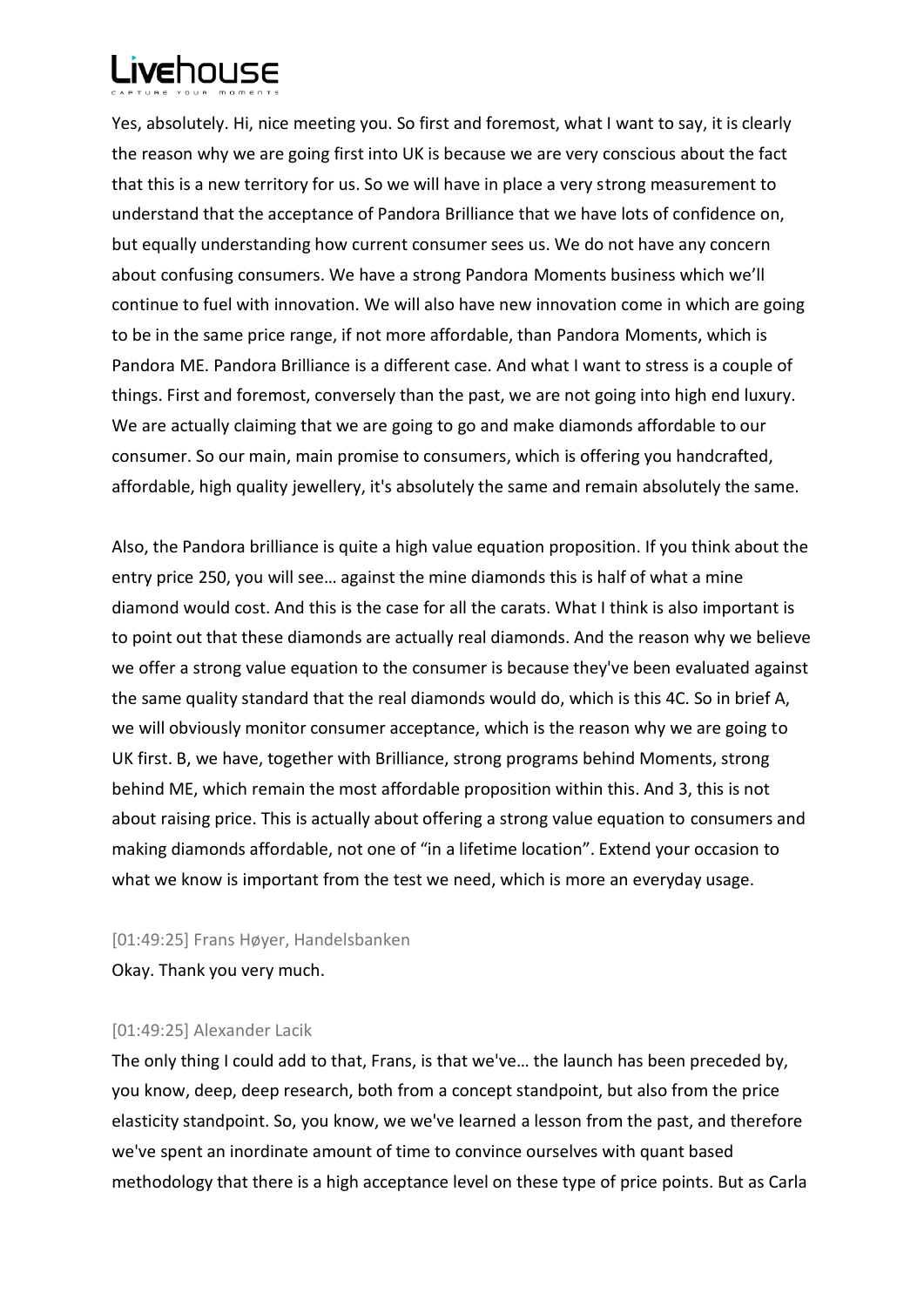

rightfully puts out, one thing is what you're doing concept testing. The other one is what happens in real life. And that's what we will experience now going forward in the UK launch.

[01:50:05] Frans Høyer, Handelsbanken Exciting. Thank you very much.

## [01:50:08] Operator

Thank you. Our next question comes from Elena Mariani from Morgan Stanley. Please go ahead.

# [01:50:16] Elena Mariani, Morgan Stanley

Hi, thank you very much. Couple of questions for me. One is the main one and the other one, I promise, is a small one. The first one is on demographics. So, what is the average age or the range of ages you are targeting? And how do you expect to be able to keep the existing consumers and grow with them, but at the same time targeting the very young clientele? So, do you see a risk that some consumers might be puzzled or confused by some of these launches? And how do you plan to tackle this? Because I've always been wondering exactly right now what's your age distribution. I don't know if you have an answer for this, and maybe how do you plan to evolve this while you do this transformation? And then a second, very small question. I was very curious to hear, who do you see as your main competitors? I know that the market is very fragmented, but I was wondering, just in terms of positioning, which are the brands that you see as more similar to you in terms of client base, demographic and product quality? Thanks.

## [01:51:26] Alexander Lacik

Carla, you can give the first one a shot and I'll try to deal with the second one.

# [01:51:31] Carla Liuni

Ok, I'll go with the first one. So the average age. Hello, the average age of our consumer is 37,8. Obviously, this is 38 years old. Obviously, this varies by market. Where we see in China it's younger versus in other markets it's slightly older. And we also, as Alexander said at the beginning, the current owners, which is around 44 percent, if I go by memory, are between 18 and 35 years old. So, we actually have quite… We are actually very widespread because, you know, we like to think that Pandora is for everyone. But we also know that it's absolutely critical to promise to a certain target consumer, a certain proposition. So we do not see, at all, a risk of confusing. If you look at, you know, key competitors, if you look at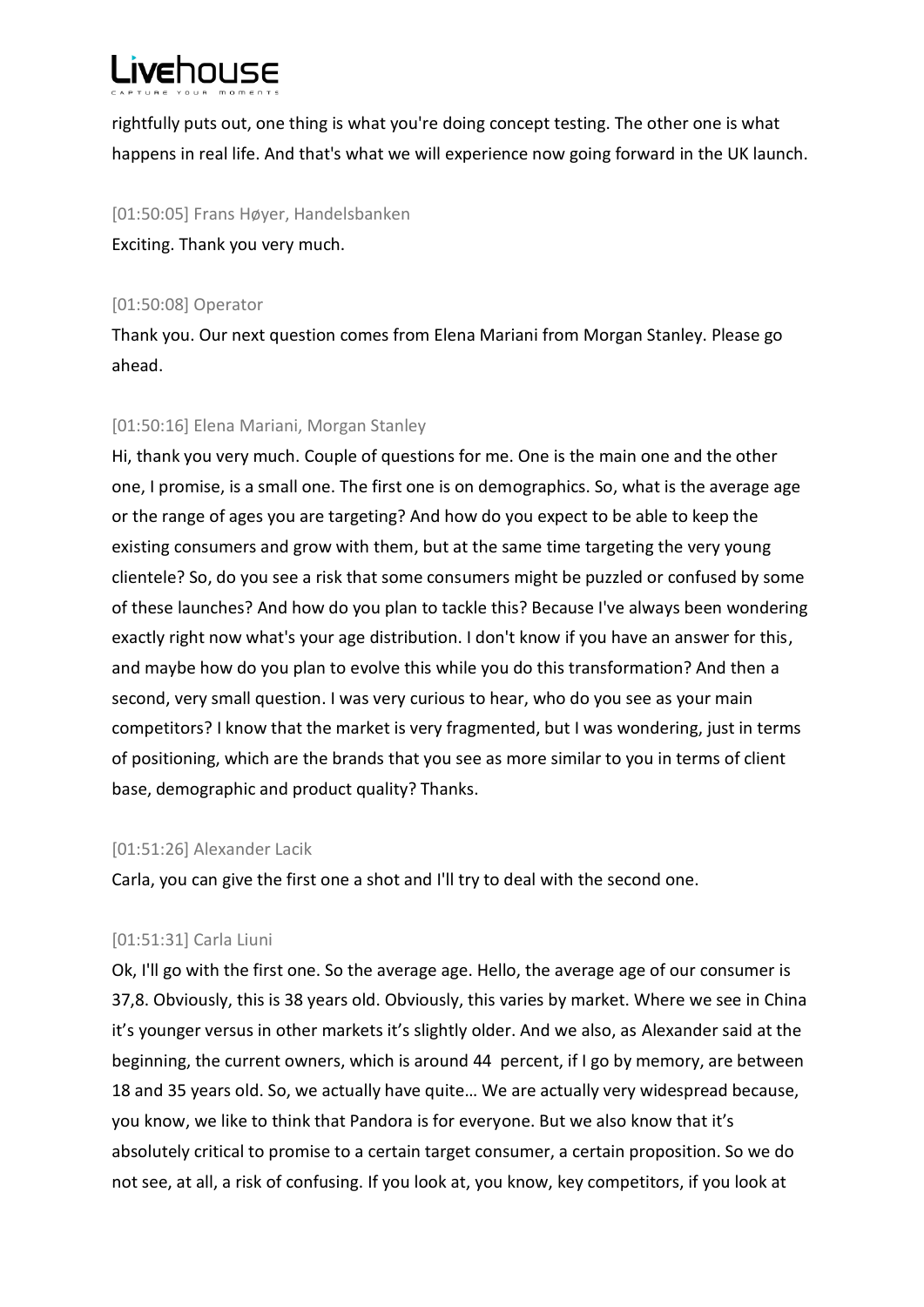

also the most affordable products market, where gifting is very important, as long as we are true to our promise – and our promise is about ensuring that we offer consumers a platform for self-expression in an affordable way with high quality products – it is absolutely enriching for a brand to demonstrate that we are not just about charms and bracelets. I fundamentally believe that innovation, even if these two initiatives that we just presented are not successful, innovation is something good for the brand.

We need to wake up the Sleeping Beauty. We need to keep our current users happy. And they are, because we will continue to offer a Moments proposition, which is true to our self with a holistic and consistent communication, which is about, you've seen in the presentation, it's about my story, it's about celebrating life with jewellery with a strong meaning. And that's what Moments is, and we will continue to communicate in this way by offering also some product innovation there with new collaborations, with new carriers, with you charms. Because we know it's important to keep the brand fresh and to keep the Moments franchise relevant to them, without contradicting who we are. Together with this, on top of this, it's also equally important to stretch the brand a bit, and stretch the brand doesn't mean contradicting who we are. We are about self-expression, but the way in which we talk to very young consumer generation Z, and the offer in terms of product and communication has to be customized to them. Otherwise, the risk is they would become older together with our audience. And that's not really where we want to go. I hope I answered your question, Alexander, if you want to build on the second one.

## [01:54:31] Alexander Lacik

Yeah, I mean, the simple answer on this one is nobody really or a lot. It depends on what you think about. A large proportion of the volume in our business is gifting. So, which means that, you know, the average gift size or value of the basket is maybe 100 to 150 dollars euros, pounds, what have you. And of course there are other options for gifting in that kind of price range. So that's one way to think about it. Now, if you narrow the scope and say that the gift is going to be in the jewellery space, globally, there is no main competitor. We have different competitors in different geographies. So if you take the US, you would have a company like Alex and Ani, for instance, if you go to China, you could possibly look at APM Monaco. I'm conscious of not mentioning Swarovski because I think Swarovski, at least the old Swarovski that we knew there, also kind of changing now. But the old Swarovski was much more focused on style. And our customer comes to us because we offer them meaning. So the key driver is not style. Of course they want nice style, but that's not the key driver, whereas in Swarovski's case it's is about the style much more than the meaning. So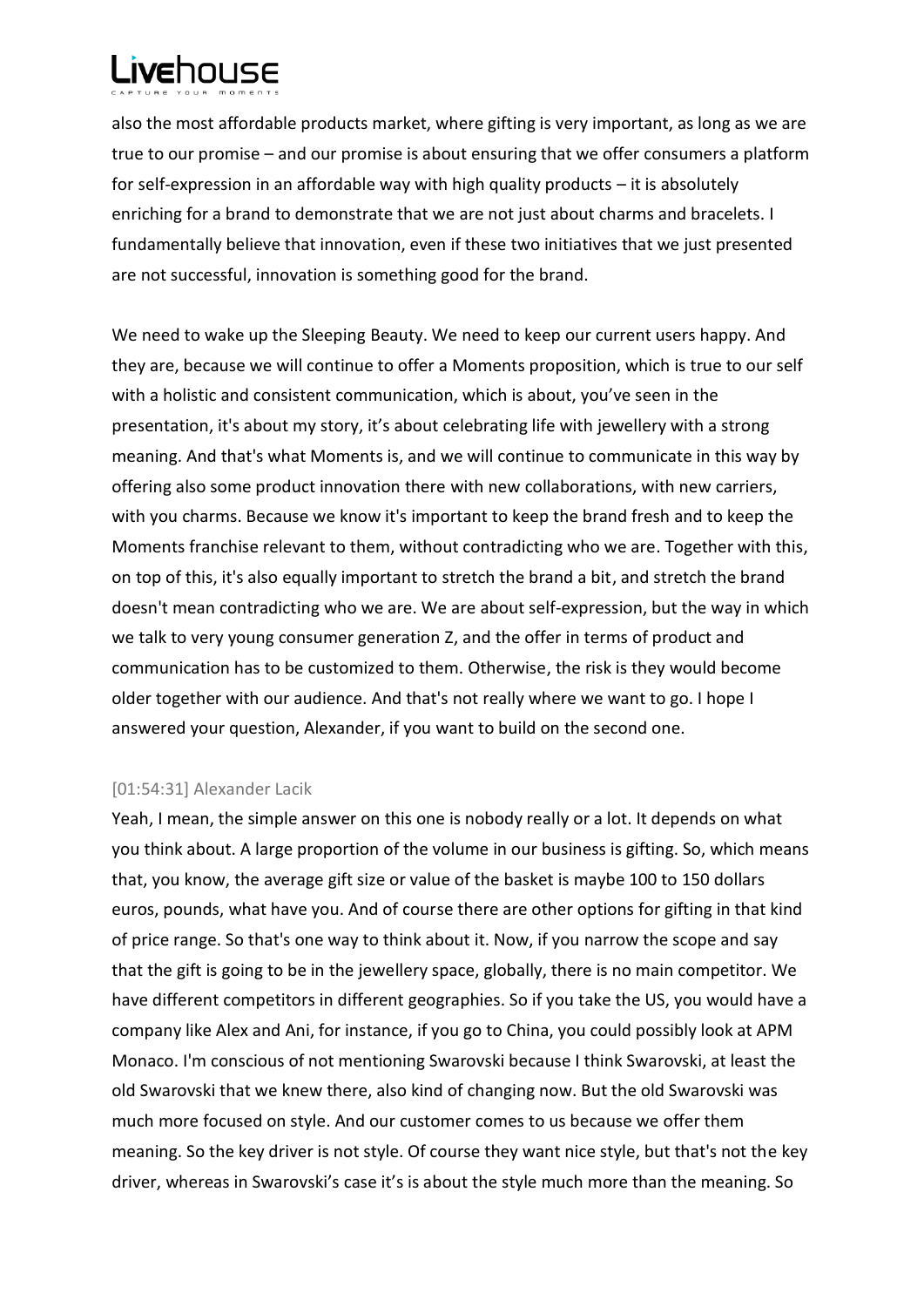

therefore, from a geographic standpoint, you could argue that they are kind of where we are, but I don't see them as a meaningful competitor from that standpoint. So, globally, there is really nobody today. Locally, there are kind of pockets of local competition.

[01:56:11] Elena Mariani, Morgan Stanley

Ok, thanks very much, very clear.

## [01:56:14] Operator

Thank you. Our next question comes from Antonie Belge from Exane BNP Paribas. Please go ahead.

## [01:56:22] Antonie Belge, Exane BNP Paribas

Yes, hello again. That's Antoine. I think you mentioned that data analytics, I was under the impression that you already made some progress in the last 18 months. Have you done some kind of benchmarking against, I don't know, consumer brands or consumer retail companies? And where would you put Pandora you know, in that journey? Do you think that you really, I would say, above average or any sort of perception there?

# [01:56:55] Alexander Lacik

Antoine, it's is a very, very relevant question. So, yes, we have done extensive work together with Bain, when we defined the whole digital strategy, as it were, and in fact, one of the topics there was who do we use as a benchmark? Who do we get inspiration from? Because, of course, Pandora started from a very analog point, a few years back and now moving forward. So, if we kind of set the benchmark across, you know, a number of criteria, then versus the, let's say, direct competition, if you know other jewellery brands, then probably we are on par, or maybe even a little bit ahead. But I'll be humble enough to let's assume that we are on par. But if we then compare ourselves with other specialty retailers or other brands. Let's talk about some of the suspects I mentioned before, like the Nike's of this world or Sephora's of this world to talk about a specialty retailer, then I think we still have some ways to go to get to where they are. So in our strategy, we've essentially gone through a 360 review of all aspects of digital.

And now you can divide that up in essentially a revenue oriented exercises and also cost and efficiency. The focus on our strategy, Phoenix, is on driving revenue. So in that space, we've then gone through a whole slew of benchmarks and we've established where we currently are, where the jewellery competition is, where, let's say, our gold class benchmark looks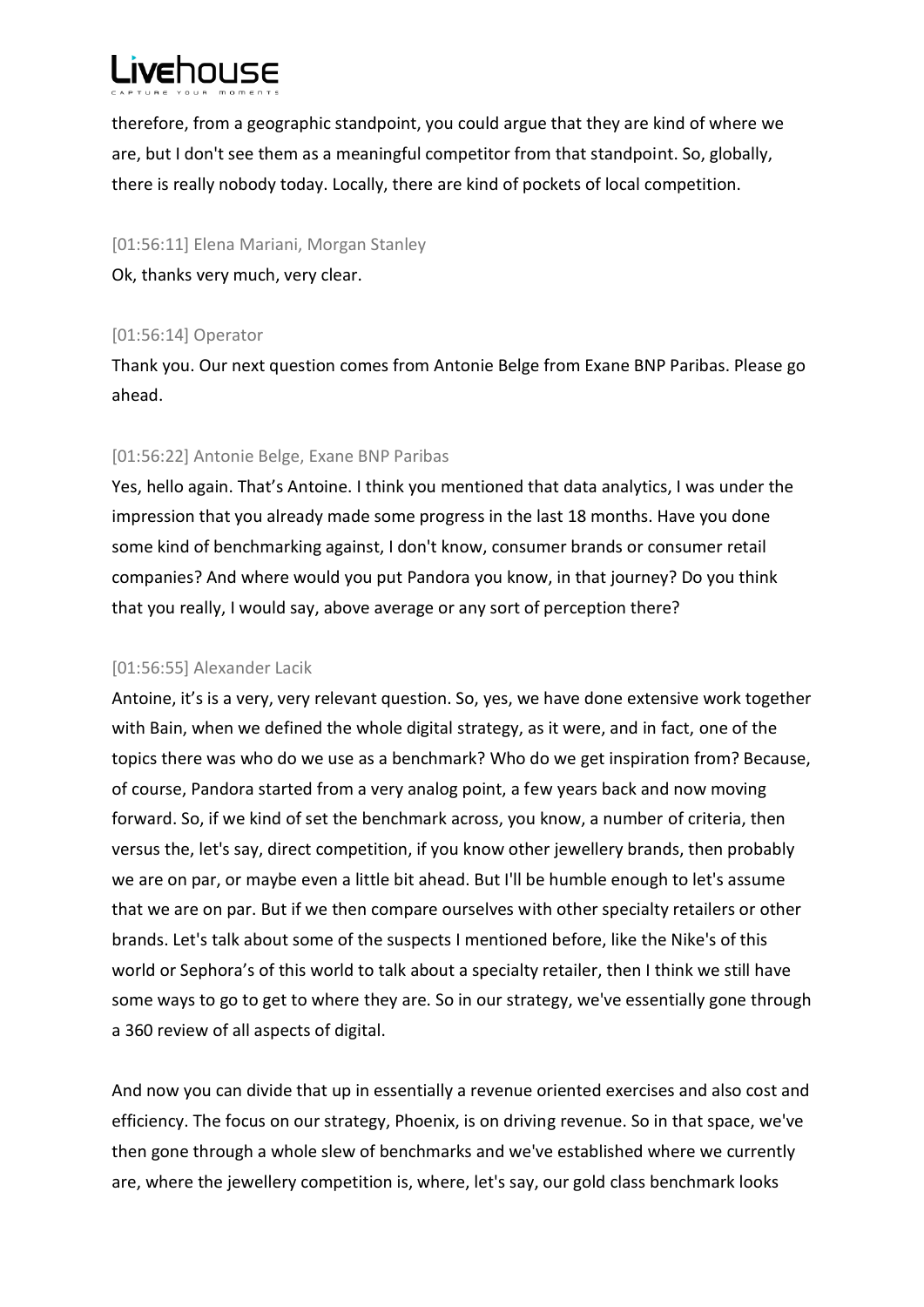

like. And then we made some very specific choices on what to drive first, because this can be a very expensive exercise and can also quickly become an unfocused exercise. So we have a very detailed plan. And when we meet you in Capital Markets Day, I'm happy to go through exactly where we think we stand, what the kind of key points are. But, as you can see, as one of the four key growth pillar, personalization is one that we've picked and we're going to overdrive. What we haven't really spoken about today, because we don't have the time, is to show exactly what that means. So we'll kind of uncover that and share that with you in September.

#### [01:59:20] Antonie Belge, Exane BNP Paribas

Okay, thank you very much, I'm looking forward to it.

## [01:59:28] Operator

Thank you. Our next question comes from Silky Agarwal from Citi. Please go ahead.

## [01:59:34] Silky Agarwal, Citi

Hi. I just wanted to follow up on Pandora Brilliance. Maybe, could you just guide a little bit on the cost structure and whether this is a gross margin dilutive versus your underlying sort of a business or any indication? Just qualitative as fine. I understand you cannot provide any financial numbers to it. Thanks.

## [01:59:57] Anders Boyer

So, it's Anders here. I think it's… we will not provide a lot of comment on that yet, but obviously when we have been developing the Brilliance concept, you always have been looking at the financial aspects of it, and from that perspective, it's a quite interesting additional play on the infrastructure in the business. The gross margin will depend quite a lot on volume. Where that takes us? And I think initially you should expect it to be slightly gross margin diluting but still accretive on the bottom line. I think that's what we can say. And accretive from a margin perspective on the bottom line, I should say.

[02:00:44] Silky Agarwal, Citi Ok, thanks.

[02:00:46] Operator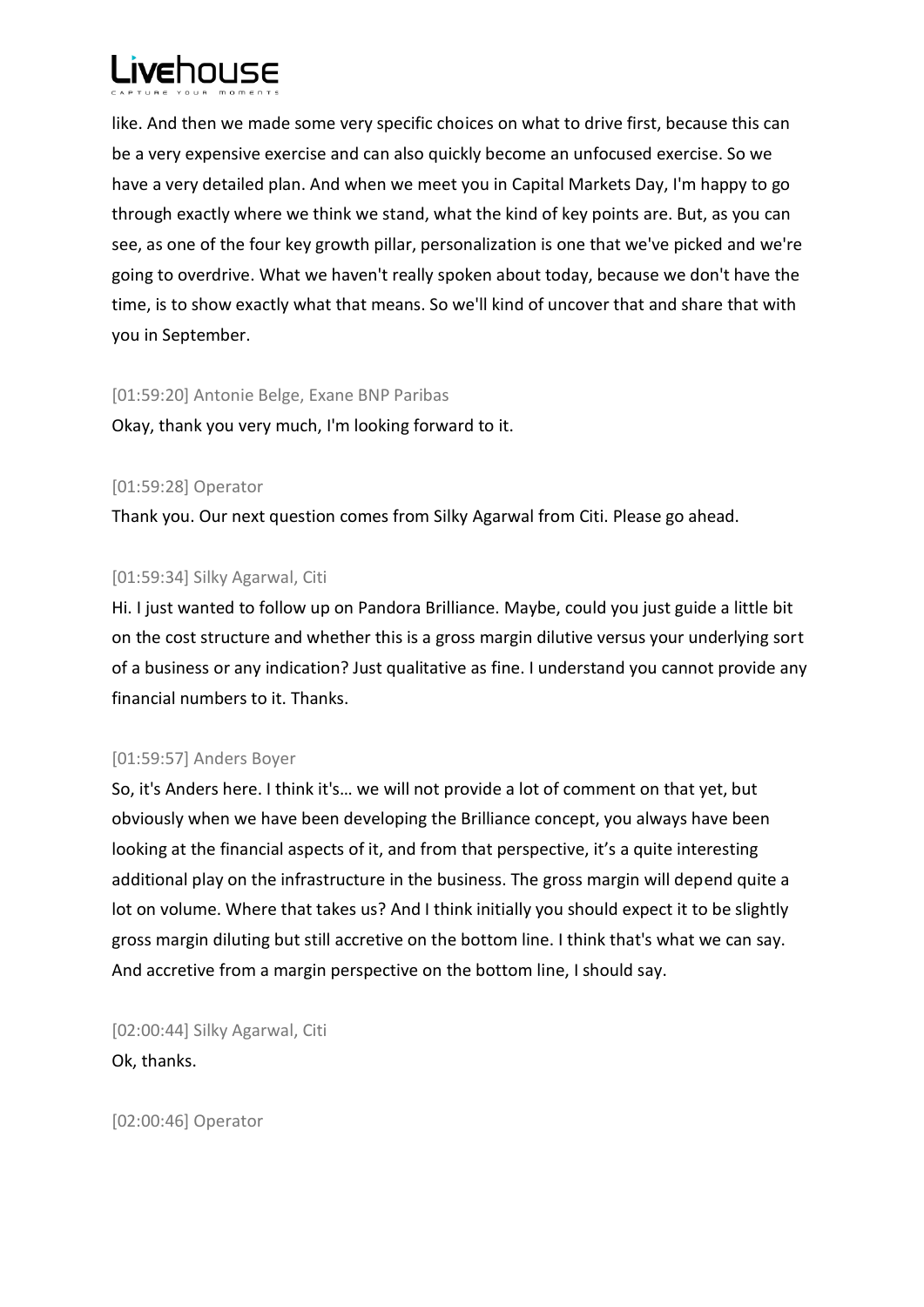

Thank you. Our next question comes from Chiara Battistini from JP Morgan. Please go ahead.

## [02:00:53] Chiara Battistini, JP Morgan

Hi again. From your presentation, it sounds that you have many different projects going on at the same time. So I was wondering whether there is any priority in terms of, say, for example, prioritizing the strengthening of US and China versus expanding charms beyond Moments, and also expanding into the other categories and into Brilliance and Pandora ME, if you have any sort of priorities within all these projects. And then all these projects, especially when it comes to expanding charms beyond Moments and within the other categories as well, is your aim at mainly to drive repeat purchase with your existing customers or attracting new customers, or are you thinking about starting? And link to that, how are you thinking about your marketing budget in the last quarter to 2, especially if you're trying to recruit new consumers? Thank you.

## [02:01:52] Alexander Lacik

So, maybe maybe I'll start and then I'll flip it to Carla. So, in fact, I think the strategy is extremely focused. We have made some very, very distinct choices. You know, we could have gone into other other countries, and that is a big effort in and of itself. We could have expanded into new categories. You know, we could have gone into watches and accessories like many other, you know, other companies in the jewellery space do. But we haven't done any of that. So we've essentially said we stay focused on the jewellery space. We stay focused on the Pandora brand. And then within that, we put the product strategy in place. And we have a very clear sequence on how we go about expanding the number of ECPs that Carla spoke to. So, in fact, it is a very, very focused effort that we are doing. And even from a geo standpoint. So, I do believe that we are very, very clear on our priorities going forward. And maybe I'll the back half of your question to Carla.

## [02:02:59] Carla Liuni

Yes. So, to just to clarify a little bit. Our number one priority is obviously to protect our user base, existing user base, our Moments, our Moments business. And this is where you would see, and what you've seen already, in the last 12-18 months we'll focus all our energy, all our support, all our innovation, all our media budget behind Moments. And the reason behind this is obviously A, way to ensure that we have a strong base to start with, B, to keep the brand relevant, and C, to just obviously wake up the Sleeping Beauty. That's our number one priority. As we look at the future and as we move from turnaround to ensuring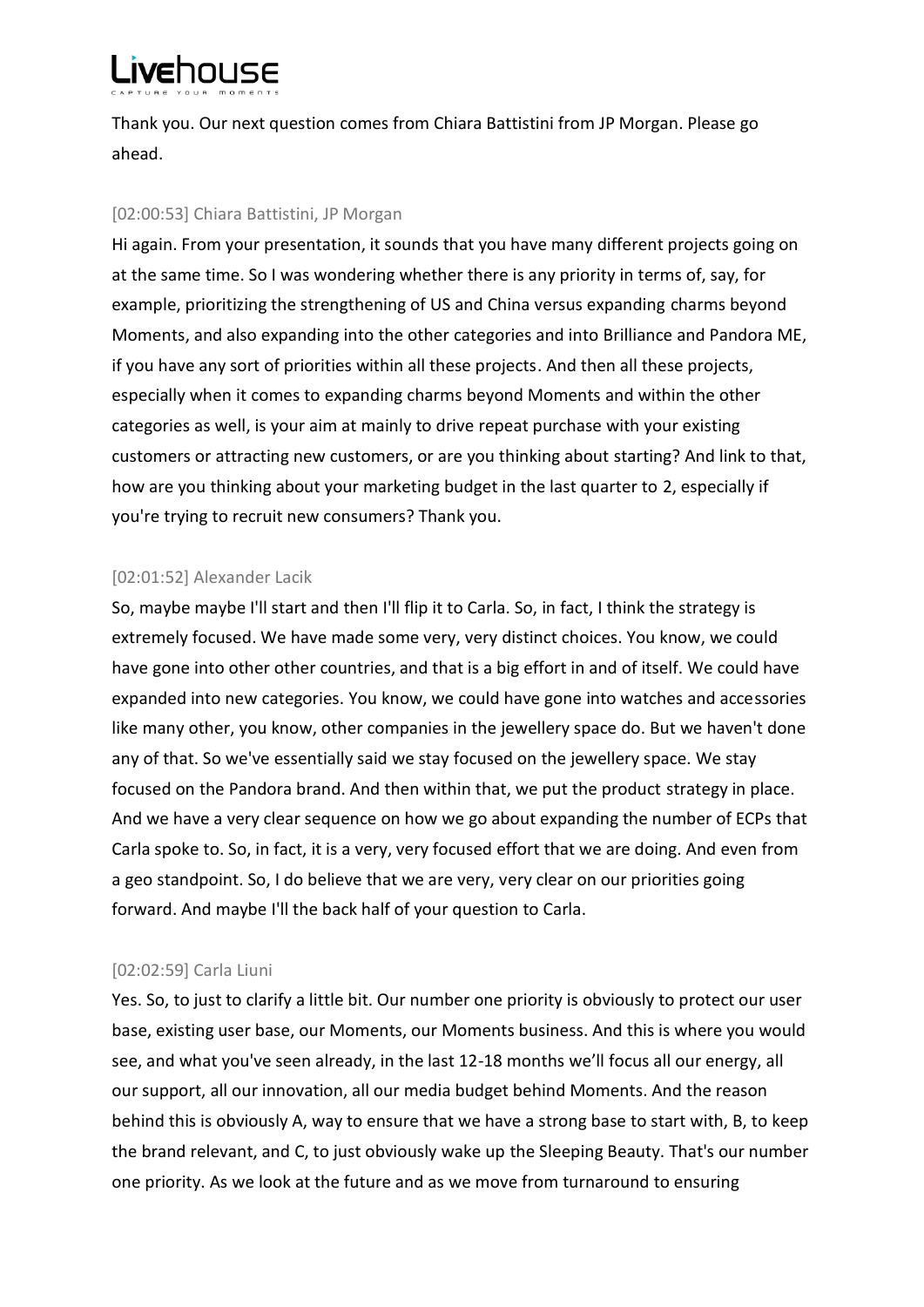

sustainable growth, obviously we need to attract new consumers. We need to attract new users. And the segmentation that I displayed, that I just shared before, just show that there is enough space in the market, if Pandora has the right to win in this market by offering different propositions to different consumers. So, A, we want to minimize as much as possible cannibalization. B, obviously, we want to create incremental business. Incremental business is not just about creating a nice piece of jewellery or nice piece of communication, incremental business goes from creation to how we go to market.

And I think this links back, and trying to answer your question, about how do we think about marketing model. Obviously, we're going to have a very refined marketing model, because it's not that every new innovation will have plenty of media budget. We obviously want to make sure that, A, we create desirable consumer propositions. B, we have compelling, compelling financial for our shareholders. So we're very, very conscious about that. But at the same time, we also know that for consumers to see that things exist, we need to make sure that we create that level of awareness through the different channels, whether it's broad-based TV or digital launch, depending on how the proposition is. But most importantly, we need to make sure that our store, and our store ambassador, which are fundamentally a fundamental communication element for us, has the ability to sell Moments, and at the same time any new collection that will create and will be successful, so that on one side, number one job is to protect the core. Number two job is to fuel the brand with more across the entire value chain, from creation to finally execution to the last store of Pandora.

[02:06:00] Chiara Battistini, JP Morgan

Grazie, Carla. Thank you, Alexander

[02:06:02] Carla Liuni Grazie, Italiana!

[02:06:07] Operator

Our next question comes from Fredrik Ivarsson from ABG. Please go ahead.

## [02:06:13] Fredrik Ivarsson, ABG

Thank you very much. First one question on Brilliance and then one short one follow up. But starting with the Brilliance question. Anders, you said it was a margin accretive to the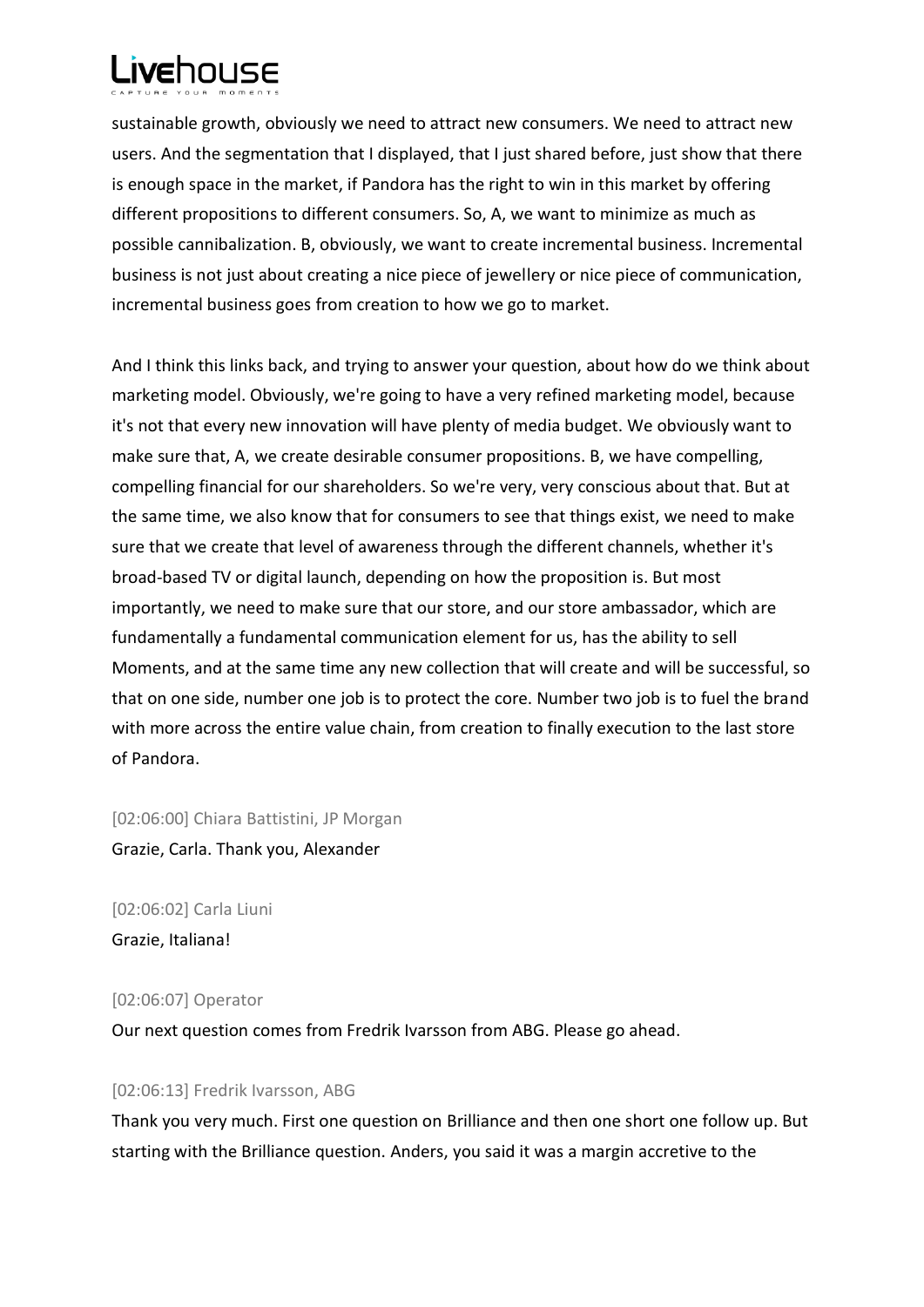# **Livehouse**

bottom line as well, if I heard you correctly, and I wonder whether that is true for both channels, i.e., the owned and operated concept stores and the e-commerce store?

# [02:06:41] Anders Boyer

Fredrik, when I talked about this being margin accretive, I think about it as a… for the group consolidated EBIT margin. There would be no big differences between the channels in terms of margin, except I think I would probably think that there will be more of an O&O sort of physical store part of revenue in a price range like this than online. But it is in terms of the EBIT margin for the group, when I think about that, it is EBIT margin accretive.

# [02:07:18] Fredrik Ivarsson, ABG

Excellent, thank you. And one short one, if I may, regarding the loyalty program, Just wondering if you are open to share how many loyalty members you have today and how many you had, like, say, a year ago or two?

## [02:07:35] Alexander Lacik

I think we'll get into that when we get to September.

## [02:07:40] Fredrik Ivarsson, ABG

Okay, I will wait for that. Thank you.

# [02:07:43] Operator

Thank you. Our next question comes from Frans Høyer from Handelsbanken. Please go ahead.

# [02:07:49] Frans Høyer, Handelsbanken

Yeah, thank you. Just to… I am I not right in thinking that you did mention M&A as a possibility, an element that you might activate going forward? What would be the objective of such action? I mean, type nature. And also regarding Pandora Brilliance in the stores, I would have thought there must be some significant implications if you want to sell a product that is, I think, quite a lot different from what you have at the moment. It ought to also have a bearing on the way you organize your shop.

[02:07:49] Alexander Lacik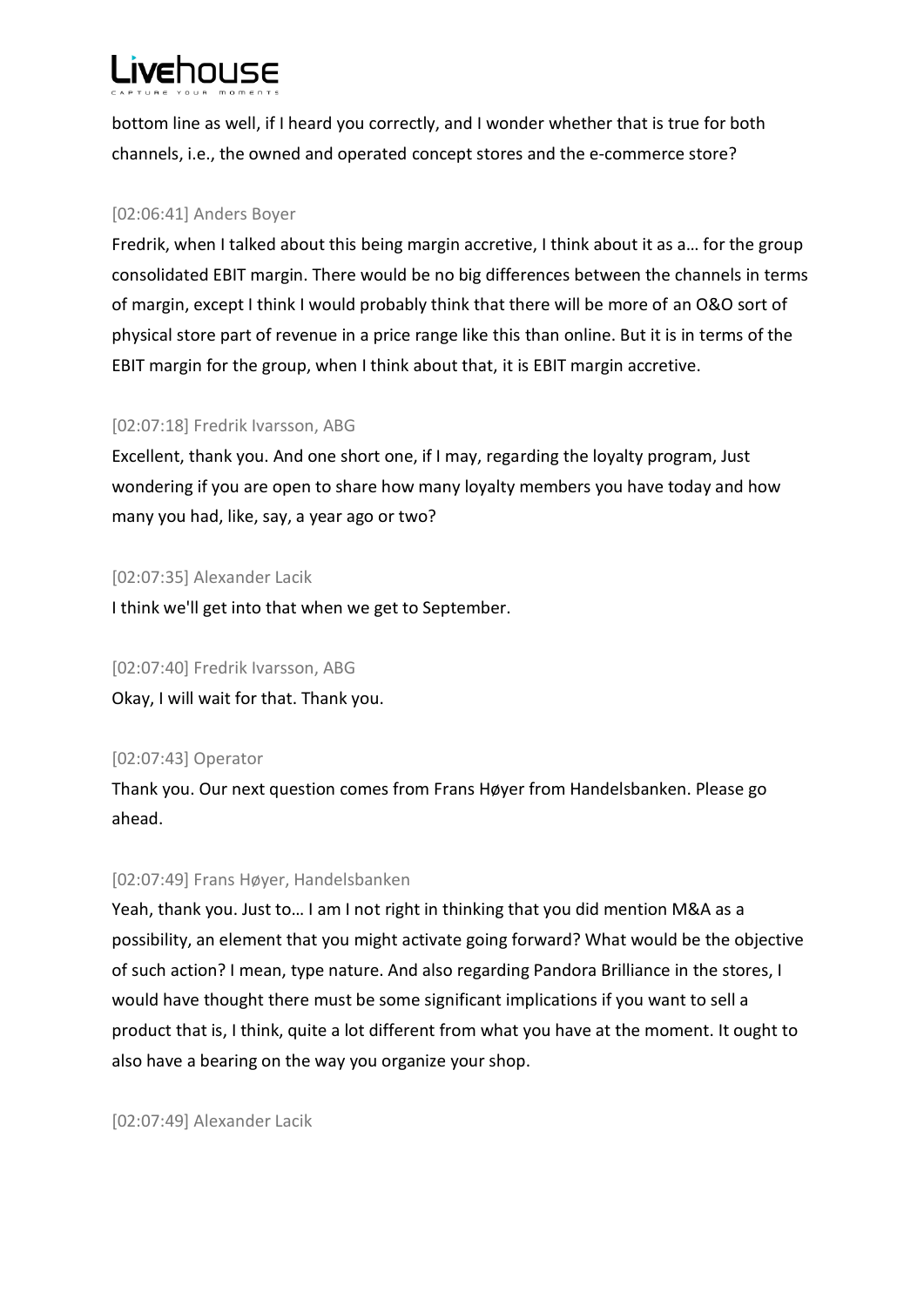

Yeah, so I'd just like to clarify the M&A point, because I see that we receive a fair few questions on that. So, if we zoom out a little bit, and then I'll come back to the specific point. So when we decided on kind of the profile of this strategy, we were kind of very clear on that it has to be primarily about a balanced growth profile. So with that in mind, then of course what we did, we examined different avenues of growth. One of them was, you know, we have the Pandora brand, you can take the Pandora brand into different categories, as I think I mentioned, you could go into watches and all sorts of adjacent categories. So that could have been one option. The other option could be to add brands to the company. Which obviously it comes back to the M&A point. What we have said, and in the short to medium term focus, is to stay focused on the Pandora brand, stay in the jewellery space, and drive out growth there by expanding the number of ECPs that Carla just touched upon. That is the main idea. Then we zoom out and then we say, okay, who is Pandora? We have a number of things working in our advantage.

We have a manufacturing capability and capacity which bars none. We're the biggest guy in town. We have a global distribution network. So, we have assets, which arguably you could bolt other things on and kind of get a good return on. But that is, of course, something which we think is not for now, because we have so much opportunity within the core that we actually don't want to get distracted by acquiring other companies. And for those of you that that follow statistics, you know that out of 10 M&As, 5 to 6 typically are shareholder negative, two are neutral and two are positive. So, M&A, whilst it sounds like a nice revenue opportunity, it actually comes with a fair amount of risk attached to it. Pandora has zero history of making M&A. So where we are now, we've just come out of a turnaround. We want to focus. We want to stabilize the company. We want to ensure that we drive out the growth opportunities that we have in front of us. And then M&A might be an interesting opportunity going forward. It's a very fragmented market across the globe. We're one of the big players. We have a strong balance sheet. So, you know, so there might be an opportunity for us to be part of a consolidation in the future, but it's certainly not something which is in the, let's say, at least in the near to mid-term horizon. We want to stay focused on the plan, which we have at hand.

And then your second question on reorganizing the shops. Yes, this is going to be a different approach. And I think, you know, as we get into more ECPs, more collections in the stores, we will have to learn how to deal with this. So that's one part of the learning journey we are through going now in UK. But just to put it in perspective, in an average shop, we can showcase something like a thousand pieces. This range, as Carla showed before, is a quite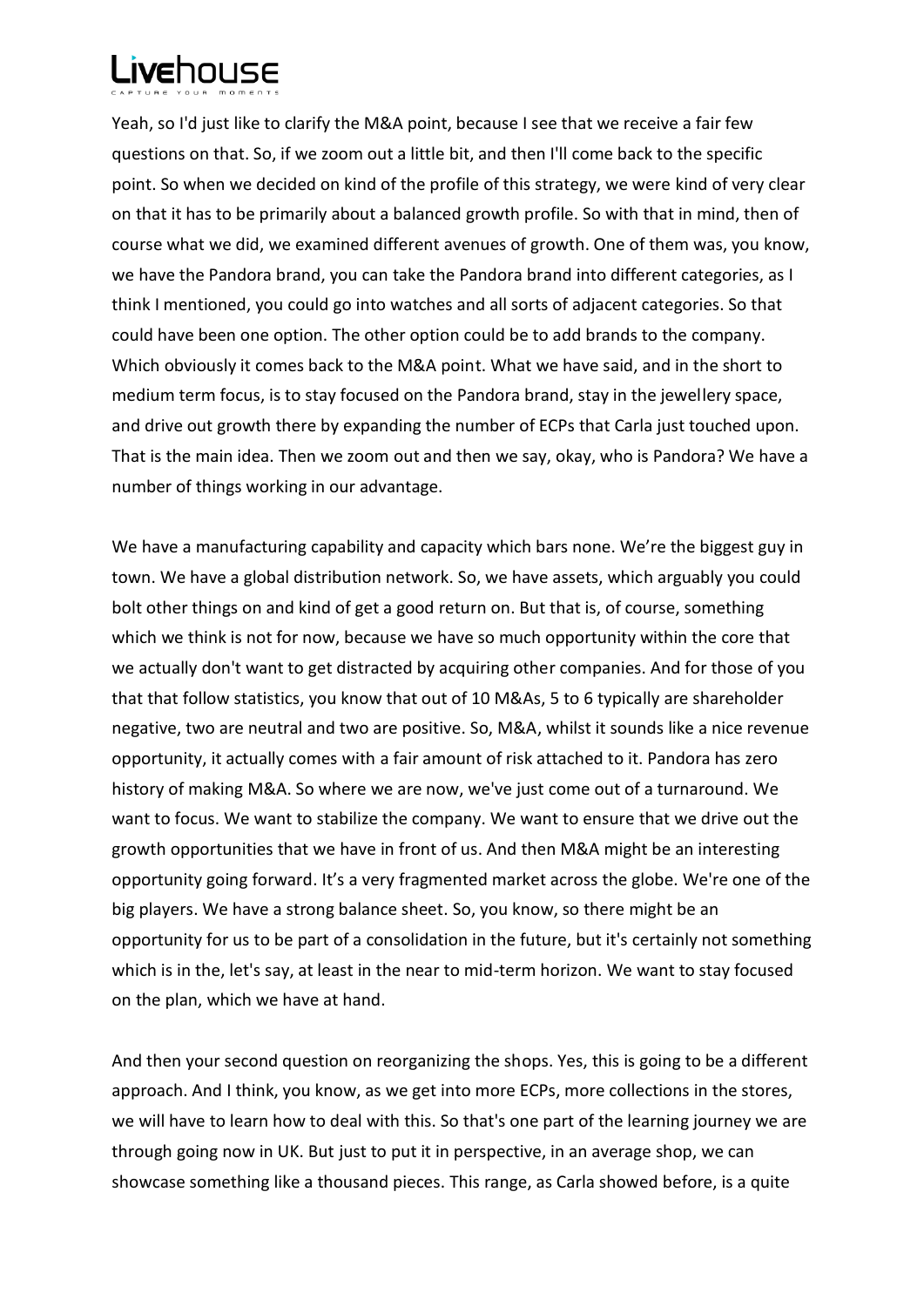

narrow range. So, we're talking about, I don't know, 35 pieces, let's say, to to showcase the range. So right now, that is not the challenge. It's more how you actually visually merchandise this, the sales narrative, and the training that goes into to support our staff so that they can kind of guide you through that shopping experience. And those are all things that we are now uncovering as we go into this Brilliant launch.

[02:12:24] Frans Høyer, Handelsbanken Thank you very much.

## [02:12:27] Operator

Thank you. Just as a quick reminder, if you wish to ask an audio question, please press zero one on your telephone keypad. Once again, that's zero one on your telephone keypad, if you wish to ask an audio question.

## [02:12:39] Operator

Our next question comes Lu from Flower and Tree. Please go ahead.

## [02:12:46] Lu Jianaing, Flower and Tree

Hi, I have a question regarding retail operation. So, in the past, Pandora used to have a slow moving SKU in the… building up in the channel. That's why that program now proper inventory and with focus on the charms… charms and bracelets right. So, with the relaunch of ME and the Pandora Brilliance, so what I see is that you're doing two things at the same time. One, you're expanding pricing point both downwards and upwards. And, second, you're extending… I mean you're increasing the product offering outside of charms, such as like earrings, rings and necklaces. So this will increase the complexity of the retail operation multifold. So even today, how do we make sure that the past mistake of a slow moving SKU doesn't happen again? How do we control the SKU inventory? Thank you.

## [02:13:43] Alexander Lacik

Okay. Carla, do you want to go?

# [02:13:45] Carla Liuni

Yes. I think this is you know, you summarize it pretty well. So first and foremost, this is a constant effort. We constantly work with merchandizing to ensure that we have the right assortment. As you rightly say, in the last few years, there's been lots of focus and effort in making sure that our assortment is as productive as possible. And I think we made a big, big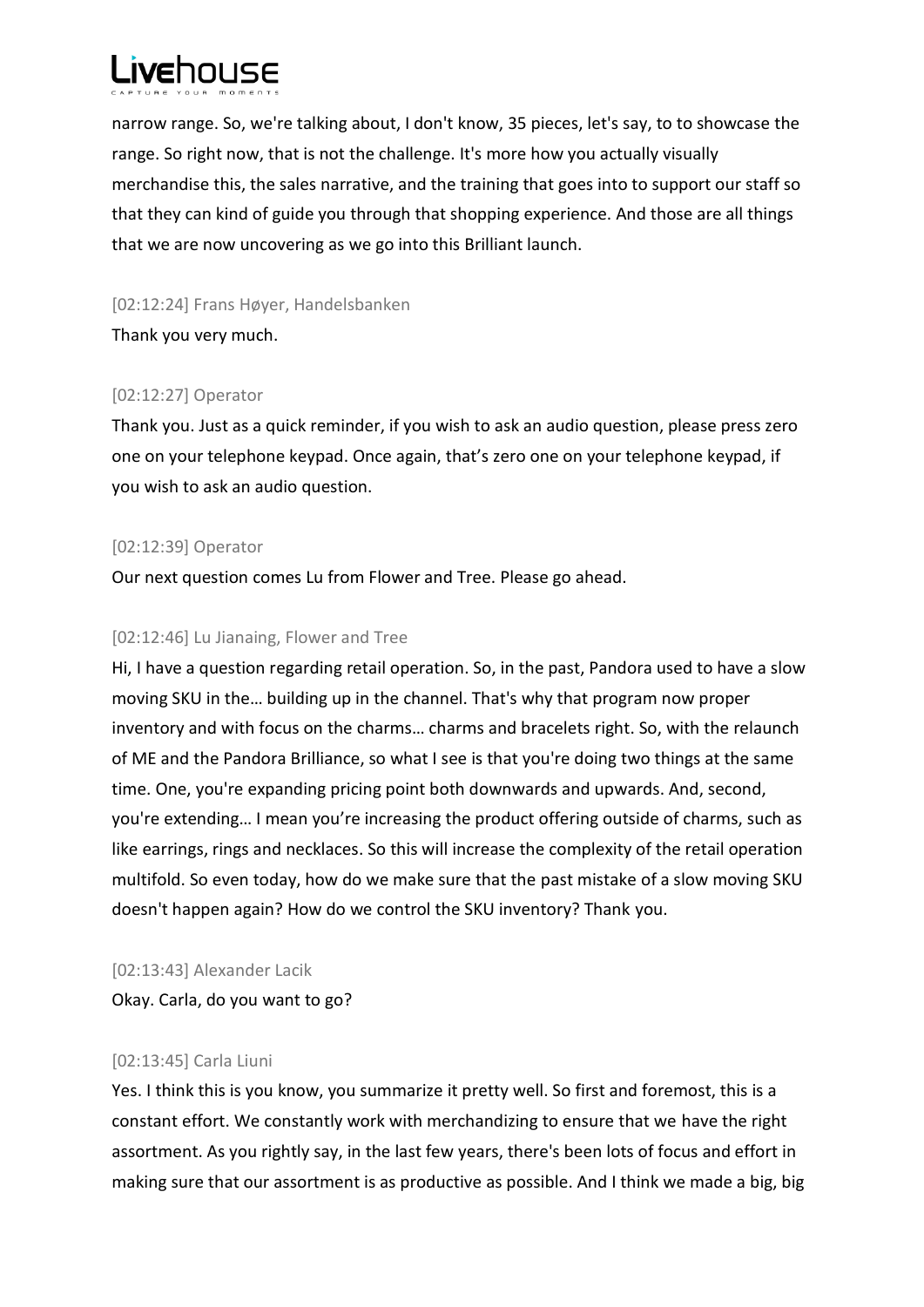

step forward in terms of simplification, while ensuring that, you know, we offer the right assortment to our consumer. This is an ongoing effort. We will continue to do so, both on existing collections as well as with new launches. And, you know, just to give you perspective, you know, it's not like we are talking zillions and zillions of DVs of Pandora. It's about 50 DVs and Pandora Brilliants is about 36 Vs. But obviously this is a fundamentally important piece of our operational discipline. And we are all very, very keen to continue to keep this operational discipline machine going, because we know that on one side, you know, creating new things is absolutely critical for the business, but the operational discipline of ensuring the right assortment in every single store and the most productive assortment is something that we do daily. We have a strong merchandizing team. We have a strong commercial team. So this will keep doing that. Absolutely.

#### [02:15:18] Lu Jianaing, Flower and Tree

Is there any chance that we can further shorten the supply chain, so that we only need to have a minimum inventory in the channel? And whether the ecommerce platform can play a role of reducing the excess inventory that is required, you know, in a retail business?

#### [02:15:38] Alexander Lacik

I'm not... I mean, it's an interesting question. The inventory position, inventory holding in the shops is, what, 15 weeks roughly, and then we hold a bit more in the LCs. So, in fact, is not… it's dramatically been reduced in the last two years, I should say, on one hand in absolute. But the second one is also we have the better control of which type of SKUs we promote. So in fact, we have segmented the assortment in a way. And we are now focusing much more on the top sellers than maybe we did in the past. So I do think if I compare to, let's say, two years ago, the effectiveness in our supply chain and the inventory holding is significantly improved. In fact, to the point where we think we may we may be on the low side, because when you're in a high margin business, the one thing you don't want to do is to be out of stock, because the cost benefit analysis is very simple to do. If you lose that sale, which is, you know, an 80 percent gross margin in our own stores. You don't make that up for the cost of capital to hold a bit of inventory. So that it's actually not a major, major concern for us today.

[02:16:59 Lu Jianaing, Flower and Tree Understood. Very clear. Thank you very much.

[02:17:01 Operator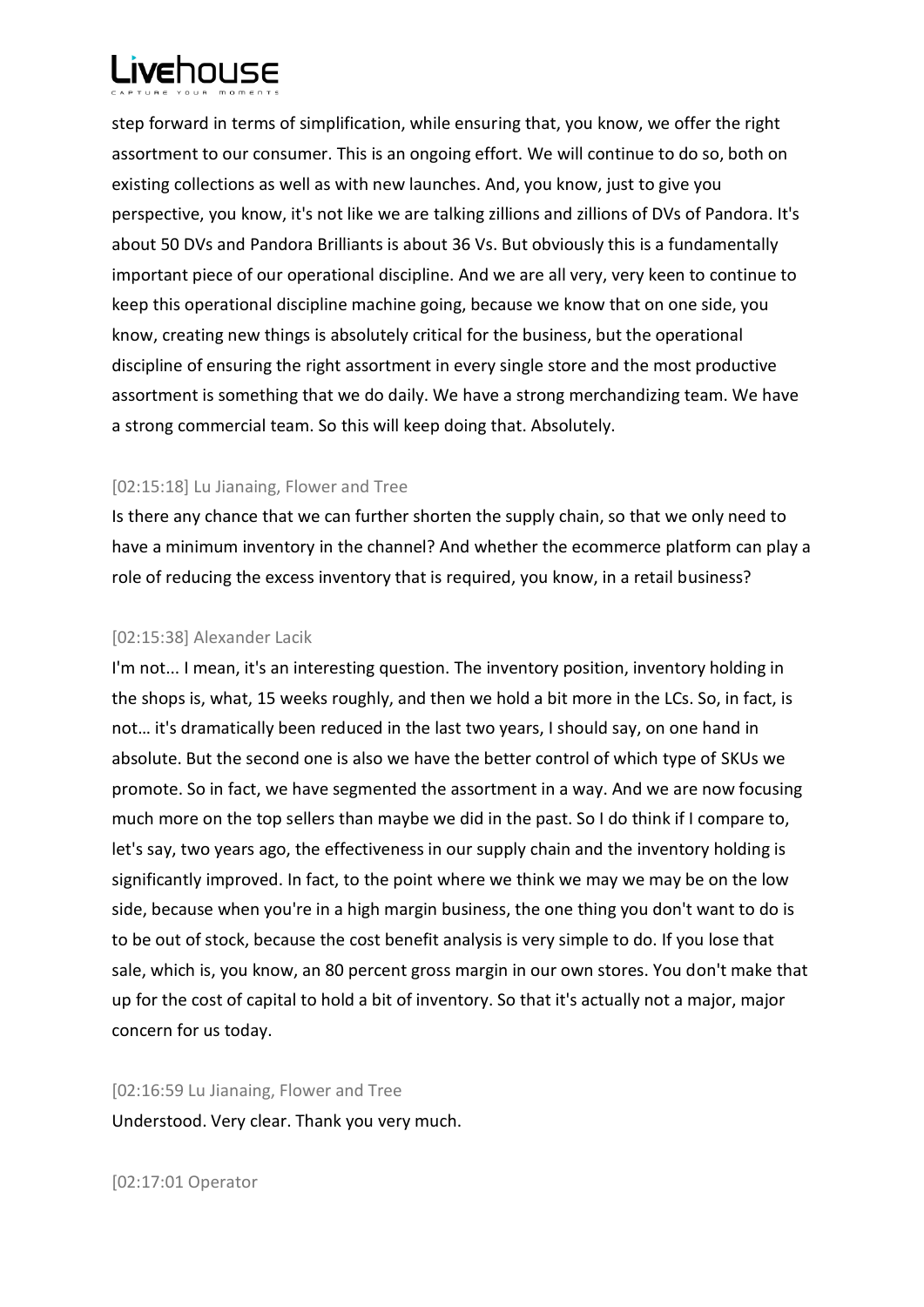

Our next question comes from Michael Rasmussen from Danske Bank. Please go ahead.

## [02:17:07] Michael Rasmussen, Danske Bank

Yeah, thank you. So just a follow up question on the on the Brilliance. So, what is your game plan in terms of moving on to other markets after the UK? I don't know if I've missed it, if you already commented on that, but also if you could kind of comment on what kind of shared group of revenues are you guys are targeting here once it's fully rolled out. It's just in order to make it a bit of a hand on kind of what kind of meaningfulness this will have on the on group revenues? And finally, how are you going to report? Will it be split into the normal product categories, rings, earrings, bracelets and so on? Thank you.

## [02:17:51] Alexander Lacik

So let me let me be the boring guy on the first one. As we said, today is not about numbers. So, you will have to wait a little while before we conclude that. And then maybe, Anders, you can answer the reporting in question.

## [02:18:05] Anders Boyer

Yeah, so that's a good question, Michael. But if you… in one of the notes to the company announcement this morning, you will see that as part of what Carla explained earlier on the ECPs and the way that we will work with our product portfolio. We will also going be changing the way that we report on product categories and aligning with the with the ECP, because that's how we work with products internally. So it will follow, going forward, the GPU structure and the subcategories below. So moving away from thinking about a charm's category and bracelet category etc., because that's not how we work with our product portfolio going forward. And as if, if and when, brilliance becomes a meaningful part of that, that will be sort of outlined as part of those subcategories in the global business units, the GBUs.

## [02:19:15] Michael Rasmussen, Danske Bank

Fully understood, but on the markets, I guess you could comment on kind of the level of markets there, the UK market.

# [02:19:24] Alexander Lacik

The game plan is to, first of all, ensure that we can take all the learnings from the UK, so that before we kind of push the button globally, because I think as somebody mentioned before, it does require a bit of a difference in the operation in the store. So we need to figure out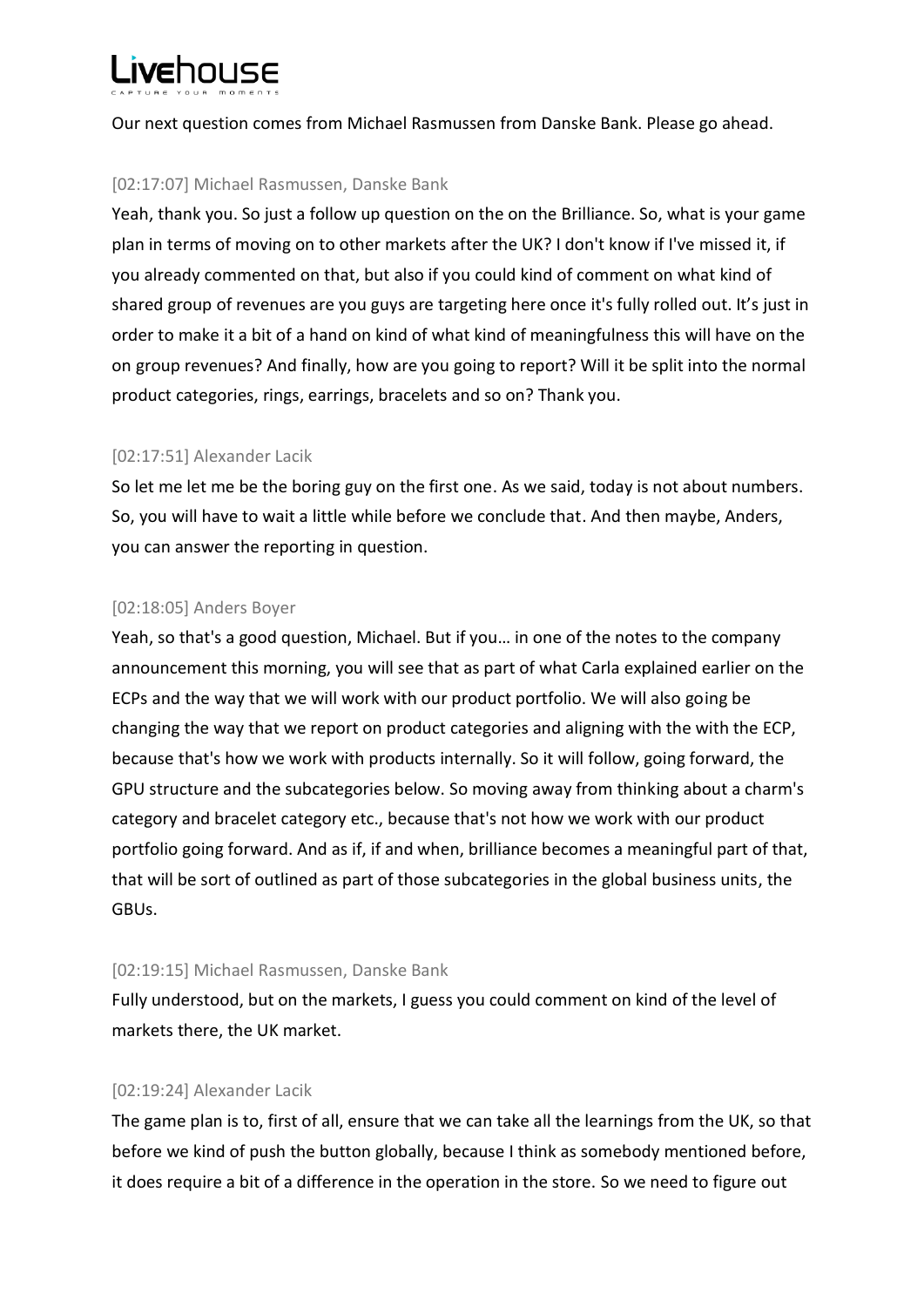

how we manage that. And on the assumption that all of that somehow is okay, what we're currently planning to do, then mid next year we would start thinking about rolling out into a few other geographies. For competitive reasons, I will refrain from mentioning which they are today.

[02:20:00] Michael Rasmussen, Danske Bank Great. Thank you very much, Alexander.

## [02:20:03] Operator

Our next question comes Martin Brenøe from Nordea

## [02:20:09] Martin Brenøe, Nordea

Hi, thank you very much. I have two questions. The first is that I noticed that the reflection platform is not mentioned anywhere. Is that going to be phased out? And if you could just tell us what the platform share of revenue is on the group today? That would be great.

[02:20:29] Alexander Lacik

Carla, you want to take that one?

## [02:20:30] Carla Liuni

Yea, so, the reflection platform will be obviously… we will actually… we have quite some plan behind it, and it's included in the timeless platform. We did an extensive research with both consumer as well as with our product design. And we went through product design features. What are the key motivating factors? So we will create one collection, which is timeless, which will incorporate reflection. And we have a new product, Newness, coming for the next… in the coming future, let's say. So, no, we are not going to forget about it. To the contrary, we are going to make it part of a broader proposition. And we have some news coming up.

## [02:21:35] Alexander Lacik

So, you have the timeless proportion of today is, what, 19?

## [02:21:40] Carla Liuni

Timeless is around 19 percent of the business. 19. One nine.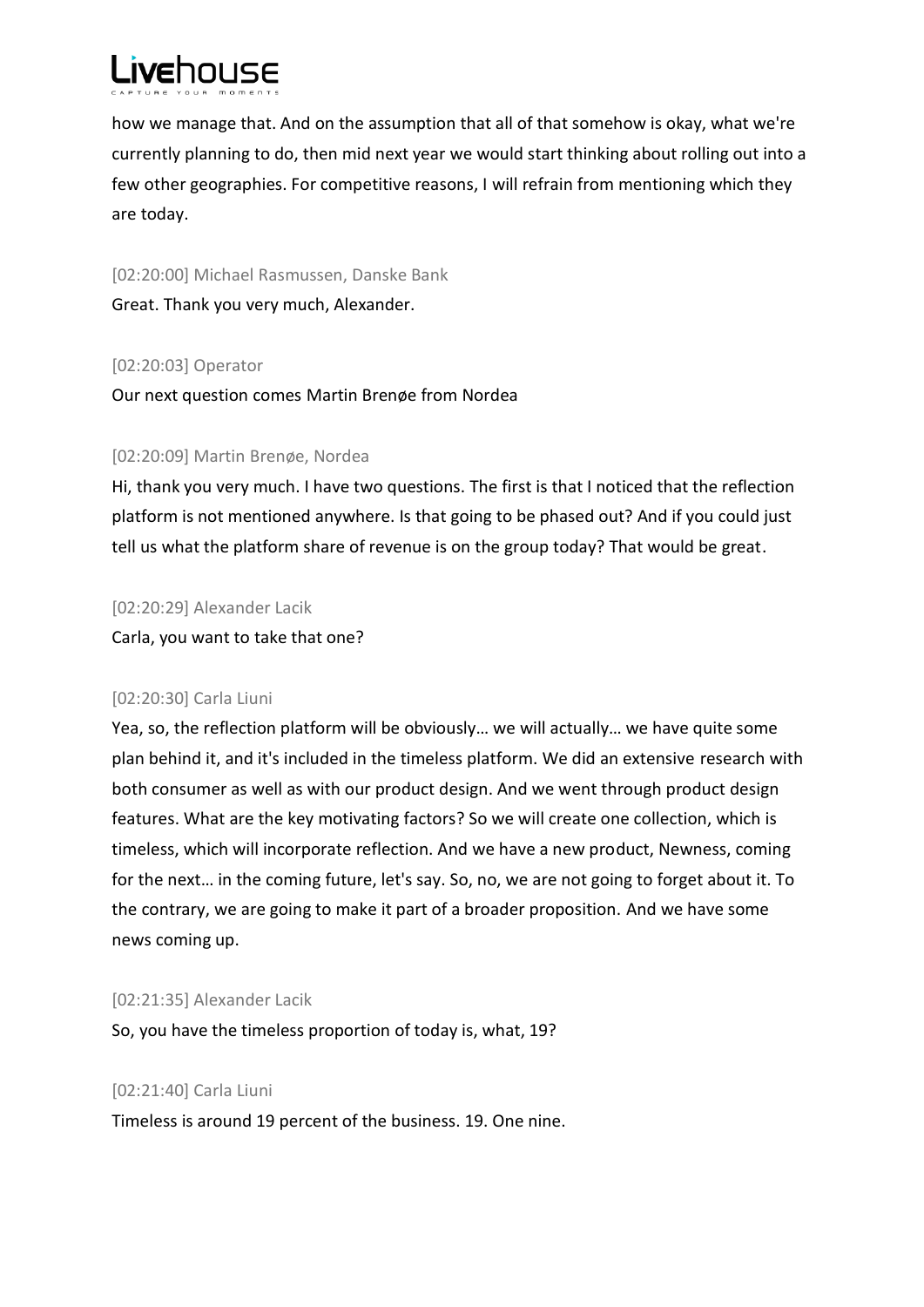

[02:21:44] Alexander Lacik

Yeah. So, reflection sits inside that 19. So it's not 19 stand alone, just to be clear.

[02:21:51] Martin Brenøe, Nordea Alright, thanks.

## [02:27:51] Alexander Lacik

But I'd like to just pick up on that, because it's a very good question. The way we think about this, this is the whole notion of the platforms. So, rather than having lots of small its and bits that you cannot support properly, we'd rather have fewer of these platforms and then drive them properly. So it's much more of a launch and leverage type of thinking rather than launching and leaving, which unfortunately was a little bit the missteps of the past. But we've learned from that, and going forward… but that also means that you cannot have 18 different collections. So, that's been part of the work we've done in trying to kind of streamline that and put stuff where it makes sense based on this mapping that Carla went through. So some things will fall off and some things we will be, you know, relaunched and let's say a revitalized, and the reflections is part of this this effort.

## [02:21:53] Operator

Thank you. Our next question comes from Chiara Battistini from JP Morgan. Please go ahead

## [02:23:01] Chiara Battistini, JP Morgan

Hi, thank you. Just a quick follow up question on your store concept*.* I was just wondering whether you are also reconsidering your store concept, especially as you need to accommodate for a broader and quite different product offering. So where do you stand on that front? And can we expect an update also on that CMD? Thank you.

[02:23:29] Alexander Lacik

Carla, you want to take that?

## [02:23:32] Carla Liuni

Yes, so we are in the process of developing a new concept, obviously, and yes, in the Capital Markets Day, we will have an update for you. What I think, however, it's important for us to recognize is that this is the new store concept will obviously bring to life, refresh, let's say, the brand, because the current one, the current store, obviously are a little bit tired. But beyond that, we also know that the dynamic of purchasing are not just about collections. So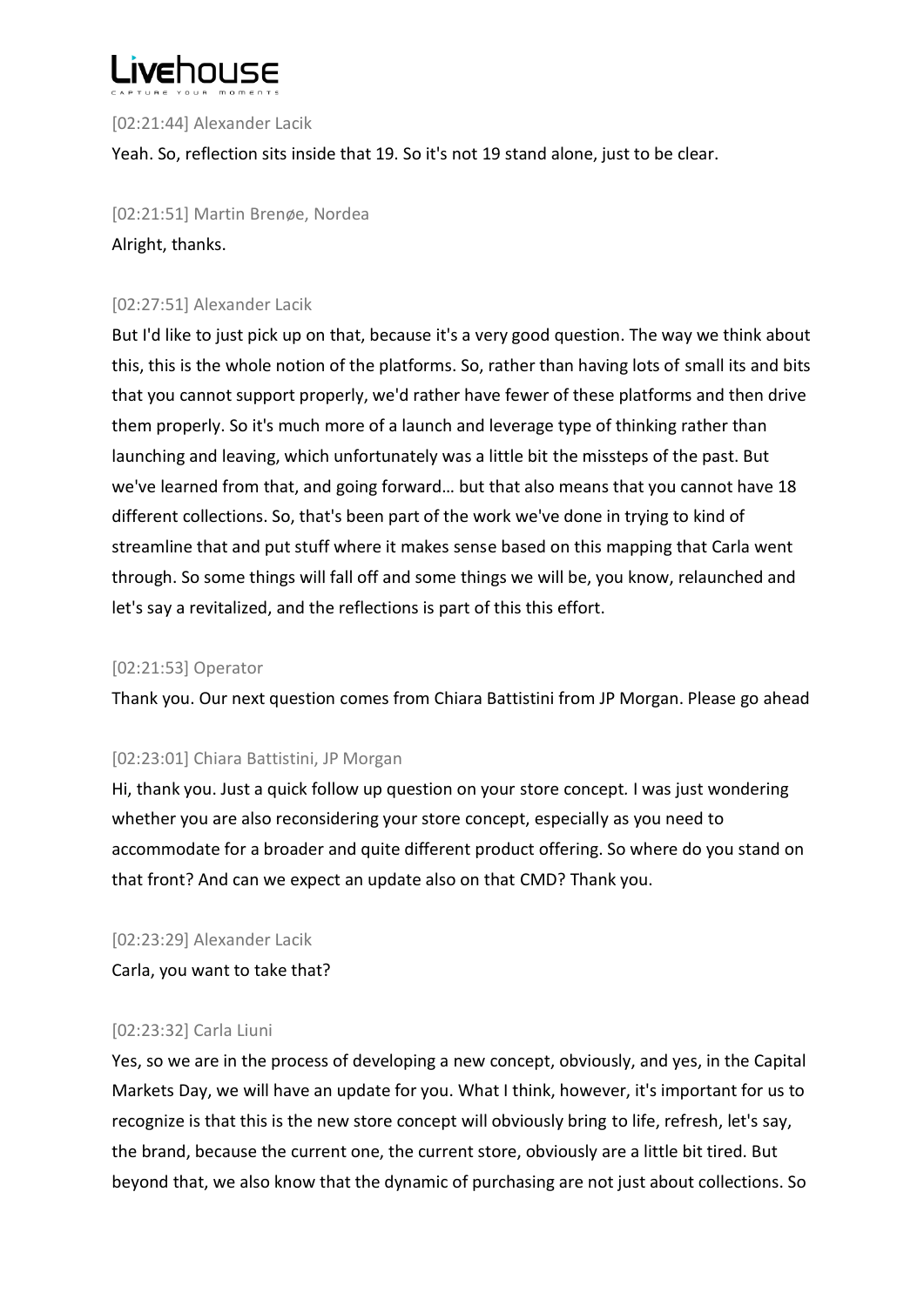

it's not that we are going to throw away what we have today, because actually, operationally, our current store works extremely well and is very efficient. But what we need to do is to combine the language by category some of the Moments consumers buy, which is your going store and you ask for a charm, which is about family. But at the same time exploring much more the walls, the display, digital tools that will allow us to have the flexibility to talk collection when consumers want to. And at the same time to also ensure that we can also talk category, should consumers want to buy by category. We are we are doing a lot of work in this to make sure that we have a brilliant store in terms of look and feel, but an equally brilliant store when it comes to operational and operational machine, because that has to work.

## [02:25:07] Chiara Battistini, JP Morgan

And I guess when you're saying also from an operational point of view, you also mean the omni channel proposition?

## [02:25:16] Carla Liuni

Absolutely, absolutely. It has to be totally integrated. That said, you know, that's going to be, as Alexander mentioned, we started with click and collect. But there is so much more we can do to ensure that this is a truly omni experience rather than separated offline versus online. So, yes.

# [02:25:37] Alexander Lacik

And just piggyback on that, because that's maybe a bit, let's say, hidden inside the growth pillars of the strategy. But when we talk about personalization, that really kind of covers all of that. So rather than having this division of talking about the store and talking about the ecommerce and talking about, you know, the website, whatever, it all sits under the umbrella of personalization, because that's the outcomes that we want to achieve – that people feel that we're taking special care of each and every one of you when you're a Pandora customer, regardless of where you decide to kind of interact with us, be just from a marketing standpoint or from a transactional standpoint. So that that's where it's encapsulated. I know it's a bit hidden there, but that's… will go through that in more detail in the CMD. Now I'm getting a red flag here. We can take one more question and then we'll go to a close.

[02:25:37] Operator